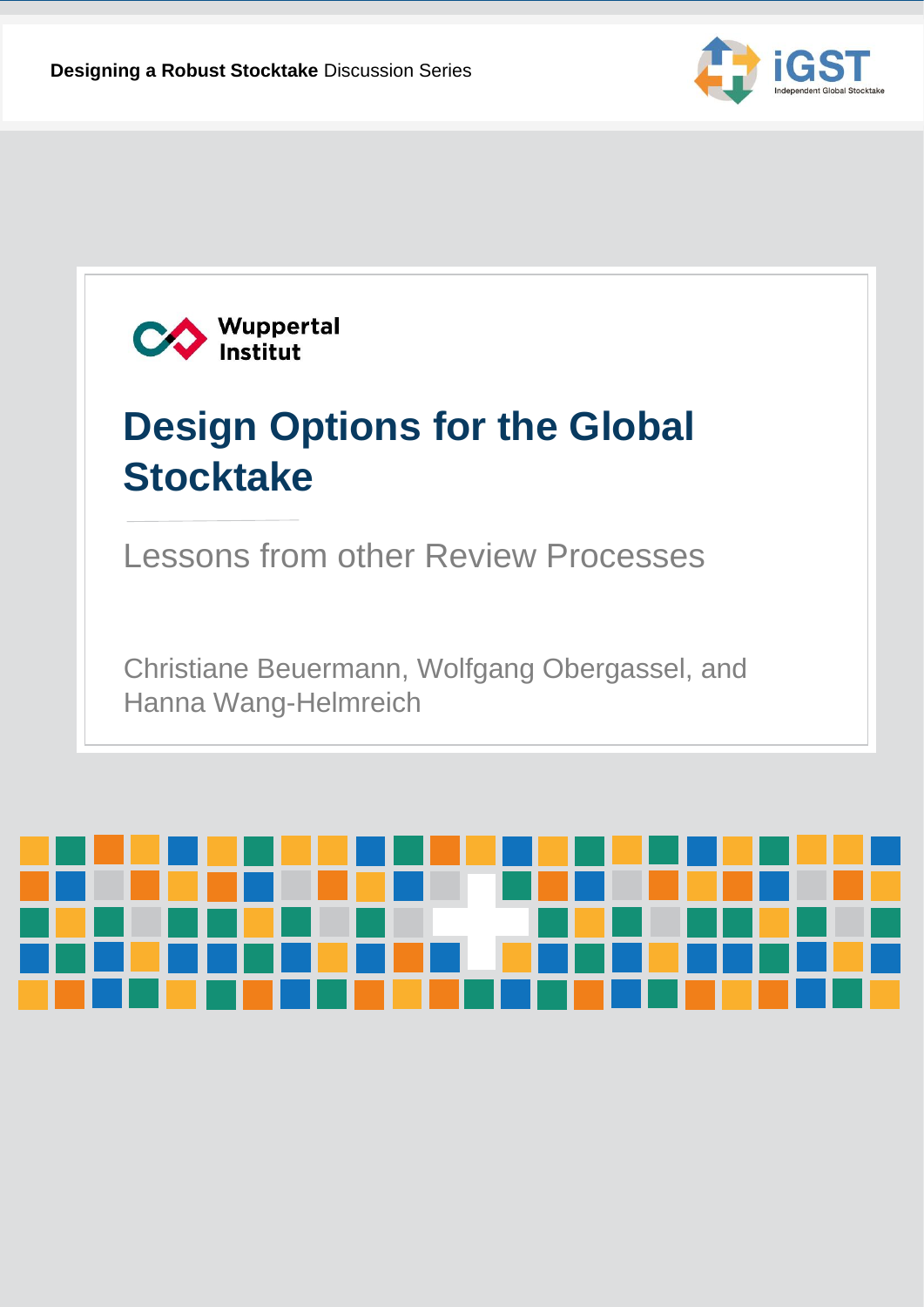# **Design Options for the Global Stocktake**

Lessons from other Review Processes



Christiane Beuermann, Wolfgang Obergassel, and Hanna Wang-Helmreich

March 2020

© Wuppertal Institute

Cite as: Beuermann, C, W Obergassel, & H Wang-Helmreich. (2020) "Design options for the global stocktake: lessions from other review processes." Wuppertal Institute. Part of the iGST Designing a Robust Stocktake Discussion Series.

Contact: Wolfgang Obergassel, wolfgang.obergassel@wupperinst.org

Download the report <https://www.climateworks.org/independent-global-stocktake/>

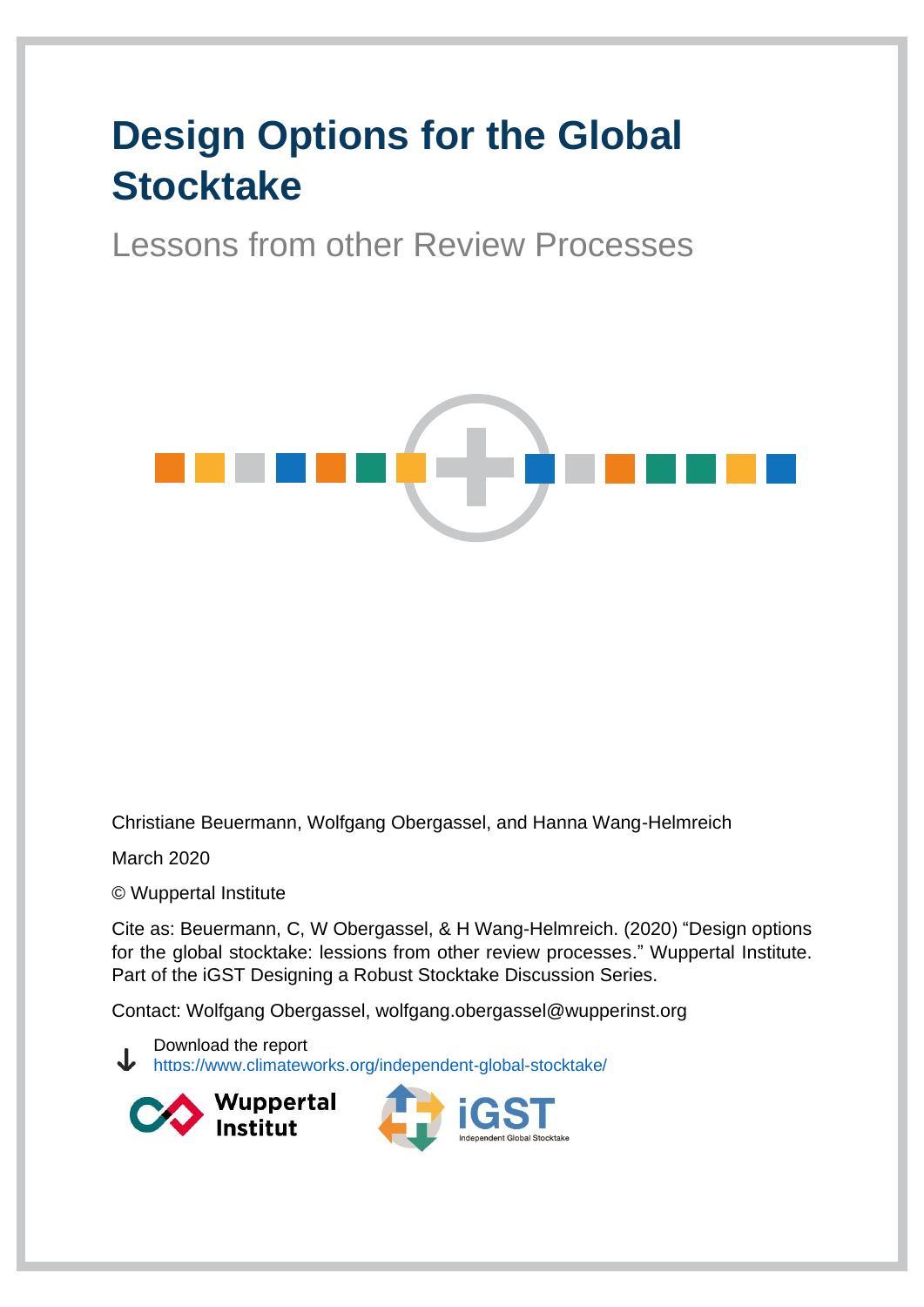#### **About the iGST initiative and this report series**

**The Independent Global Stocktake** (iGST) is an umbrella data and advocacy initiative that brings together climate modelers, analysts, campaigners and advocates to support the Paris Agreement.<https://www.climateworks.org/independent-global-stocktake/>

**The Designing a Robust Stocktake Discussion Series** envisions the contours of an ideal Global Stocktake and suggests ways in which the independent community can help to achieve that vision. These papers were produced by iGST partner organizations in consultation with the broader community, but the views expressed are the authors' own and don't necessarily reflect those of the iGST initiative or associated partner organizations.



#### **Acknowledgements**

The authors are grateful for support and advice from Charlene Watson of the Overseas Development Institute (ODI); Alex Dolginow of Dolginow Consulting. The authors gratefully acknowledge the financial support of ClimateWorks that made this report possible. All opinions expressed in this paper remain the authors' own.

Template design: ClimateWorks Foundation

#### **Disclaimer from the iGST on COVID-19**

This paper was written September 2019 - February 2020, before COVID-19 had emerged as a pandemic. As of publication date (May 2020), COVID-19 has disrupted lives around the world, but its long-term impacts on the Global Stocktake and related processes remain unclear. We are cautiously hopeful that many aspects of the Global Stocktake will continue forward as planned, albeit against a backdrop of recovery and potentially heightened scepticism of global connectivity. Thus, while this paper does not account for COVID-19 related impacts, we believe that much of what was written here remains relevant.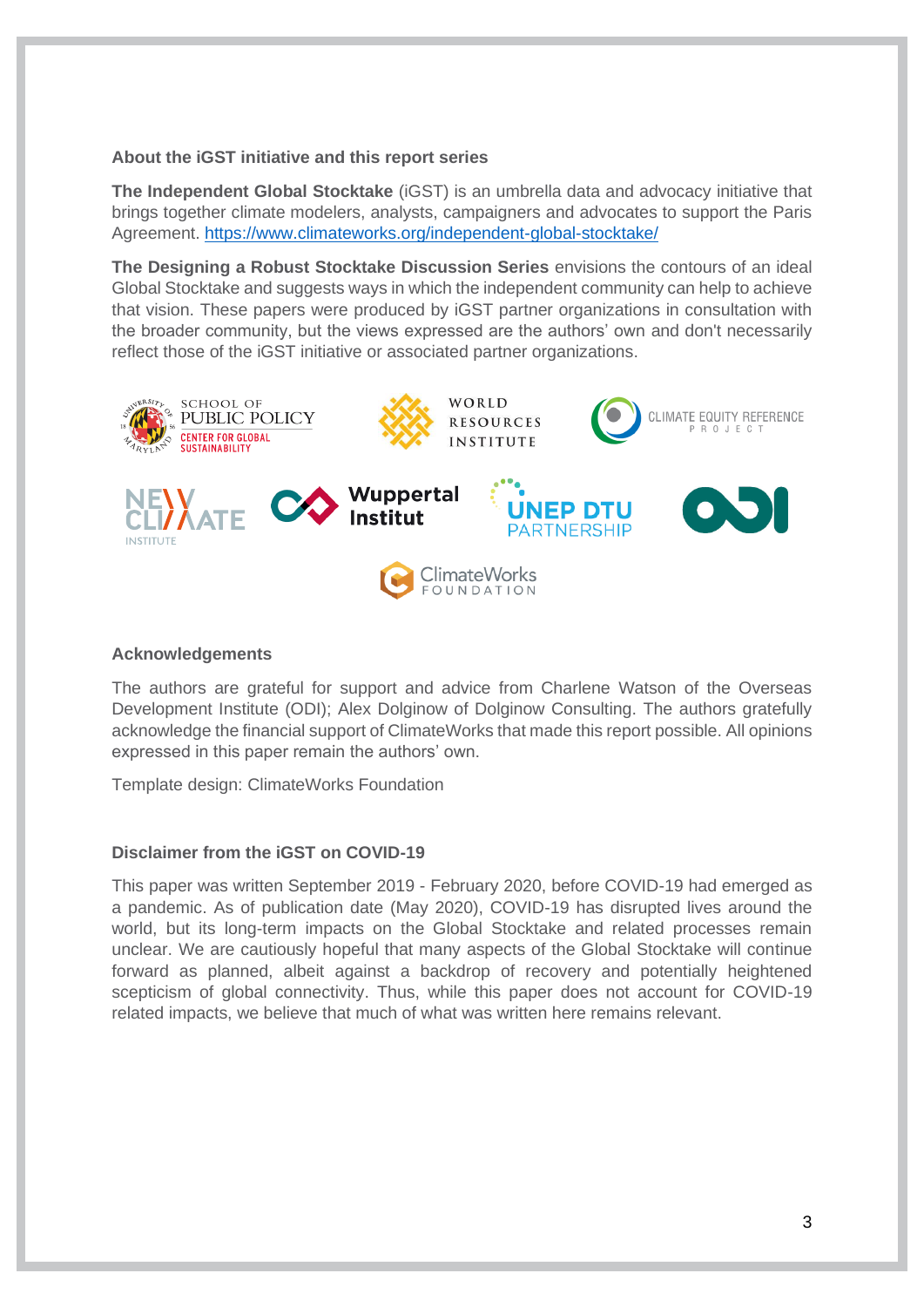# **Contents**

| 1            |     |       |                                                                                   |    |    |
|--------------|-----|-------|-----------------------------------------------------------------------------------|----|----|
| $\mathbf{2}$ |     |       |                                                                                   |    |    |
| 3            |     |       |                                                                                   |    |    |
|              | 3.1 |       |                                                                                   |    |    |
|              |     | 3.1.1 | Part A - Policy background and review objectives of the                           |    |    |
|              |     |       | <b>Global Stocktake</b>                                                           | 13 |    |
|              |     | 3.1.2 | Part B - Basic Design of the Process                                              | 13 |    |
|              |     | 3.1.3 | Part C - Interface between political and technical process                        |    |    |
|              |     |       |                                                                                   | 14 |    |
|              |     | 3.1.4 | Part D - Analysis                                                                 | 14 |    |
|              | 3.2 |       |                                                                                   |    | 15 |
|              |     | 3.2.1 | Part A - Policy background and review objectives of the                           |    |    |
|              |     |       | Talanoa Dialogue                                                                  | 15 |    |
|              |     | 3.2.2 | Part B - Basic Design of the Process                                              | 15 |    |
|              |     | 3.2.3 | Part C - Interface between political and technical process                        |    |    |
|              |     |       |                                                                                   | 16 |    |
|              |     | 3.2.4 | Part D - Analysis                                                                 | 16 |    |
|              | 3.3 |       |                                                                                   |    |    |
|              |     | 3.3.1 | Part A - Policy background and review objectives of the                           |    |    |
|              |     |       | <b>HLPF</b>                                                                       | 18 |    |
|              |     | 3.3.2 | Part B - Basic Design of the Process                                              | 19 |    |
|              |     | 3.3.3 | Part C - Interface between political and technical                                |    |    |
|              |     |       | process                                                                           | 20 |    |
|              |     | 3.3.4 | Part D - Analysis                                                                 | 20 |    |
|              | 3.4 |       |                                                                                   |    |    |
|              |     | 3.4.1 |                                                                                   |    |    |
|              |     |       | Part A - Policy background and review objectives in the<br>UN human rights system | 22 |    |
|              |     | 3.4.2 | Part B - Basic Design of the Process of the Universal                             |    |    |
|              |     |       | Periodic Review (UPR)                                                             | 25 |    |
|              |     | 3.4.3 | Part C - Interface between political and technical process                        |    |    |
|              |     |       |                                                                                   | 26 |    |
|              |     | 1.1.1 | Part D - Analysis                                                                 | 26 |    |
|              | 3.5 |       |                                                                                   |    |    |
|              |     | 3.5.1 | Part A - Policy background and review objectives of the                           |    |    |
|              |     |       | <b>Montreal Protocol</b>                                                          | 27 |    |
|              |     | 3.5.2 | Part B - Basic Design of the assessment processes and                             |    |    |
|              |     |       | role of advisory bodies                                                           | 29 |    |
|              |     | 3.5.3 | Part C - Interface between political and technical process                        |    |    |
|              |     |       |                                                                                   | 29 |    |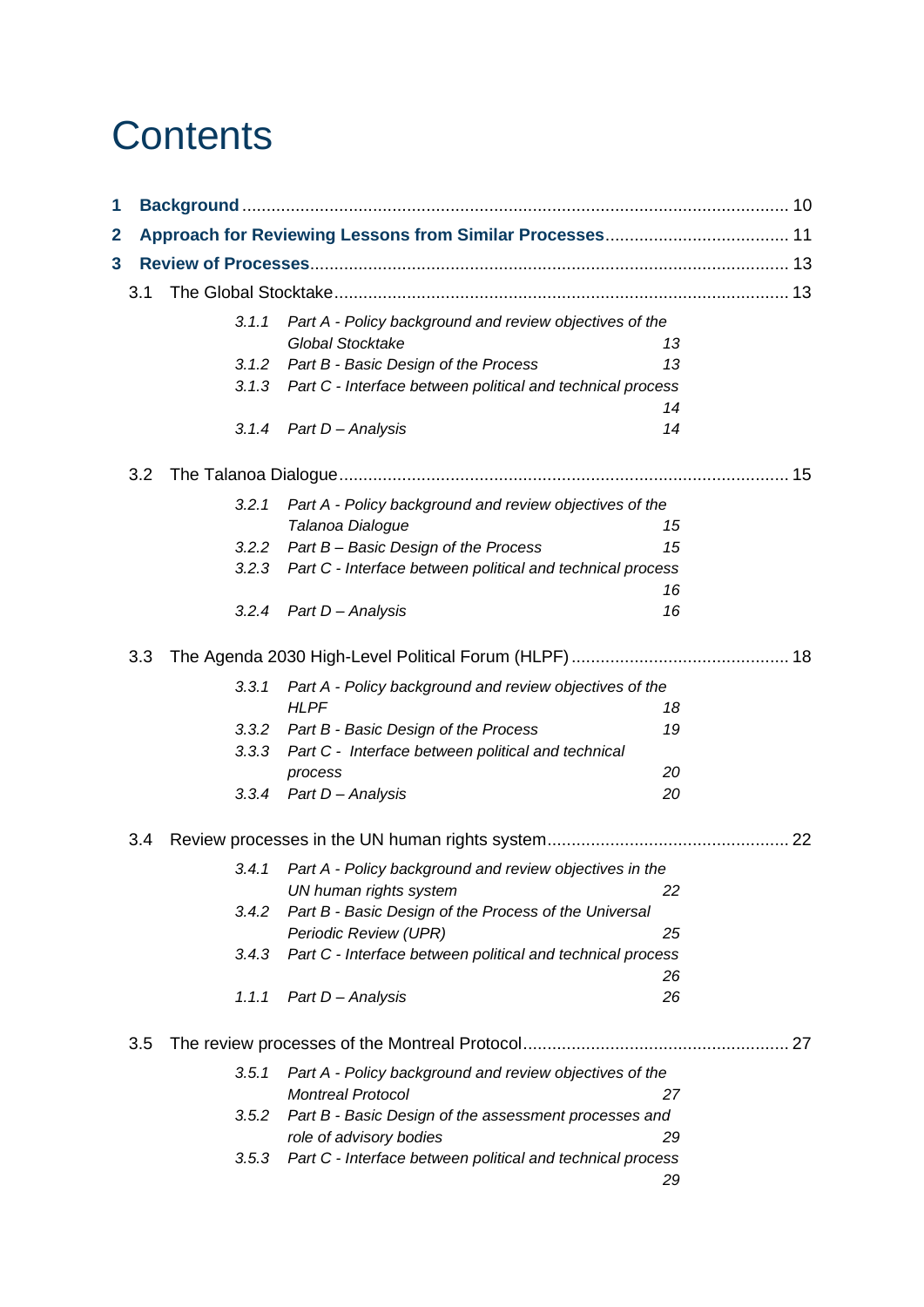30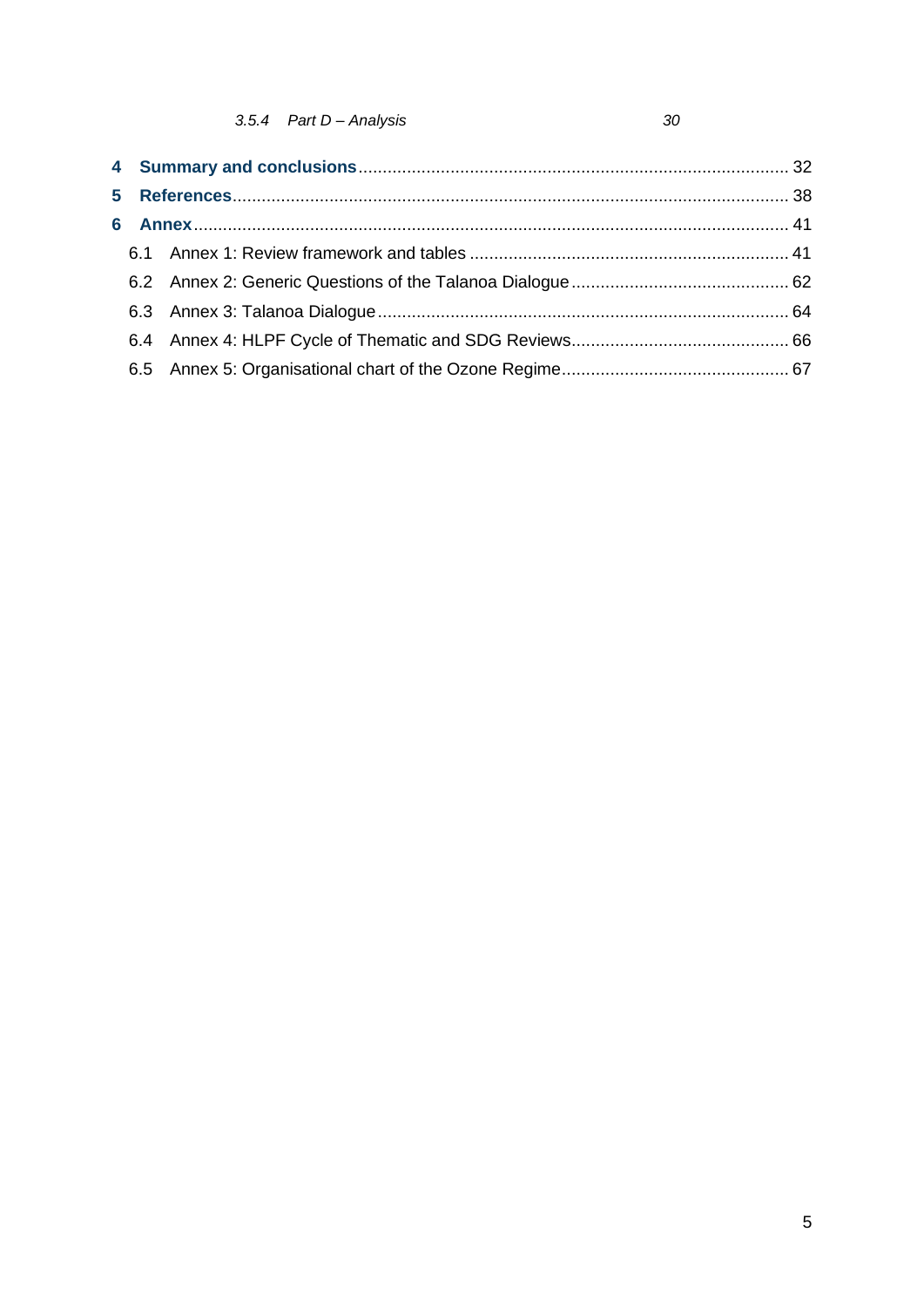

While the Paris Agreement (PA) has enshrined ambitious long-term objectives, the current actions of the Parties to the Agreement fall far short of these goals. The Global Stocktake (GST), established in Art. 14 of the PA, may help narrow this gap between ambition and action: its purpose is to review the implementation of the PA and to assess the collective progress of the international community towards Paris goals. While some general modalities on how to conduct the GST have been adopted, the details are still to be determined.

The objective of this report is to analyze existing international regimes as regards their review processes, the contribution of these review processes to various governance functions and, finally, to derive lessons for the GST. Processes analyzed include:

- the design of the upcoming Global Stocktake itself,
- the Talanoa Dialogue (TD) which is the direct precursor of the GST,
- the Agenda 2030 High-Level Political Forum (HLPF), which features a regular stocktaking process focused on progress toward the Sustainable Development Goals (SDGs),
- the review processes of the UN human rights system (UNHRS) and
- the review processes and assessment panels of the Montreal Protocol (MP).

The analysis of each review process is organised in four section: (1) political background and context, (2) technical and organisational details of the processes, (3) interface between the political and technical processes, and (4) how the review processes contribute to achieving the objectives of the respective regime, particularly governance functions of the regime (guidance and signal, transparency and accountability, and knowledge and learning).

#### **General observations**

The report finds a broad range of technical and organisational set-ups designed to achieve stocktaking objectives. Except for the TD, all processes have regular meetings and carry out reviews according to fixed time cycles. However, beyond that review processes take diverse shapes: focus on collective action with some components related to individual Parties (TD); emphasis on collective action around thematic foci, supplemented by voluntary country reviews (HLPF); mandatory country-level and collective reviews (MP); and focus on progress of individual countries (UN HRS). In the case of the TD and HLPF, review processes have been based on voluntary submissions organised via an online platform, whereas the Montreal Protocol and the human rights system have mandatory reporting obligations. In addition to self-reporting, the HLPF and the Meeting of the Parties to the Montreal Protocol (MOP) are regularly informed by mandated Assessment Reports written by a group of nominated scientists.

Although all the processes have strengths and weaknesses, some appear to have been more successful in their mission. For example, whereas the uptake of the scientific advice by the HLPF and TD has been rather muted, the MOP of the Montreal Protocol has made and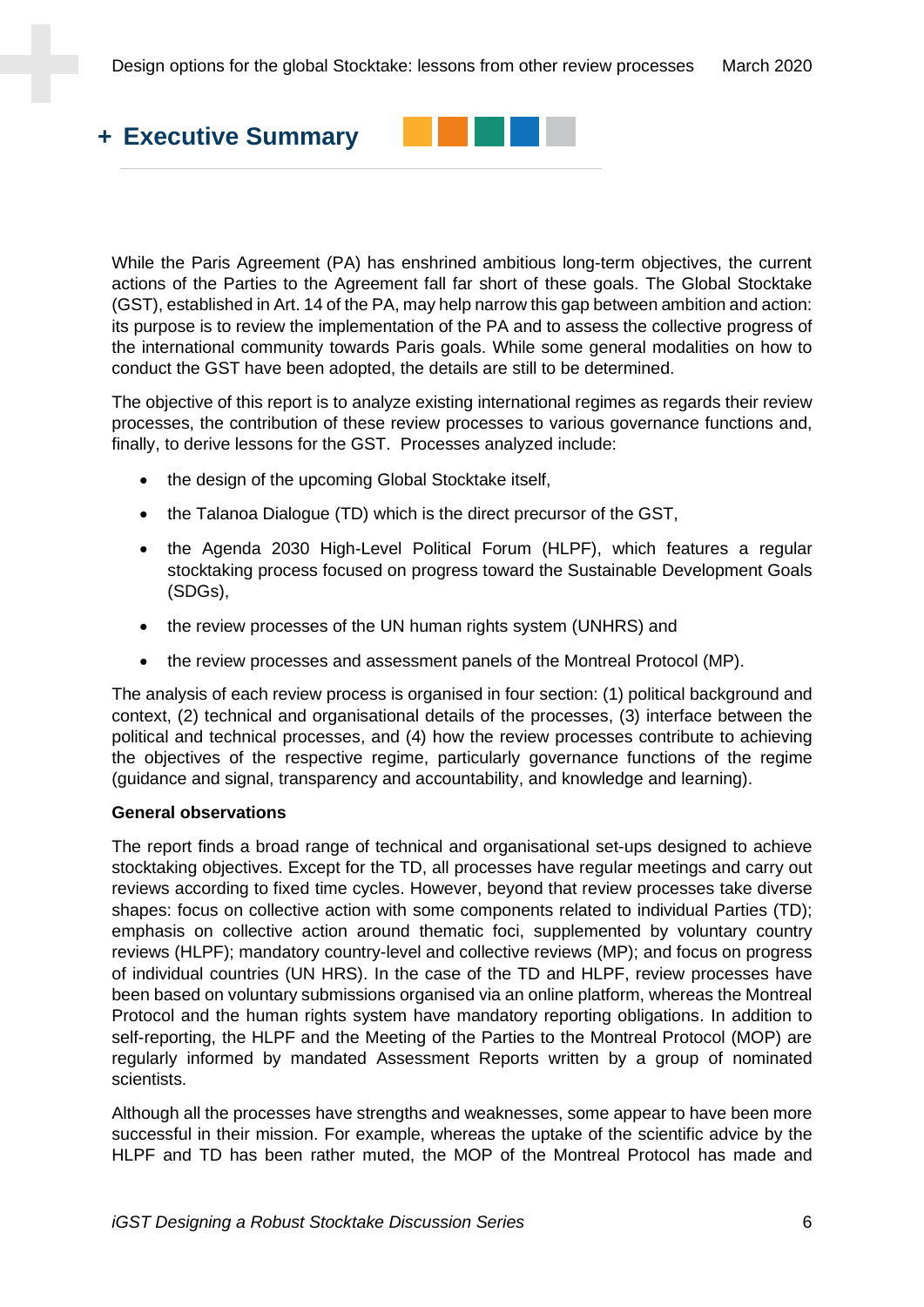implemented significant decisions to increase ambition based on Scientist Panel recommendations.

Though developed for the purpose of quite different objectives, experiences with these various stocktaking processes provide valuable insights on how they help their respective regimes achieve governance functions of aligning participants ("guidance and signal"), ensuring transparency ("transparency and accountability") and providing a means for the regime and regime participants to grow over time ("knowledge and learning")

#### **Lessons for the Global Stocktake on "Guidance and Signal":**

The objectives laid down in Art.2 of the Paris Agreement have been found to entail strong guidance as they signal the resolve of governments across the world to take far-reaching action on climate change. They provide orientation to Parties to the agreement and other relevant actors as to the course of action that is desired and necessary. Thus, they entail a call for more ambition if progress towards these objectives proves to be slow. In general, stocktaking processes have a guidance and signal function related to the success in achieving the objectives of a regime. The institutional design and implementation of the stocktaking process impacts on the delivery of this function.

Experience with the TD highlights that, while the procedures of how results are considered by negotiators and decision-makers are important, the societal and political discussions surrounding the stocktaking may be as important as the official outcome. Arguably, the largest impact of the TD was not the formal process but rather the discussions generated by the IPCC special report on the 1.5°C limit, which had been elaborated as scientific input to the TD.

The experiences with the HLPF process show that high-level messages reflecting the latest information from reviews can help processes advance forward. However, political leadership and momentum can be limited if high-level declarations do not reflect on the results of the review process. Thus, timing and coordination is important.

Under the Montreal Protocol, linking observations (ozone hole) with mandated reviews on substances and sectors appears to have strengthened guidance and signal in the negotiation and decision-making processes: review processes and consultation with the Expert Assessment Panels have been decisive for decision-making.

In the UN human rights system, the participation and inclusion of independent experts seems to have strengthened the regime. For example, experts have been mandated to develop authoritative interpretations and make recommendations on how to implement treaty provisions and to conduct thematic studies.

#### **Lessons for the Global Stocktake on "Transparency and Accountability"**

Collecting and analysing relevant data in a stocktaking processes of international regimes may enhance the transparency of the actions taken by their Parties. It helps to identify and address problems in implementation of agreed rules and standards.

Like the GST, both the Talanoa Dialogue and the Agenda 2030 HLPF assess collective progress and not the performance of individual Parties. Submissions from individual Parties (TD) and Voluntary National Reports (HLPF) are publically accessible but analysis is limited to collective progress. To increase transparency, strategies should be developed to alleviate the limitations of this collective review approach, e.g. by breaking down the stocktake to sectors.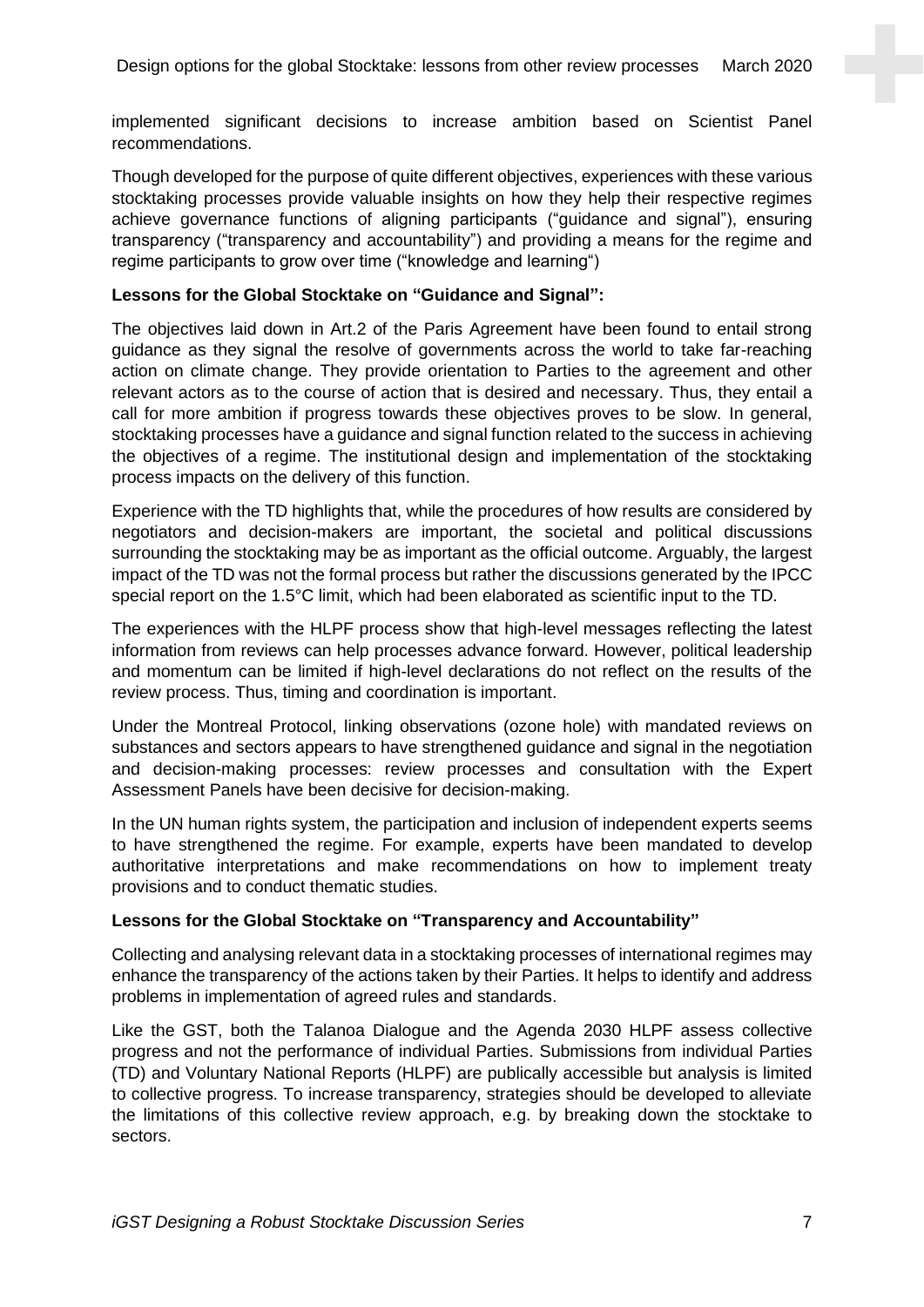Experiences with the HLPF indicate that participation rights and procedures for stakeholder involvement, as well as the science-policy interface, have to be not just rhetorical but enshrined within official processes. In the Montreal Protocol, structured expert dialogues have had a decisive role in the assessment-based decision-making procedures of the Meeting of the Parties.

#### **Lessons for the Global Stocktake on "Knowledge and Learning"**

International institutions may create knowledge as well as platforms for individual and social learning. The aim is the creation and diffusion of scientific, economic, technical and policyrelated knowledge on the understanding of and/or possible solutions to the problem at hand.

Under the Montreal Protocol, knowledge and learning have been robustly institutionalised by the Assessment Panels. This arrangement is said to have stimulated the invention of innovative alternative substances in industry and enabled strong phase out/phase down schedules for ozone depleting substances.

The TD mobilised Parties to voluntarily submit inputs and participate in exchange with other Parties and stakeholders at different governance levels. However, the capacity of Parties to process the multitude and variety of submissions is limited, suggesting better information integration procedures may be needed.

Experiences in the HLPF show that knowledge and learning benefits from scheduling sufficient time for exchanges among Parties, experts and stakeholders.

The following sections take the lessons from the review of the above processes and considers what they suggest for a GST process that helps deliver on promisises of the Paris Agreement. These recommendations do not necessarily consider all the political or practical realities that constrain the GST process, but rather seek to sketch potential components of an idealized GST.

#### **Conclusions on the GST design and institutional setting:**

- As the experience from the HLPF shows, the timing and coordination of various processes appears significant for ensuring a robust stocktaking process that delivers on all three governance functions. Analytical work needs to be completed before the high-level phase, otherwise the results of the analytical work cannot be taken up appropriately by decision-makers.
- An open question for the GST is how to ensure that Parties fully engage with the information of the stocktaking process and incorporate lessons learned into their national policies. It might be helpful if the GST was designed in a way to engage all relevant national ministries, not only the environment ministries represented at the climate negotiations.
- As in the HLPF, the GST could have a high-level session at the level of Heads of State and Government. Ideally, they should highlight key outcomes of the GST process and commit to taking the outcomes into account in the subsequent NDC development process.
- The GST could adopt the sectoral approach which is being applied under the MP. Similar to how the MP review bodies have been developing recommendations for phase-outs of specific substances, the GST could break the long-term emission target of the Paris Agreement down to the sector level and develop recommendations and roadmaps for how such sectoral decarbonisation targets could be achieved.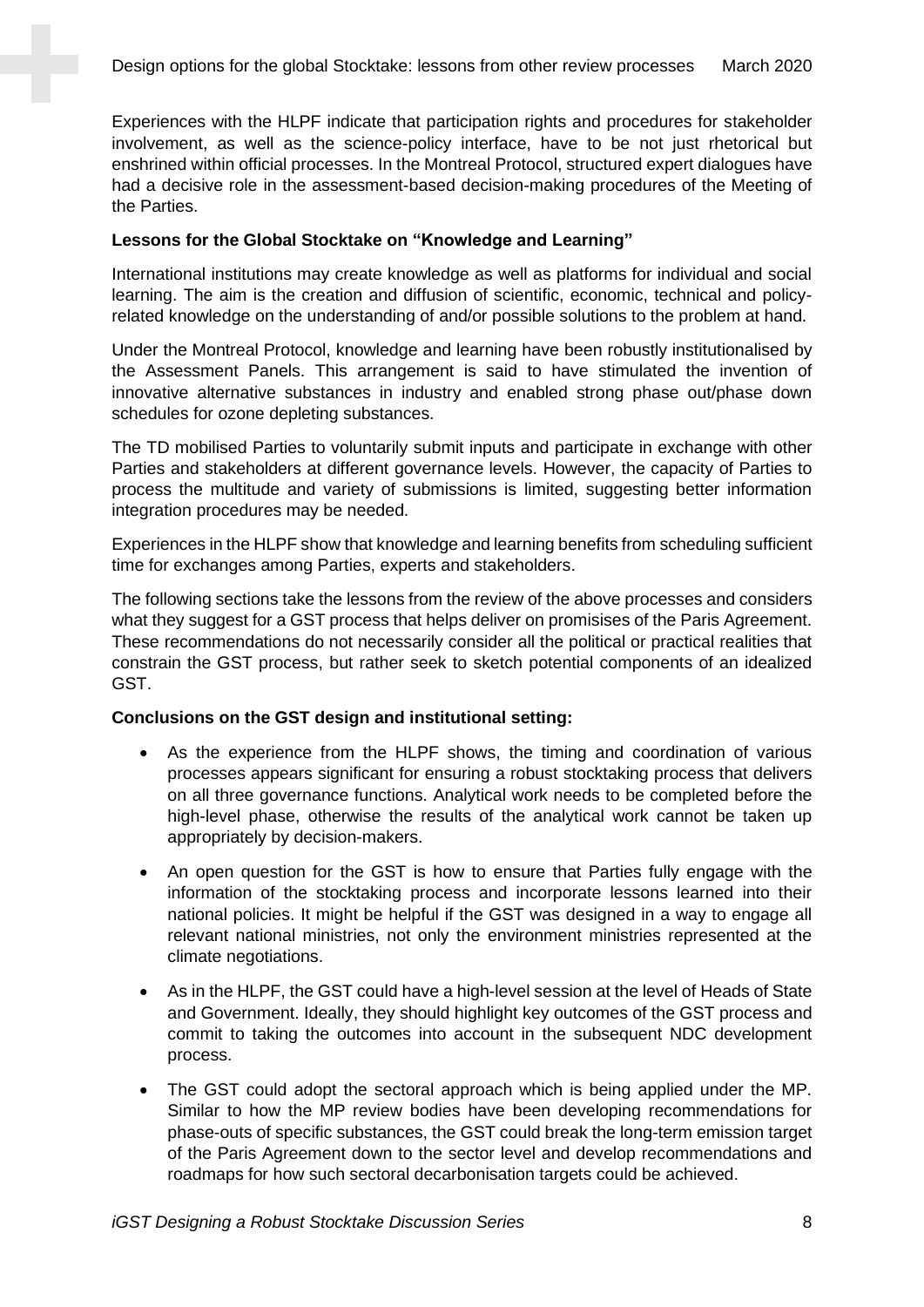- Within such a sectoral approach, the GST could have dedicated work streams on each sector with strong involvement of independent experts (e.g., from the IPCC) and stakeholders to develop recommendations on how to enhance ambition.
- As the experience from the TD and the HLPF shows, the GST should provide outcomes that enable not only high-level political messages on the need to step-up efforts, but also detailed recommendations on how to do so. The outcome of the GST should therefore include a detailed technical summary of available options, best practices and recommendations, and the final CMA decision should engage with and endorse these results.

#### **Conclusions on the science-policy interface**

- Similar to processes under the MP, the GST could be linked with latest IPCC scientific knowledge on observed climate change impacts in order to make a visible link between the review of policy progress and state of climate impacts. In particular, the GST could highlight that substantial climate impacts are already occurring and that they are going to get far worse. Such a signal could help to underscore the need to step up on mitigation, adaptation, and finance.
- A sectoral approach to stocktaking, similar to that used in the MP, has the potential to highlight additional mitigation potentials and to promote knowledge and learning on how to tap into these potentials. In a structured expert dialogue that includes industry experts, best practices can be exchanged, highlighted and translated into relevant recommendations. However, the GST would need to go beyond purely technical considerations to carefully consider social, economic, political and institutional implications.
- Parties will hardly be able to digest all the information that is supposed to be drawn on in the GST. The UNFCCC Secretariat is therefore mandated to provide synthesis reports. Beyond such synthesis reports, direct involvement of independent experts could also help Parties process the information. The technical dialogue, which Parties are supposed to engage in as part of the GST, would be an appropriate framework for integrating their participation

#### **Conclusions on participation**

Several of the processes reviewed in this paper have been criticised for a lack of meaningful stakeholder participation. Strong participation by civil society will be important for the GST to fully mobilise all available knowledge and account for differing perspectives in the stocktaking process.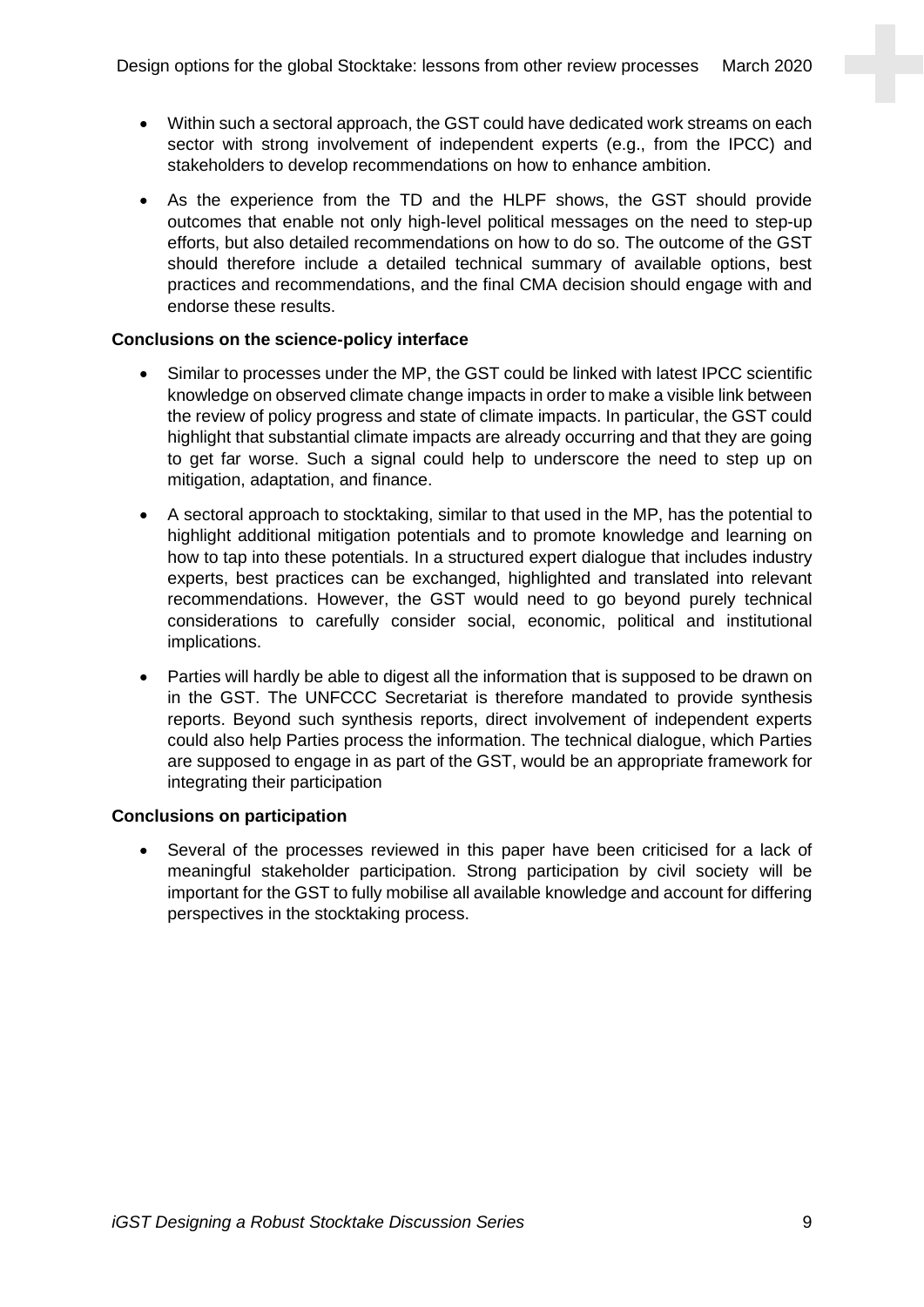Design options for the global Stocktake: lessons from other review processes March 2020

# **1 Background**



The purpose of the Global Stocktake (GST) according to Art. 14 of the Paris Agreement (PA) is to review the implementation of the PA in order to "assess the collective progress" towards achieving the purpose of the Agreement and its long-term goals. The outcome shall inform Parties in updating and enhancing their actions and support, in a nationally determined manner.

COP24 in Katowice in 2018 adopted modalities for the GST, but these are relatively generic. Much will depend on how the modalities will be further fleshed out by Parties and the chairpersons that will preside over the first GST in 2022-23.

Against this background, the purpose of this report is to review other multilateral policy processes within and outside the UNFCC. How is stocktaking organised in these processes and what lessons are to be learnt for the organisation of the GST?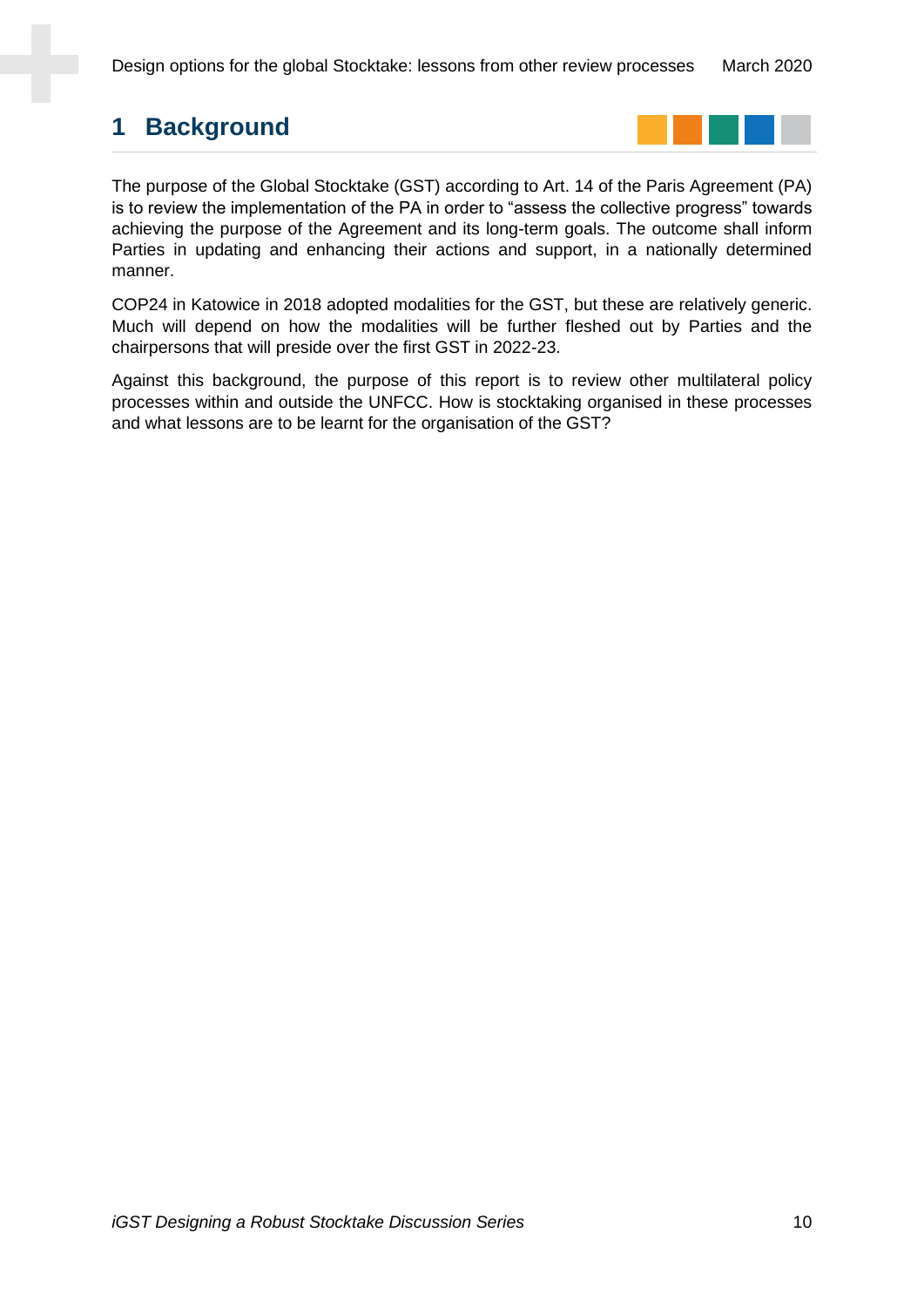# <span id="page-10-0"></span>**2 Approach for Reviewing Lessons from Similar Processes**



The following processes have been analysed as regards the organisation of their stocktaking procedures:

- The Global Stocktake itself is discussed to serve as point of reference for the review of the other processes.
- The Talanoa Dialogue is the direct precursor of the GST, lessons learned should therefore be directly applicable to the organisation of the GST.
- The Agenda 2030 High-Level Political Forum is of interest because of its regular stocktaking process regarding progress of the SDGs.
- The review processes of the UN Human Rights system were deemed to be of interest because of their possibilities for civil society participation.
- The review process and Assessment Panels of the Montreal Protocol are generally deemed to have been a key factor for the success of the agreement.

The review of the processes is based on a uniform review framework (se[e Annex 6.1](#page-40-0) for more details) to ensure consistent comparisons. It consists of four parts and is based on generic questions:

Part A describes the process itself and the context in which it was established in order to understand the overall setting and objectives.

Part B describes the technical and organisational details of the processes. What is the subject of the review and how is progress measured?

Part C looks at the interface between the political and technical processes. How is it organised in order to enable consideration/implementation? What are the factors that have allowed recommendations from technical processes to be taken up in political processes and translated into political decisions?

Finally, in Part D the paper discusses for each of the review mechanisms to what extent they contribute to achieving the objectives the underlying regime is meant to achieve. This discussion is based on the concept of governance functions. Oberthür et al. (2017) identify five functions international governance institutions may perform in general to help achieve certain objectives. These are:

- Guidance & Signal
- Rules & Standards
- Transparency & Accountability
- Means of Implementation
- Knowledge & Learning

The governance functions have been applied to the GST by Obergassel et al (2019). Setting rules and providing means of implementation is usually addressed by other elements of a regime. What review processes may do is to contribute to the guidance, transparency and learning functions. The paper will therefore discuss for each of the processes to what extent they fulfil these functions.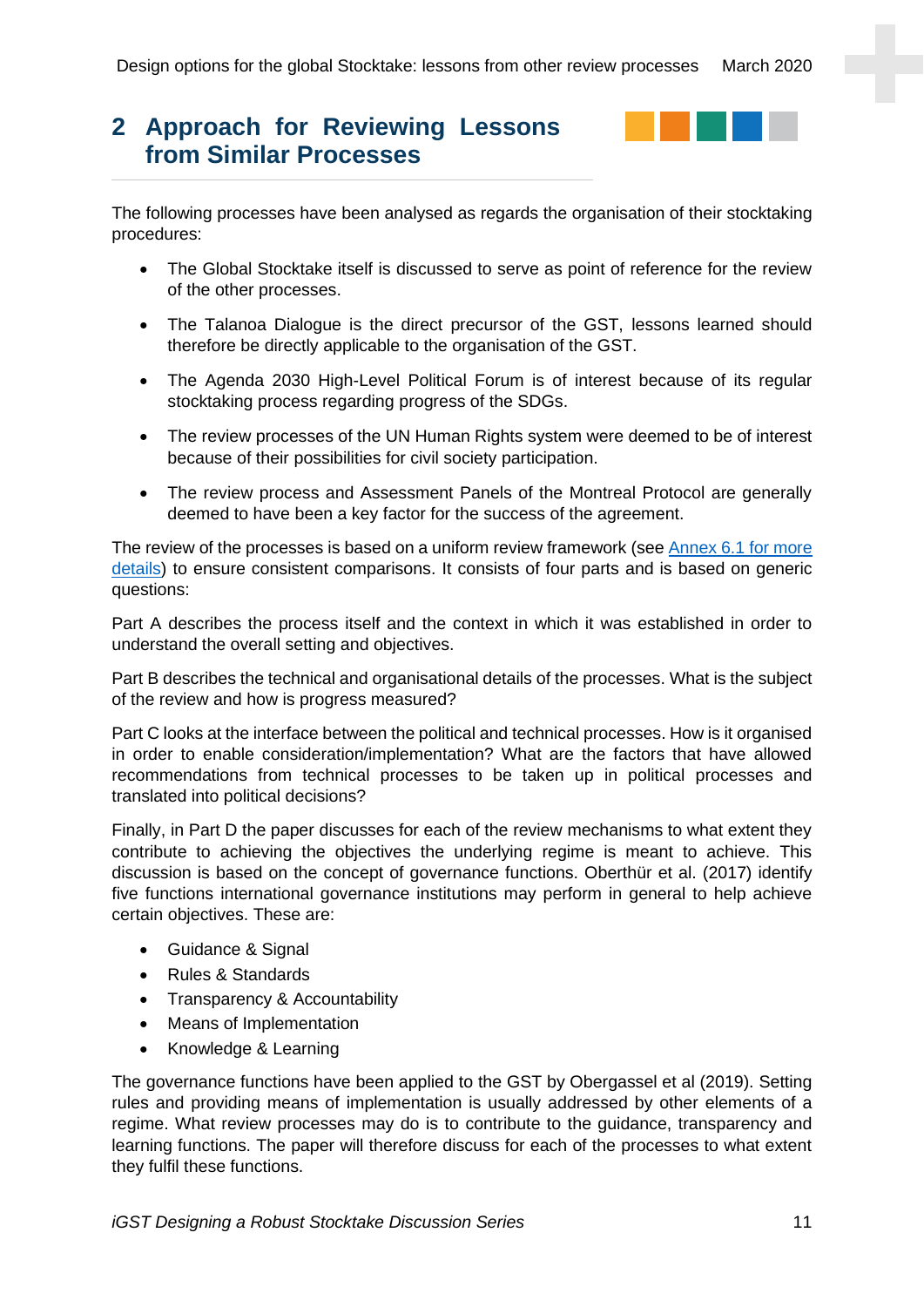Design options for the global Stocktake: lessons from other review processes March 2020

On this basis, the summary and conclusions section discusses what lessons may be learned for the design and implementation of the GST.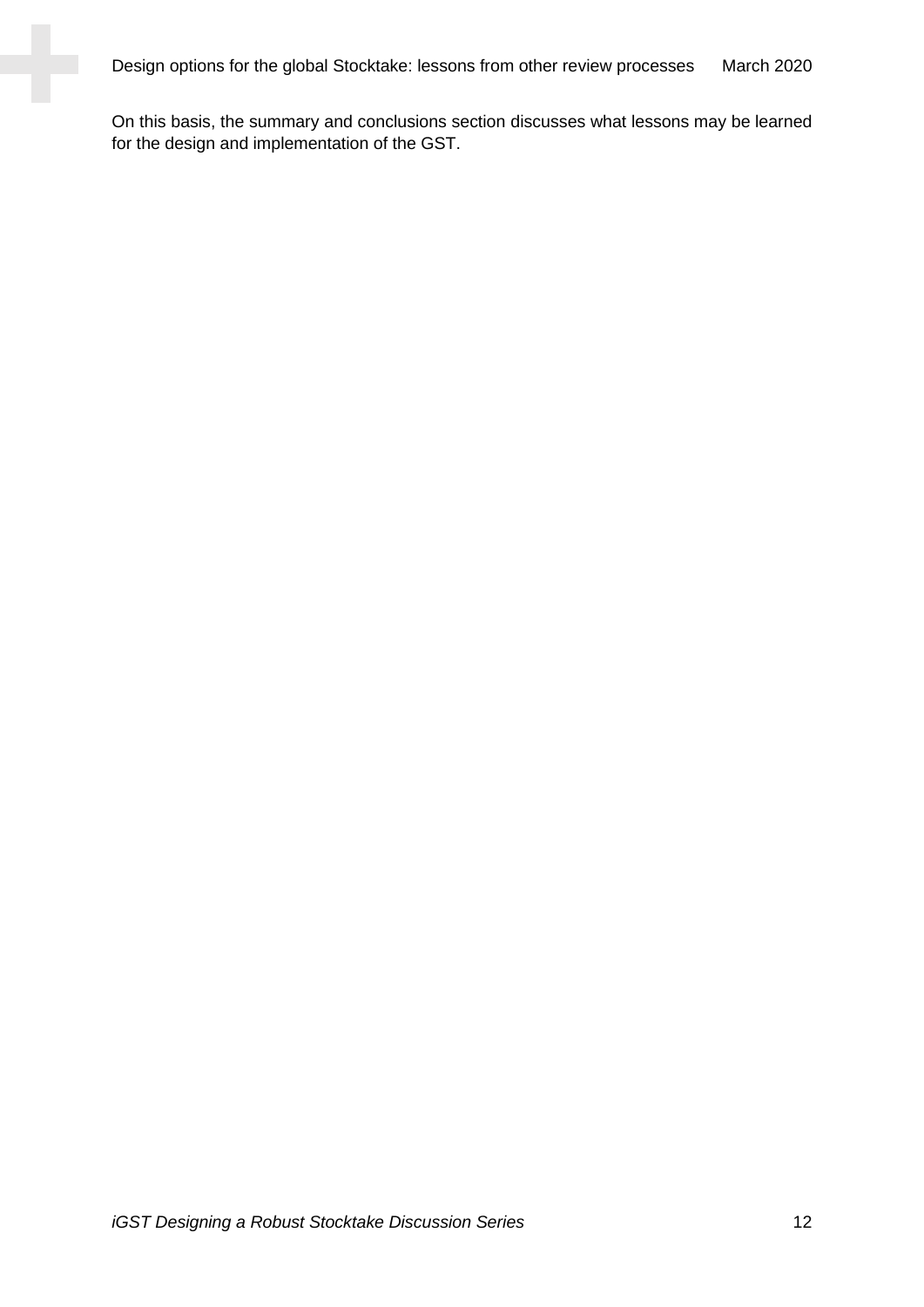# **3 Review of Processes**



## 3.1 The Global Stocktake

## 3.1.1 Part A - Policy background and review objectives of the Global **Stocktake**

While the Paris Agreement establishes ambitious long-term objectives, it was clear from the start that Parties' current contributions are not sufficient to actually meet these objectives. The very decision adopting the Paris Agreement "notes with concern" that current NDCs are not in line with least-cost scenarios and much greater emission reduction efforts will be required.<sup>1</sup>

The Paris Agreement therefore has at its core the five-yearly cycle of Global Stocktakes and subsequent submission of new or updated NDCs. The question of whether there should be an international assessment of contributions had been strongly contested in the negotiations up to Paris. The like-minded developing countries (LMDCs), in particular, had rejected any international assessment of the intended contributions of developing countries, citing reasons of sovereignty. However, given the low level of ambition of most NDCs, having no process to reconsider them would have put the temperature limit out of reach once and for all. Other Parties therefore strongly supported the establishment of an "ambition mechanism" to review and strengthen contributions regularly every five years (Obergassel et al. 2016).

Agreement was made possible by extending the cycle of ambition to include not only mitigation, but also adaptation and the provision of support. After three years of further negotiations, COP24 in Katowice adopted more detailed modalities for the implementation of the GST. In essence, while the Katowice decision establishes some pillars of the process, it also leaves much scope for the Chairs of the Subsidiary Bodies to organise the GST "in a flexible and appropriate manner" (Para  $16$ ).<sup>2</sup>

## 3.1.2 Part B - Basic Design of the Process<sup>3</sup>

The GST relates to all long-term goals of the PA. It was not possible to establish an assessment of individual Parties' contribution. Instead, the CMA will regularly take stock of the implementation of the PA to assess collective progress. This "global stocktaking" is to take place in 2023 and every five years thereafter. The result of the stocktake will be to "inform" the Parties in order to update and enhance their actions and support (Obergassel et al. 2016).

The GST will consist of the following components (Para 3):

- Information collection and preparation for the technical assessment;
- Technical assessment of the collective progress:
- Consideration of outputs of the technical assessment for informing Parties.

The Subsidiary Body for Implementation and the Subsidiary Body for Scientific and Technological Advice will establish a joint contact group to assist implementation of the GST

<sup>1</sup> Decision 1/CP.21, Adoption of the Paris Agreement, FCCC/CP/2015/10/Add.1, para 17.

<sup>2</sup> Decision 19/CMA.1, Matters relating to Article 14 of the Paris Agreement and paragraphs 99–101 of decision 1/CP .21, FCCC/PA/CMA/2018/3/Add.2, para 16.

<sup>3</sup> Decision 19/CMA.1. All references in Part B also refer to paragraphs in Decision 19/CMA.1.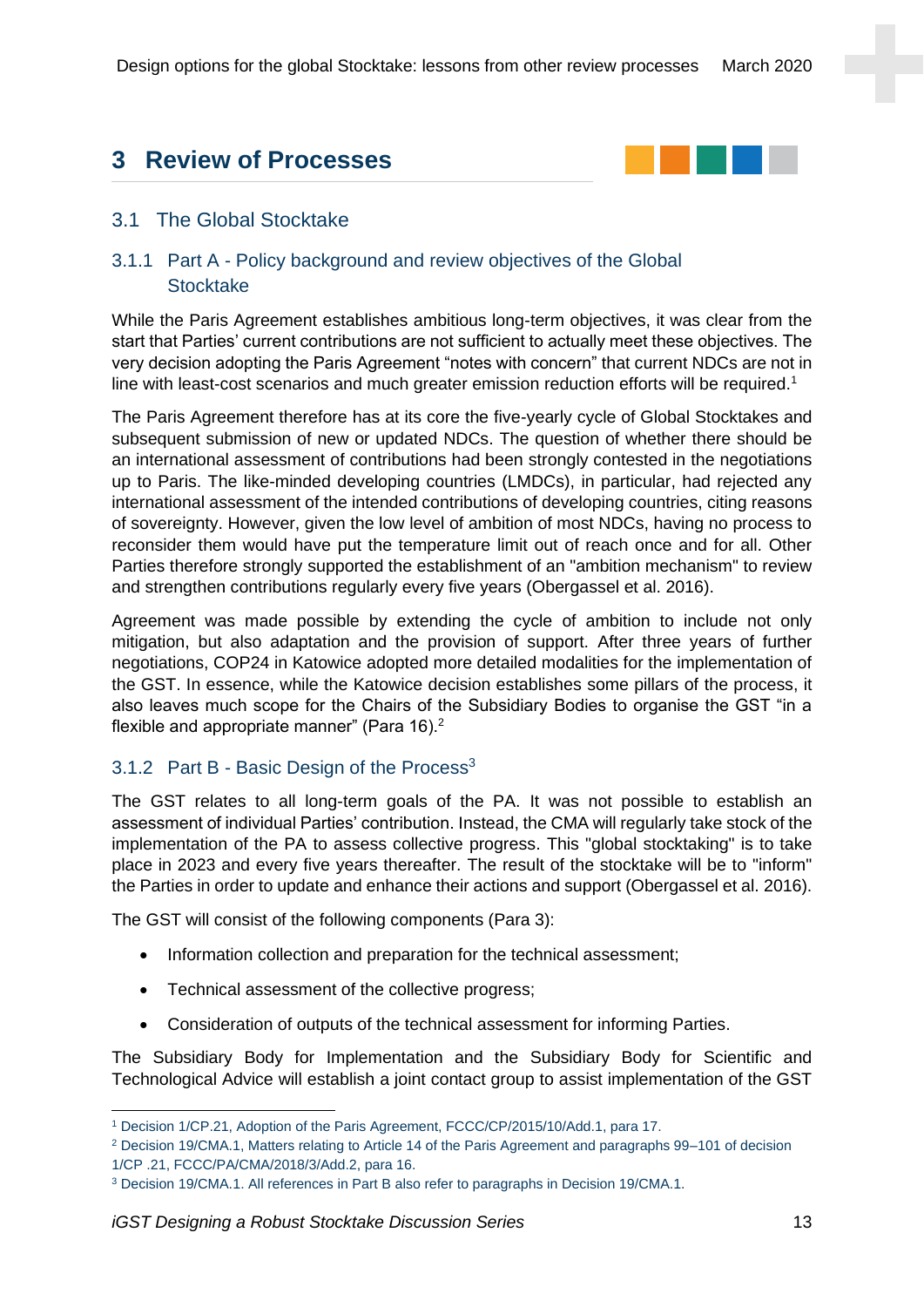(Para 4). The Chairs of the Subsidiary Bodies are to develop guiding questions for all components of the global stocktake (Para 7). In addition, Parties will engage in a "technical dialogue" to support the work of the joint contact group (Paras 5f). Results of the GST will be provided in summary and synthesis reports.

There are no additional reporting obligations for the GST. Instead, the GST will draw on the reports and communications submitted by Parties through the normal reporting process of the PA and the UNFCCC. Parties may supplement this information through voluntary submissions to the GST. In addition, the GST will draw on the latest reports from the IPCC and other sources. The UNFCCC Secretariat is requested to prepare synthesis reports on the state of GHG emissions and mitigation efforts, the state of adaptation efforts, the overall effect of NDCs, and the state of finance flows and means of implementation and support, under the guidance of the co-facilitators. These synthesis reports can be expected to be the main point of reference as Parties will hardly be able to by themselves process all the information sources the Katowice decision lists as inputs for the GST (Christiansen and Olhoff 2020).

#### 3.1.3 Part C - Interface between political and technical process

Technical expert input is organised through existing bodies and institutions such as the IPCC , the already existing SBSTA-IPCC special events and Joint Working Group, subsidiary bodies, constituted bodies and arrangements under the UNFCCC. Other procedures for expert and non-party stakeholder involvement have not yet been clarified.

Outputs of the GST are to be considered at high-level events where the findings of the technical assessment will be presented and their implications discussed and considered by Parties. The outputs of the components of the GST should summarize opportunities and challenges for enhancing action and support in the light of equity and the best available science, as well as lessons learned and good practice. The outputs are to be referenced in a decision for consideration and adoption by the CMA and/or a declaration.

#### 3.1.4 Part D – Analysis

The modalities adopted in Katowice for the GST are relatively generic and leave much flexibility to the Chairs and facilitators on how to implement them. Task 1.2 of this project has elaborated a detailed analysis of how the design of the GST may help maximise delivery of the governance functions (Obergassel et al. 2019). In summary:

The GST can provide guidance and signal by further specifying the objectives set out in the Paris Agreement. In the area of mitigation, the long-term emissions target could be broken down to the sector level and the GST could discuss roadmaps for sectoral decarbonisation. As regards adaptation, the GST could highlight that significant climate impacts are already occurring, that they are going to further increase, and that the current adaptation response is insufficient. Such a signal could also help to underline the need for increased mitigation. On the financial side, the GST could develop guidelines on what it could mean to bring all financial flows into line with the Paris targets and how to achieve a balance between adaptation and mitigation. If agreement on guidelines is not politically feasible, the GST could at least promote a convergence of views by advancing the discussion on this issue.

The GST could help to ensure transparency and accountability. This function could best be fulfilled if the GST was able to assess the performance of the individual Parties. However, the mandate of the GST is only to assess collective progress. This limitation may be overcome to a certain extent by assessing groups of countries. For example, the Parties could be grouped into tier according to indicators of responsibility and capabilities, such as current and historical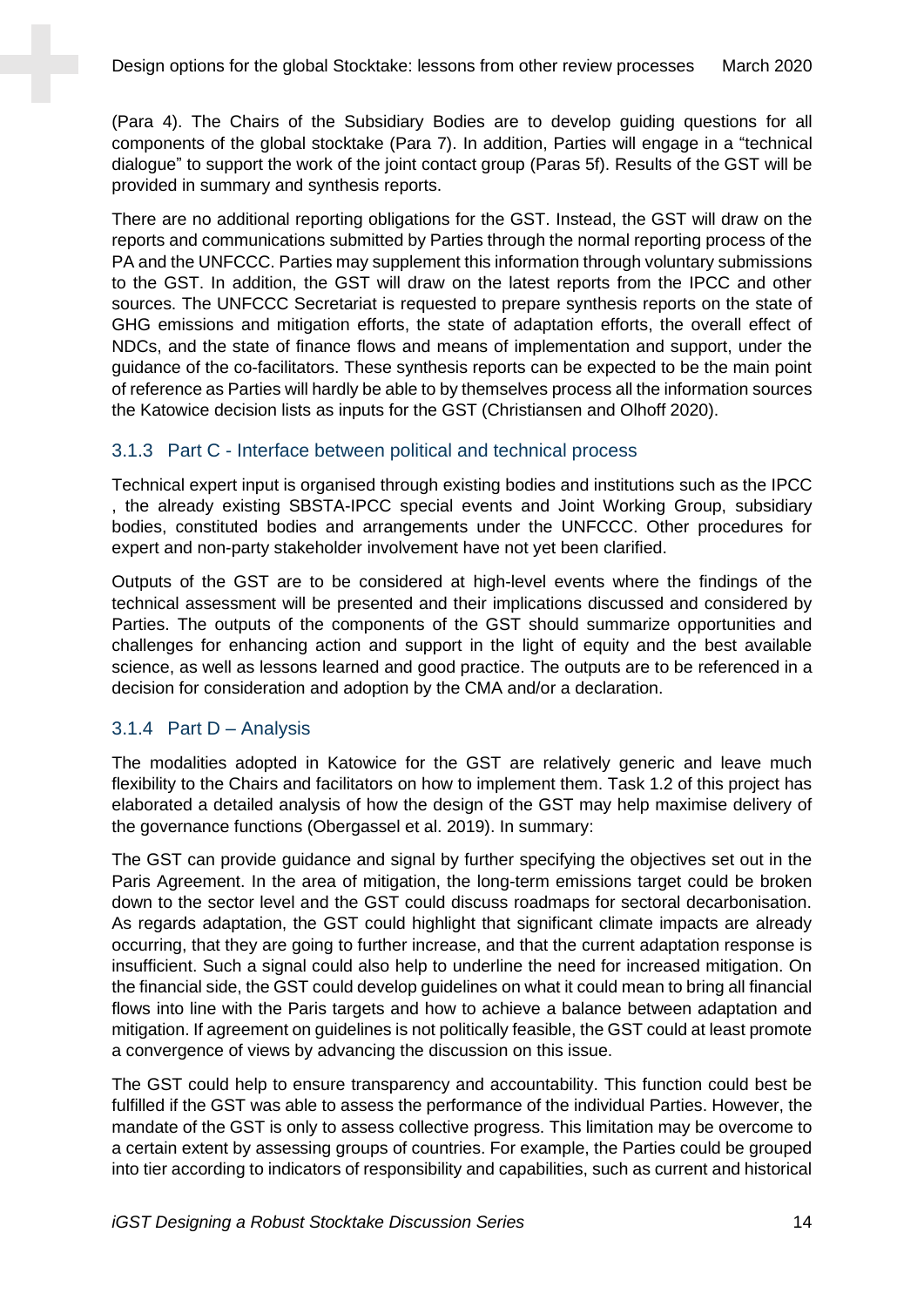per capita emissions or GDP. In addition, the whole GST process can serve as an "echo chamber" for broader discussions on the efforts of individual Parties.

The GST can promote knowledge and learning about how to effectively achieve the objectives of the Paris Agreement. This requires a facilitating format in which best practices can be exchanged, highlighted and translated into relevant recommendations. Ideally, this would take the form of structured expert dialogues focusing on concrete adaptation, mitigation and financing challenges and how to address them. The "technical dialogue", which is to be part of the GST, would be an appropriate framework for such a facilitative format, but the details of the technical dialogue still need to be developed.

The outcome of the GST should include high-level political messages on the need to step up efforts and a detailed technical summary of available options, best practices and recommendations. The final result should be a decision by the CMA fully endorsing the results of the GST and urging the Parties to take them fully into account when revising their NDCs.

Finally, the GST must include a high-level political event to reinforce its messages to influence national political agendas and to signal a renewed political commitment that the Parties continue to respect the PA and its objectives. This event should be held at the highest possible political level, ideally at the level of Heads of State and Government.

## 3.2 The Talanoa Dialogue

## 3.2.1 Part A - Policy background and review objectives of the Talanoa **Dialogue**

As noted above, the GST is at the core of the Paris Agreement. However, the PA became effective only in 2020 and the first GST is scheduled for 2023. To facilitate an earlier strengthening of efforts, the decision adopting the PA therefore included a mandate to "convene a facilitative dialogue among Parties in 2018 to take stock of the collective efforts of Parties in relation to progress towards the long-term goal referred to in Article 4, paragraph 1, of the Agreement and to inform the preparation of nationally determined contributions pursuant to Article 4, paragraph 8, of the Agreement"<sup>4</sup>. The facilitative dialogue was thereby essentially constituted as a test run for the GST parallel to the formal diplomatic negotiations.

The design of the facilitative dialogue was jointly prepared by the Moroccan presidency of COP 22 and the Fijian presidency of COP 23. The facilitative dialogue was launched at COP23 under the Fiji COP presidency and renamed Talanoa Dialogue (TD) to highlight the inclusive discussion element. The finally adopted approach was welcomed by COP23 and included in Annex II to Decision 1/CP.23 – Fiji Momentum for Implementation.

#### 3.2.2 Part B – Basic Design of the Process

As the GST, the TD reviewed collective effort, not efforts by individual countries. The TD was intended to be inclusive and participatory including an online submissions platform, in-person dialogues (governments and civil society), and more than 50 regional events worldwide (SEI 2018). The discussion process consisted of a preparatory and political phase and was limited to one year and one review cycle respectively. The timing was based on the dates of the climate negotiations.

The aim of the TD was to take stock of climate mitigation action of Parties and inform the preparation of the next round of "nationally determined contributions" (NDCs) due in 2020. It

<sup>4</sup> Ibid, para 20.

*iGST Designing a Robust Stocktake Discussion Series* 15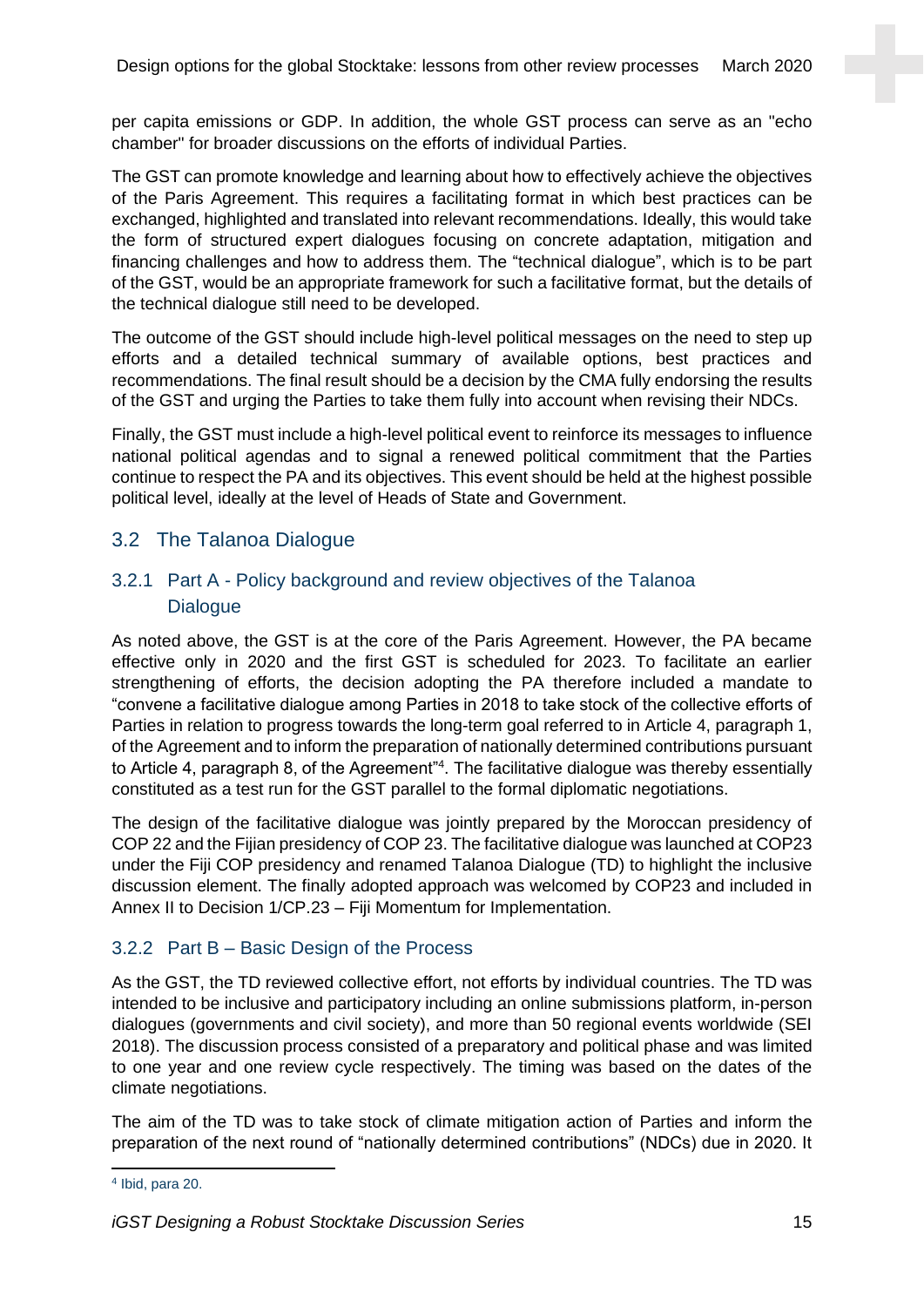was based on voluntary Party and non-party stakeholder submissions and submissions by the COP23 and COP24 presidencies providing analytical and policy-relevant input. There were no specific reporting obligations, but the voluntary inputs should cover three sets of overarching questions on status quo, targets and process / steps:

- Where are we?
- Where do we want to go?
- How do we get there?

Inputs were processed as summary and synthesis reports and were mainly descriptive with general statistical data and overall qualitative conclusions.

The TD was ultimately concluded after one year at COP 24 in Poland in 2018 with the 'Talanoa Call for Action', which calls upon all countries and stakeholders to act with urgency.<sup>5</sup> A synthesis report covered inputs received and discussions held over the course of the year.

#### 3.2.3 Part C - Interface between political and technical process

Technical Expert input was organised via submission to the Talanoa Platfom. The Platform received 473 inputs throughout the year. One key input that had been specifically requested by the Paris COP was the special report on ..Global Warming of 1.5 °C" published by the Intergovernmental Panel on Climate Change (IPCC) in 2018.

The synthesis report was discussed in the political phase at COP24 by high-level representatives and Ministers in 21 roundtables focusing on the third question "how to get there" and concluding key messages that were the basis for the appellative Talanoa Call for Action. This Call for action is of non-committal nature and the COP took only note of it. As further discussed below, the COP did not translate the outcomes of the TD into specific recommendations or guidance for Parties.

#### 3.2.4 Part D – Analysis

In effect, the three governance functions described in section [2](#page-10-0) were essentially captured by the three questions that were at the core of the Talanoa Dialogue:

- "Where are we now" relates to the status quo, which can be captured by the transparency provisions of the regime.
- "Where do we need to go" relates to the guidance and signal function.
- "How do we get there" is a question of knowledge and learning about how to achieve the desired end.

The Talanoa Dialogue has to a differing extent fulfilled the three governance functions:

The long-term goal of the Paris Agreement is the major guidance for ambitious climate policies at all governance levels. The TD contributed to further developing this guidance by developing visions and guiding principles for a transformation of energy, land, infrastructure and industrial systems, as well as through behavioural shifts, e.g. visions towards a zero (net) emissions world or towards climate resilience. Submissions on how to achieve these visions highlighted, for example, "… coherent sectoral policies and instruments that reduce GHG emissions and

<sup>5</sup> Talanoa Dialogue for Global Ambition: Call for Action. https://img1.wsimg.com/blobby/go/9fc76f74-a749-4eec-9a06-5907e013dbc9/downloads/1cuk0273o\_417799.pdf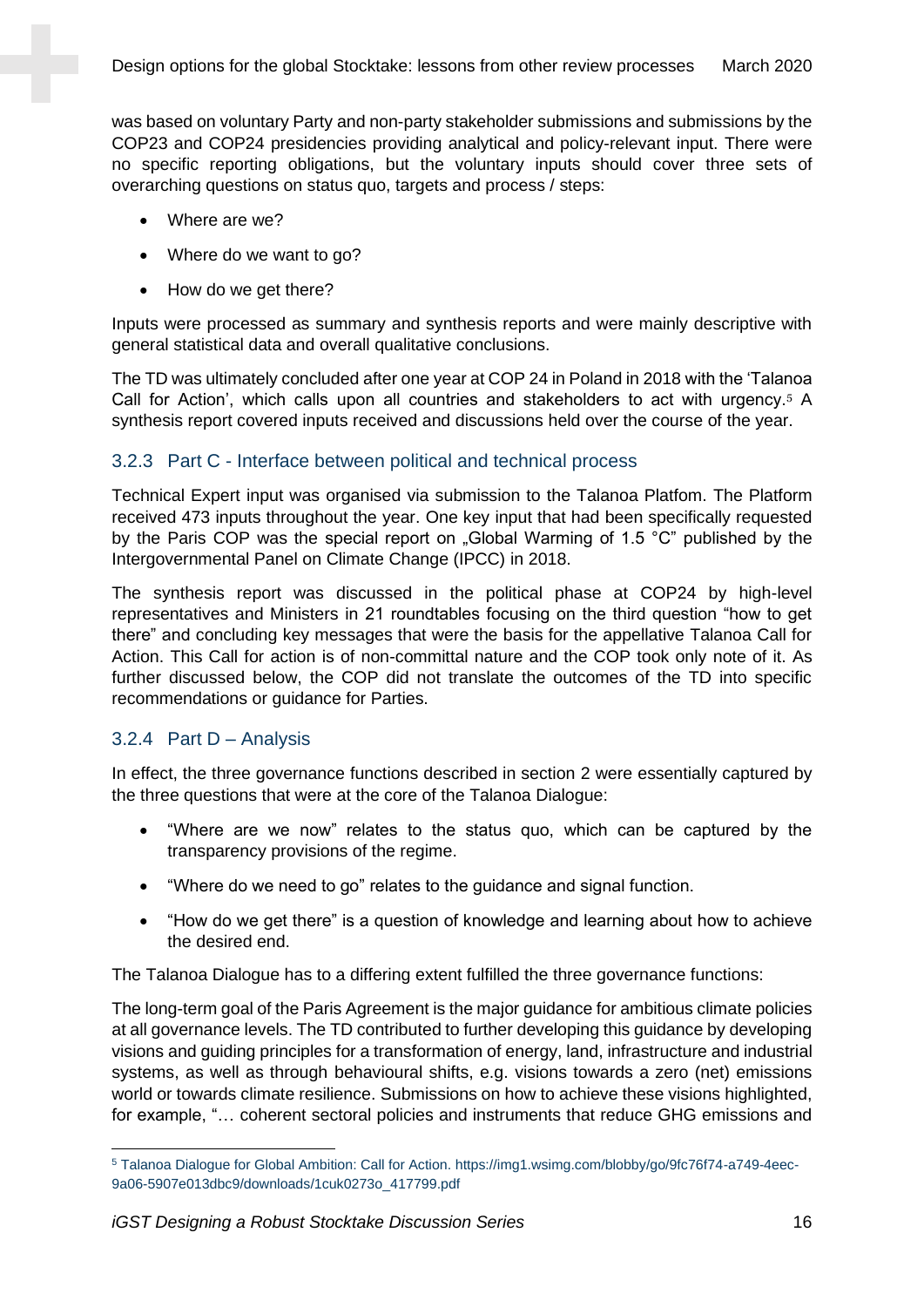address climate vulnerability, whilst identifying the means to enforce, measure and monitor progress." However, the question is how to ensure that Parties fully engage with this information and incorporate lessons learned into their national policies. It might be helpful if the GST was designed in a way to engage all relevant national ministries. Usually, Parties are represented at the climate negotiations by their environment ministries, but most of the policies and actions that need to be taken to combat climate change are the province of other ministries.

Moreover, the TD served only little to reinforce a sense of urgency. As the Talanoa Dialogue ran in parallel to the diplomatic negotiations, the question was how its outcome would be reflected in the formal conference decisions. In the end, instead of a strong call to increase ambition, the COP decided to merely "take note" of the dialogue's outcome, input and outputs, and to invite Parties "to consider the outcome, inputs and outputs of the Talanoa Dialogue in preparing their nationally determined contributions and in their efforts to enhance pre-2020 implementation and ambition".<sup>6</sup> The GST will similarly run in parallel to the negotiations. To maximise its impact, the final result of the GST should be a decision by the CMA fully endorsing the results of the GST and urging the Parties to take them fully into account when revising their NDCs.

Nonetheless, the process was more successful if seen more broadly. The IPCC's special report on the 1.5°C warming limit, which COP21 had requested as part of the preparation for the facilitative dialogue, urges swift and immediate action and generated high levels of public attention. This attention was further heightened at COP24 because there was an ardent controversy on whether or not the COP should officially "welcome" the report. In terms of public messaging, the "media tsunami" created by this controversy may have compensated for the lack of strong language on ambition raising in the COP decision.<sup>7</sup> These events highlight that, as suggested in the preceding section, the GST may indeed serve as "echo chamber" for broader discussions on the need to raise ambition. Progressive Parties and non-Party stakeholders should therefore develop strategies to maximally leverage the public attention that may be generated by the GST process.

On the transparency and accountability function, the TD had the same problem as the GST of being limited to assessing collective progress, which resulted in an overall synthesis report even where individual country submissions highlighted what countries were actually implementing. With numerous events and the majority of submissions from Non-Party Actors the TD succeeded to take stock of existing activities, initiatives and solution-oriented approaches worldwide and to showcase exemplary action on the ground. However, as all information was provided voluntarily and the process was not linked to binding obligations or an analysis of the effectiveness of the approaches and policies, accountability was limited. Finally, the process deliberately produced only qualitative, non-confrontational conclusions. For the GST, it would be helpful to develop strategies for how to alleviate the problem caused by its mandate to assess only collective progress.

On knowledge and learning, submissions to the Talanoa Platform addressed all three questions of the TD, providing an extensive overview on the status of and approaches towards climate policies. Submissions included information on challenges and obstacles as well as best practices. Nonetheless, knowledge and learning could have been supported by more indepth analysis of the individual submissions' content. However, as noted in the preceding

<sup>6</sup> Decision 1/CP.24, Preparations for the implementation of the Paris Agreement and the first session of the Conference of the Parties serving as the meeting of the Parties to the Paris Agreement, paras 35-37.

<sup>7</sup> Earth Negotiations Bulletin, Vol. 12 No. 747, Summary of the Katowice Climate Change Conference: 2-15 December 2018, Tuesday, 18 December 2018, http://enb.iisd.org/climate/cop24/enb/.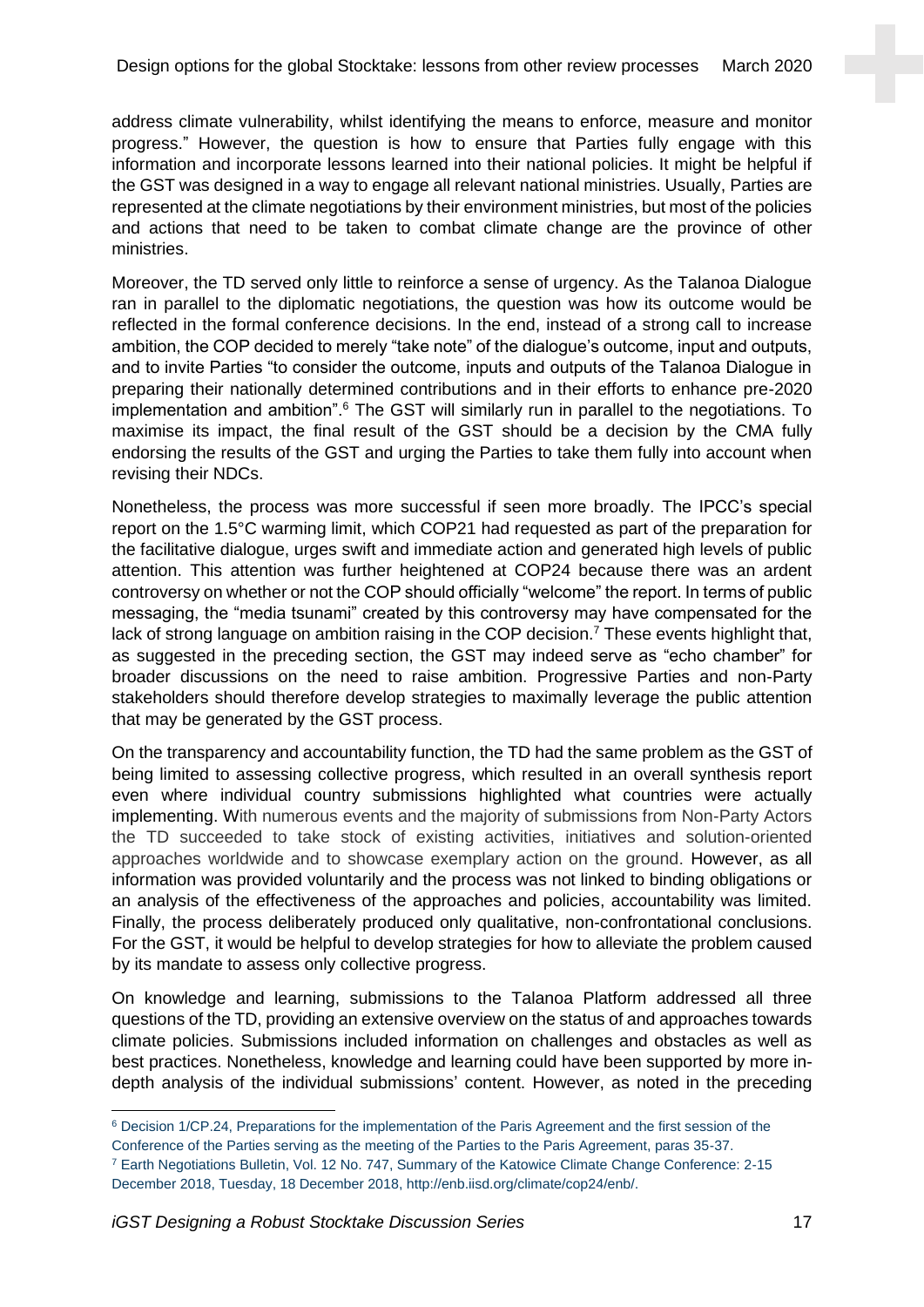section on the GST, the capacity of Parties to process all these submissions is limited. This raises the question how to better harness the wealth of information that will be put on the table during the GST process. One avenue for doing so could be to strongly involve independent experts, as is being done in some of the other processes that will be discussed in the following sections.

## 3.3 The Agenda 2030 High-Level Political Forum (HLPF)

## 3.3.1 Part A - Policy background and review objectives of the HLPF

In 2015, UN member states consensually adopted the 2030 Agenda for Sustainable Development with the seventeen Sustainable Development Goals (SDGs).<sup>8</sup> Within this broad frame, the UN member states themselves have to decide on approaches and concrete measure to implement the SDGs. Sub-goals and indicators are presented but it is not specified how the goals are to be achieved. During the negotiations on the Agenda 2030 and the SDGs there had been conflicts over the definition of follow-up and review procedures on implementation efforts (Beisheim 2016 and 2018). There was strong opposition by countries against a binding framework for monitoring and national progress reports. There was a preference for more sovereign national decisions on which indicators to use instead of applying uniform global indicators. Countries preferred to decide themselves on the indictors used nationally. Proposals for critical evaluation of the national reports and the discussion of necessary changes based on additional information from parliaments and local authorities, civil society and other local stakeholders were rejected.

As a solution, the United Nations High-level Political Forum on Sustainable Development (HLPF)<sup>9</sup> was established in 2013 replacing the Commission on Sustainable Development (CSD) which had been meeting annually since 1993. It was mandated in 2012 subsequent to the negotiations at the United Nations Conference on Sustainable Development (Rio+20), "The Future We Want". The HLPF now is the central platform of the United Nations for the follow-up and review of the 2030 Agenda and the SDGs at the global level<sup>10</sup>.

The objective of the HLPF is to support member states in taking on political leadership and responsibility for implementing Agenda 2030. Its role is defined as overseeing a network of voluntary follow-up and review processes. In February 2013, the General Assembly of the UN adopted a resolution providing guidance on mandate and procedures including reviews:<sup>11</sup>

- The HLPF encourages member states to "conduct regular and inclusive reviews of progress at the national and sub-national levels, which are country-led and countrydriven" (para 79).
- National reviews are expected to serve as a basis for the regular reviews by the HLPF.
- Regular reviews by the HLPF are to be voluntary, state-led and undertaken by both developed and developing countries (para 84 of the 2030 Agenda),

<sup>8</sup> United Nations General Assembly (UNGA), Transforming Our World: The 2030 Agenda for Sustainable Development (A/RES/70/1) (New York: UN, October 2015).

<sup>9</sup> <https://sustainabledevelopment.un.org/hlpf> (accessed 22.08.2019).

<sup>10</sup> General Assembly resolution 70/299 provides further guidance on the follow-up and review of the 2030 Agenda and the SDGs

<sup>11</sup> The format and organizational aspects of the Forum are outlined in General Assembly resolution 67/290. UNGA, *Format and Organizational Aspects of the High-Level Political Forum on Sustainable Development*  (A/RES/67/290) (New York: UN, August 2013).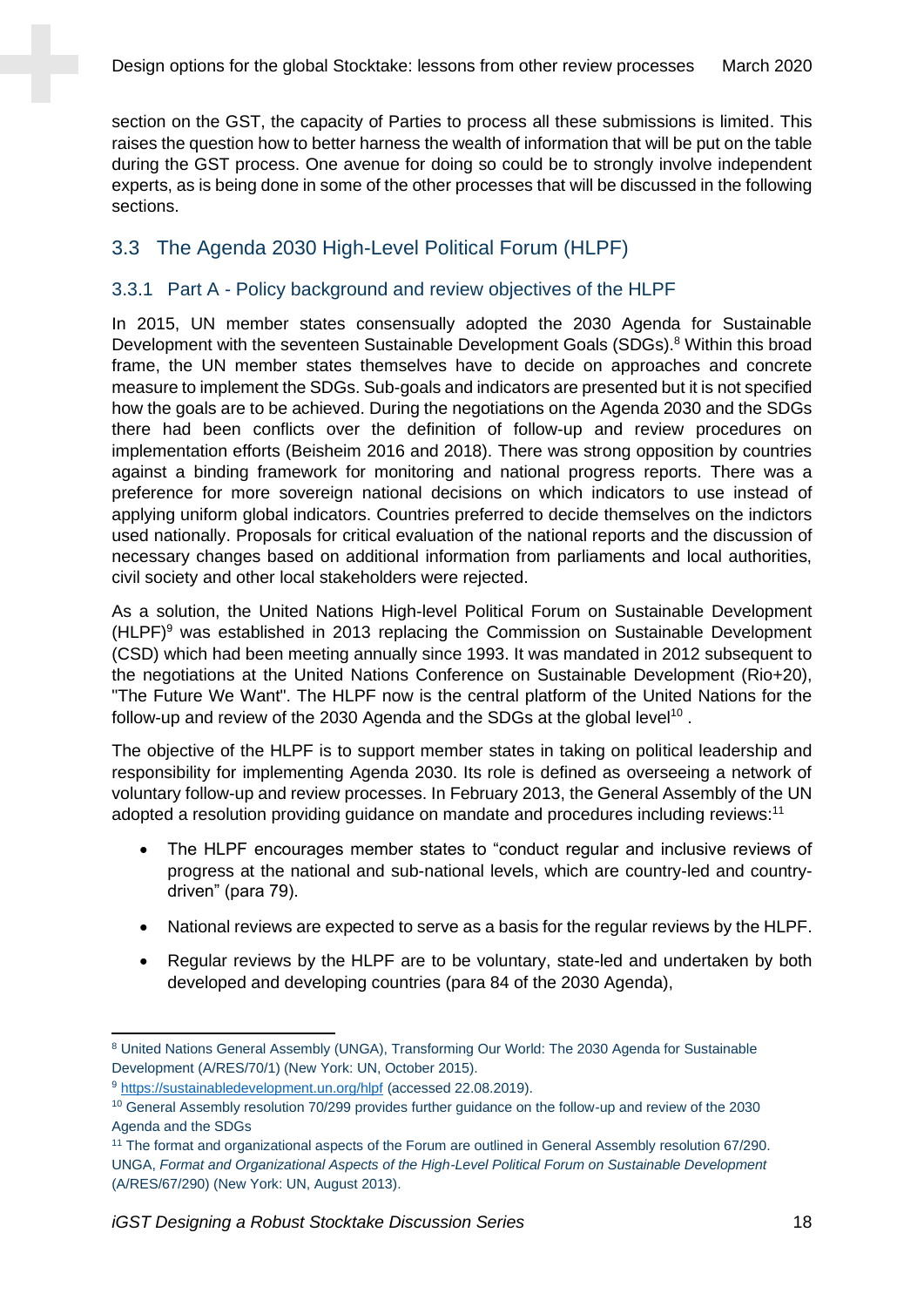- and shall provide a platform for partnerships, including through the participation of major groups and other relevant stakeholders (ibid).
- The HLPF adopts intergovernmentally negotiated political declarations.

The Forum's first meeting was held on 24 September 2013.

Governments are mandated to review the functioning of the HLPF processes itself every four years. Objectives are to take stock of the HLPF cycle and to reflect on how to strengthen the HLPF. The first review takes place during the UN General Assembly's 74th session (July 2020)<sup>12</sup>. In order to prepare this review, UN DESA invited HLPF participants to a survey in July 2019. The results of the 234 responses were published at the SDG Knowledge Platform<sup>13</sup>.

## 3.3.2 Part B - Basic Design of the Process

The HLPF reviews actions to implement 2030 Agenda for Sustainable Development and the Sustainable Development Goals (SDGs) at the global level. Reporting obligations for stock taking comprise the so-called **thematic and SDG reviews**. Outlined as a four-year review cycle, the HLPF meets annually to discuss one overarching theme (Thematic Review) and selected SDGs in more detail (SDG Reviews). By the end of a four-year cycle, all 17 SDGs should have been reviewed.

The Secretary-General of the United Nations prepares the thematic and SDG Reviews, which are annual progress reports providing a global overview of the current situation of the SDGs based on the latest available SDG indicator data.

- Reviews should build on existing platforms and review procedures (including their reports, data, and analyses) and avoid duplication.
- Thematic Reviews are to be supported by reviews by the functional commissions of the ECOSOC and other intergovernmental bodies and forums
- Working groups of the extended Executive Committee for Economic and Social Affairs (ECESA Plus,) evaluate the material from the UN system on the SDGs being reviewed. They present the results in short reports (background notes), which are consolidated before the HLPF in an Expert Group Meeting.

The quadrennial **Global Sustainable Development Reports** (GSDR) provide guidance on the state of global sustainable development from a scientific perspective, which should help address the implementation of the 2030 Agenda, provide lessons learned, while focusing on challenges, address new and emerging issues and highlight emerging trends and actions. It should inform the HLPF, shall strengthen the science-policy interface and provide a strong evidence-based instrument to support policymakers in promoting poverty eradication and sustainable development.

**Voluntary National Reports** (VNR) aim to facilitate the sharing of individual country experiences, including successes, challenges and lessons learned, with a view to accelerating the implementation of the 2030 Agenda. The VNRs also seek to strengthen policies and institutions of governments and to mobilize multi-stakeholder support and partnerships for the implementation of the SDGs

<sup>12</sup> General Assembly resolution A/RES/70/299

<sup>13</sup> SDG Knowledge Platform: Comprehensive HLPF Survey. Results. Evaluation of the HLPF after 4 years. [https://sustainabledevelopment.un.org/content/documents/24802Comprehensive\\_HLPF\\_Survey\\_Results\\_FINAL.](https://sustainabledevelopment.un.org/content/documents/24802Comprehensive_HLPF_Survey_Results_FINAL.pdf) [pdf](https://sustainabledevelopment.un.org/content/documents/24802Comprehensive_HLPF_Survey_Results_FINAL.pdf) (accessed 24.1.2020)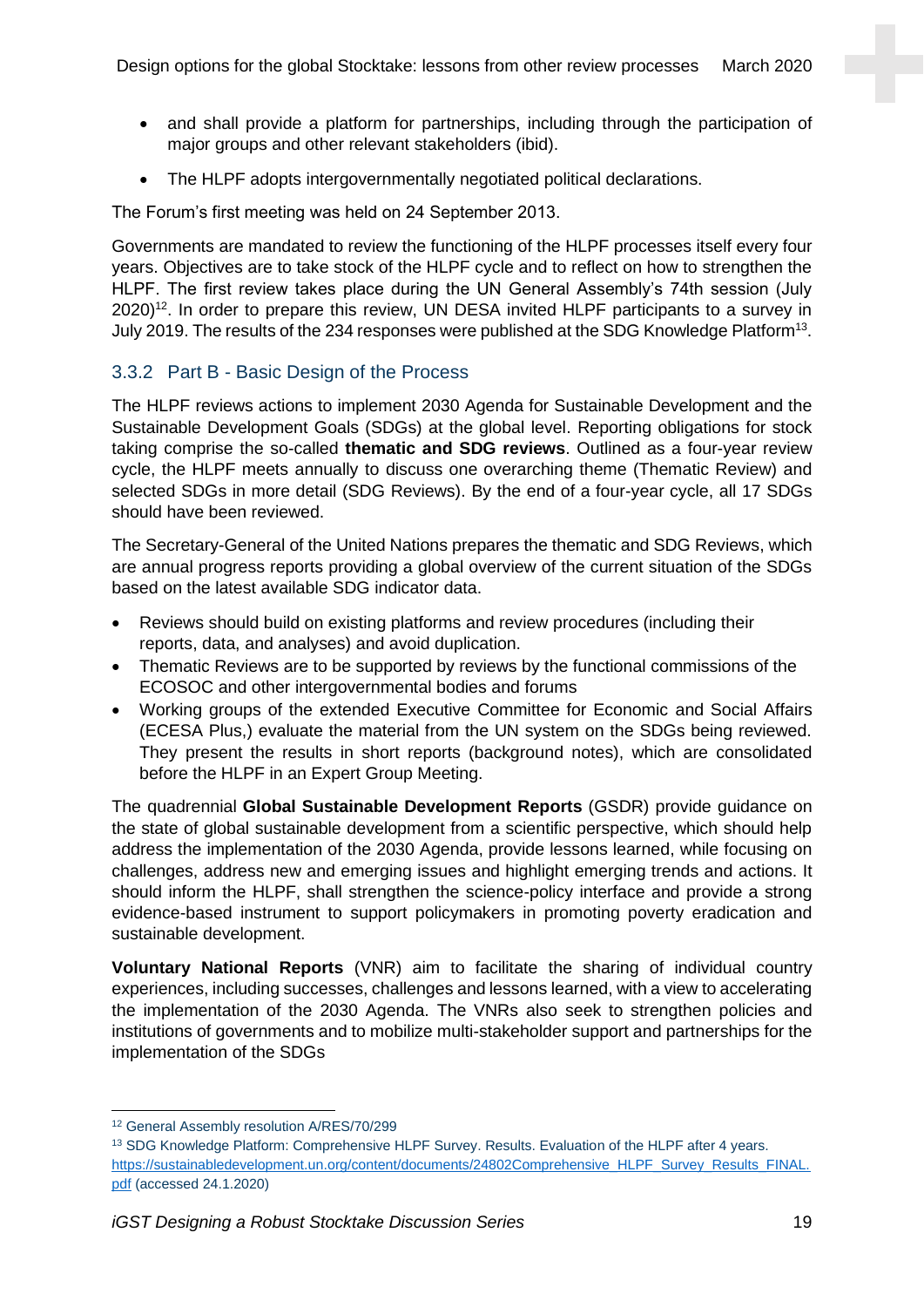## 3.3.3 Part C - Interface between political and technical process

Reviews are discussed at the regular annual HLPF meetings. Participants are all States Members of the United Nations and States members of specialized agencies, UN Organisations and representatives from major groups. The HLPF meets under the auspices of the Economic and Social Council for eight days, including a three-day ministerial segment and every four years two further days at the level of Heads of State and Government under the auspices of the General Assembly<sup>14</sup>. Results are the adoption of negotiated Ministerial declarations which are negotiated before the HLPF meets and the publication of the GSDR.

Technical expert input is organised via voluntary inputs to the HLPF online Platform. The GSDR is the means for putting a science-policy interface in place. An independent group of 15 scientists drafts the quadrennial GSDR. It is evidence-based to support policymakers in promoting poverty eradication and sustainable development. It is made available for a wide range of stakeholders, including business and civil society as well as the wider public. Each year, in order to strengthen the science-policy interface at the annual HLPF convened under the auspices of the Economic and Social Council, scientists who work on the GSDR could be invited to provide scientific input into the discussion, including on the theme of the HLPF.

Participation rights for non-state actors at all official meetings are mandated by General Assembly resolution A/67/290 §14 and §15 and is primarily organised through The Major Groups and other Stakeholders (MGoS).

## 3.3.4 Part D – Analysis

The first HLPF Cycle will be under review in July 2020. The survey on the HLPF performance conducted among HLPF participants indicates the following overall satisfaction with HLPF processes:

| <b>HLPF Function</b>                                                              | $\%$ <sup>*</sup> |  |
|-----------------------------------------------------------------------------------|-------------------|--|
| <b>Thematic Reviews of SDGs</b>                                                   | 51                |  |
| Identification of Trends and Emerging Issues                                      | 50                |  |
| <b>Voluntary National Reviews</b>                                                 | 49                |  |
| <b>Platform for Partnerships</b>                                                  | 44                |  |
| Promotion of UN System-wide Coherence and<br>Policy<br>Coordination               | 44                |  |
| 38<br>Provision of High-Level Political Leadership and Guidance                   |                   |  |
| Improved Science-Policy Interface<br>30                                           |                   |  |
| *Percentage of respondents indicating function fulfillment (Source: SDG Knowledge |                   |  |

\*Percentage of respondents indicating function fulfillment (Source: SDG Knowledge Platform)

Beisheim (2018) concludes that the procedures for preparing the follow up and reviews of the Agenda 2030 and the SDGs have to be further improved for an effective stock taking and for applying the results for enhanced action of the Member States. Especially important recommendations with a view to the design of the GST are

• to mandate and develop good practice guidelines for the reviews that are sufficiently flexible and establish / further develop minimum standards,

<sup>&</sup>lt;sup>14</sup> In 2019 the SDG SUMMITwas held on 24 - 25 September in New York. The UN General Assembly adopted a Political Resolution on 15 October 2019. A/RES/74/4.<https://undocs.org/A/RES/74/4> (accessed 9.3.2020)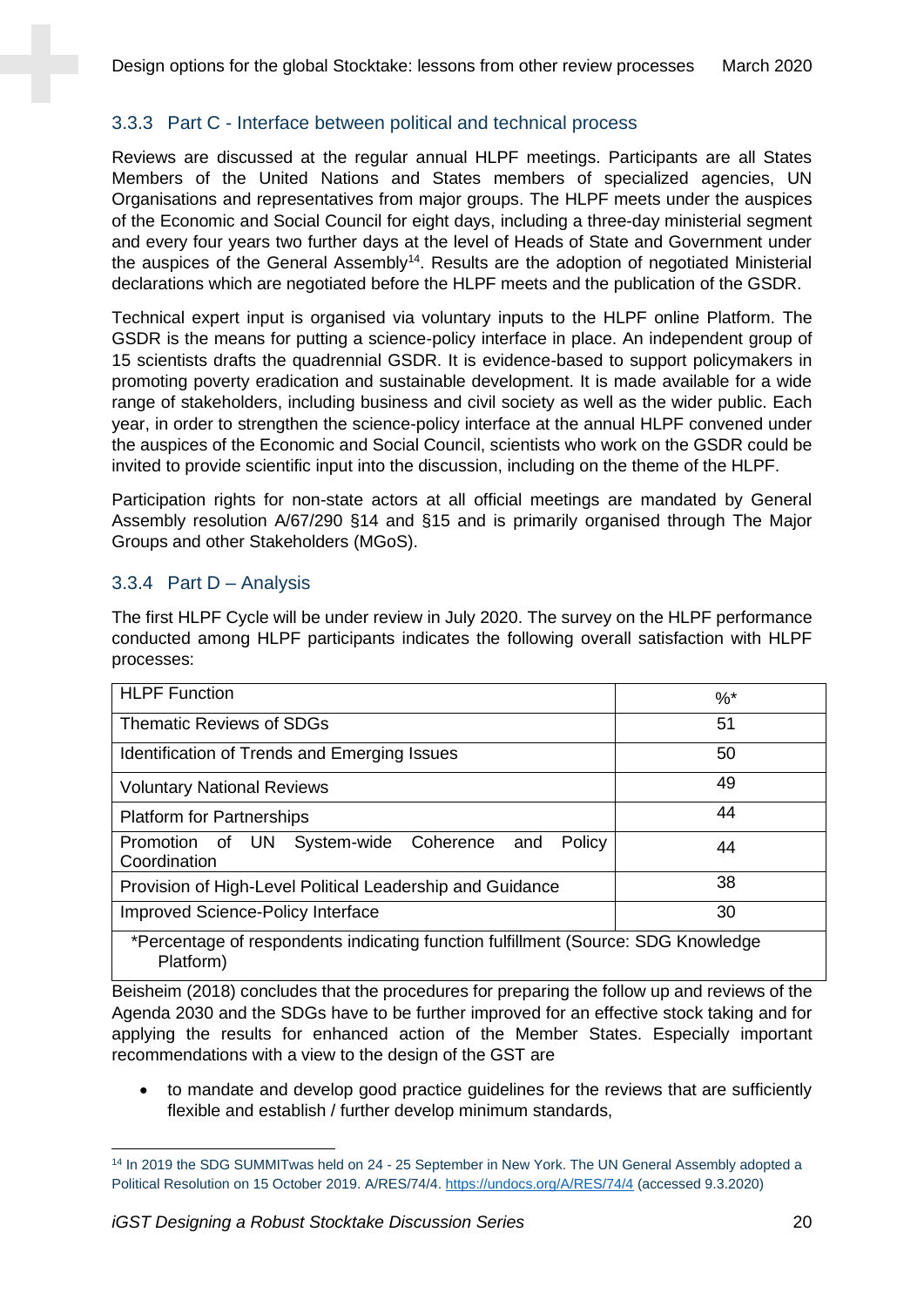- the timing of reviews and preparation of reports must be available early and well in advance of meetings,
- experiences with the HLPF thematic reviews show that a presentation of data on agreed indicators is not sufficient for a meaningful review, a synthesis should be complemented by an analysis. Integrated assessments could identify entry points for appropriate and coherent measures in all relevant policy areas in order to enable and force discussion and recommendations for appropriate action.

Comparable to the Talanoa Dialogue, the HLPF processes have to a differing extent fulfilled the three governance functions:

The HLPF processes are limited regarding the guidance and signal functions. The basic vehicle would be the Ministerial Declaration. However, it is negotiated already before the HLPF sessions. Hence it does not reflect on the analysis from the thematic, national, or regional learning processes and it is not action-oriented. Political leadership and guidance for further implementation has been limited in the Declarations adopted so far. The survey preparing the review of the HLPF processes supports this view with a lower rating of 38 %. It also indicates this as a major point for improvement: 86 % of the respondents agree that declarations should better reflect the discussions at the HLPF and 83 explicitly call for including more political guidance and follow up.

The HLPF experience therefore shows that the timing and coordination of the various processes is significant. The analytical work needs to be completed before the high-level phase, otherwise the results of the analytical work cannot be taken up by decision-makers.

The quadrennial session at the level of Heads and State and Government bears the potential to maximize the guidance and signal provided by the process. However, so far the results are prepared before the meeting and cannot cover discussions and direct results of the session. For the GST, it could equally be very useful if it included such a session. Ideally, Heads of State and Government could highlight key outcomes of the GST process and commit to fully taken the outcomes into account in the subsequent NDC development process.

As for transparency and accountability, the Voluntary National Reviews (VNRs) are considered as a success in terms of process (Beisheim 2018). To date, more than half of the UN's member states have reported to the HLPF on how they implement the SDGs. However, the quality of the reports and underlying review processes must be improved. An early review of 43 VNR showed their great diversity.<sup>15</sup> Reports vary according to length, structure, and thematic coverage. This reflects both the diversity in national contexts and the diversity of the approaches applied for compiling the information and preparing the reports. Moreover, the consequences of the reporting are also unclear. In 2018, many of the participants were disappointed by the lack of results. Criticism also points to the representation of VNRs at the HLPF meetings. As only three days are available to present 40-50 VNRs, there is only very limited time to present and discuss the individual reports (De Burca, 2019).

Thematic and SDG Reviews focus on data on the agreed indicators. An integrated assessment of the data that identifies entry points for measures in all relevant policy areas might enable and enforce member states to further discuss recommendations for appropriate action. The participation processes and science-policy interface are criticized as being too low level by several CSOs and HLPF participants (see survey results above, de Burca, 2019).

<sup>15</sup> Partners for Review (2018) Comparative analysis of 43 VNRs submitted to the HLPF 2017. Non-paper for Discussion. http://sdghelpdesk.unescap.org/sites/default/files/2019-04/P4R-Comparative-analysis-of-2017- VNRs.pdf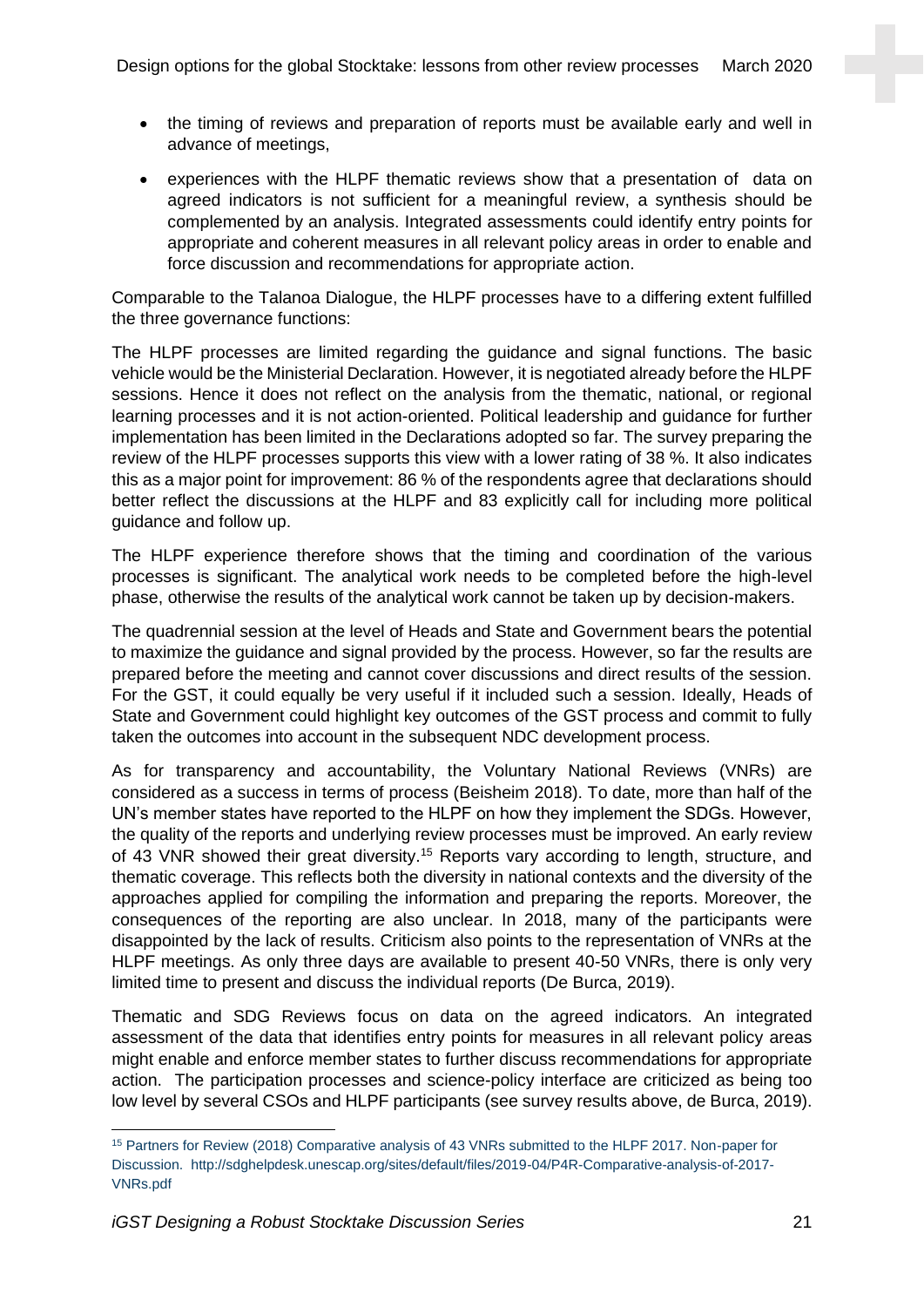Increasing civil society participation is one of the major suggestions to improve the HLPF in the future. Strong participation by experts and civil society would be equally important for the GST in order to fully mobilise all available knowledge and account for differing perspectives in the stocktaking process.

Despite this criticism on participation in the HLPF, the knowledge transfer and learning functions are partially being delivered. The annual UNSDG progress report, the quadrennial GSDR and particularly the VNR are already a source of good examples of SDG implementation, showcase solutions, sharing implementation challenges and, hence, for learning and adapting experiences of other countries to the circumstances of the own country. The opportunities for knowledge exchange and learning at the HLPF meeting are nevertheless limited as for each VNR only about 15 minutes of presentation are available. There is only little time for discussion following the presentation. It is recommended to provide more time for interactive discussion.<sup>16</sup> In order to strengthen the learning character, it has been suggested that written questions could be collected, and followed by written replies. A Group of Friends of VNRs, launched by the 2019 President of ECOSOC, aim to foster dialogue and peer learning around the reviews not only at HLPF meetings but generally between regions and countries at different levels of development.

The national VNR preparation processes have been assessed to foster knowledge, learning and capacity building: The preparatory process for a VNR presentation has the potential to drive the setting up of coordination institutions and mechanisms at the national level, the identification of synergies and the convening of all actors connected to the implementation of the 2030 Agenda. <sup>17</sup> However, as the GST mandate is to review collective action, a comparable element is not realistic under the GST.

#### 3.4 Review processes in the UN human rights system

## 3.4.1 Part A - Policy background and review objectives in the UN human rights system

After World War II, the United Nations (UN) was established. Its purposes include "to achieve international co-operation (…) in promoting and encouraging respect for human rights and for fundamental freedoms for all without distinction as to race, sex, language, or religion.<sup>18</sup>

In 1948, the Universal Declaration of Human Rights was adopted by the UN's General Assembly proclaiming civil, political and economic rights for all. On its basis, two legally

- 2. To develop friendly relations among nations based on respect for the principle of equal rights and selfdetermination of peoples (...);
- 3. To achieve international co-operation in solving international problems of an economic, social, cultural, or humanitarian character, and in promoting and encouraging respect for human rights and for fundamental freedoms for all without distinction as to race, sex, language, or religion; and
- 4. To be a centre for harmonizing the actions of nations in the attainment of these common ends.

<sup>&</sup>lt;sup>16</sup> Background Note to the HLPF reflecting results of an Expert Group Meeting on Lessons learned from the first cycle of the HLPF. See https://sustainabledevelopment.un.org/content/documents/24045HLPF\_BN\_1.pdf <sup>17</sup> ibid.

<sup>&</sup>lt;sup>18</sup> United Nations, Charter of the United Nations, 24 October 1945, 1 UNTS XVI, Art. 1, available at: [http://www.unwebsite.com/charter.](http://www.unwebsite.com/charter) In detail, the purposes are:

<sup>1.</sup> "To , (...) and to bring about by peaceful means, and in conformity with the principles of justice and international law, adjustment or settlement of international disputes or situations which might lead to a breach of the peace;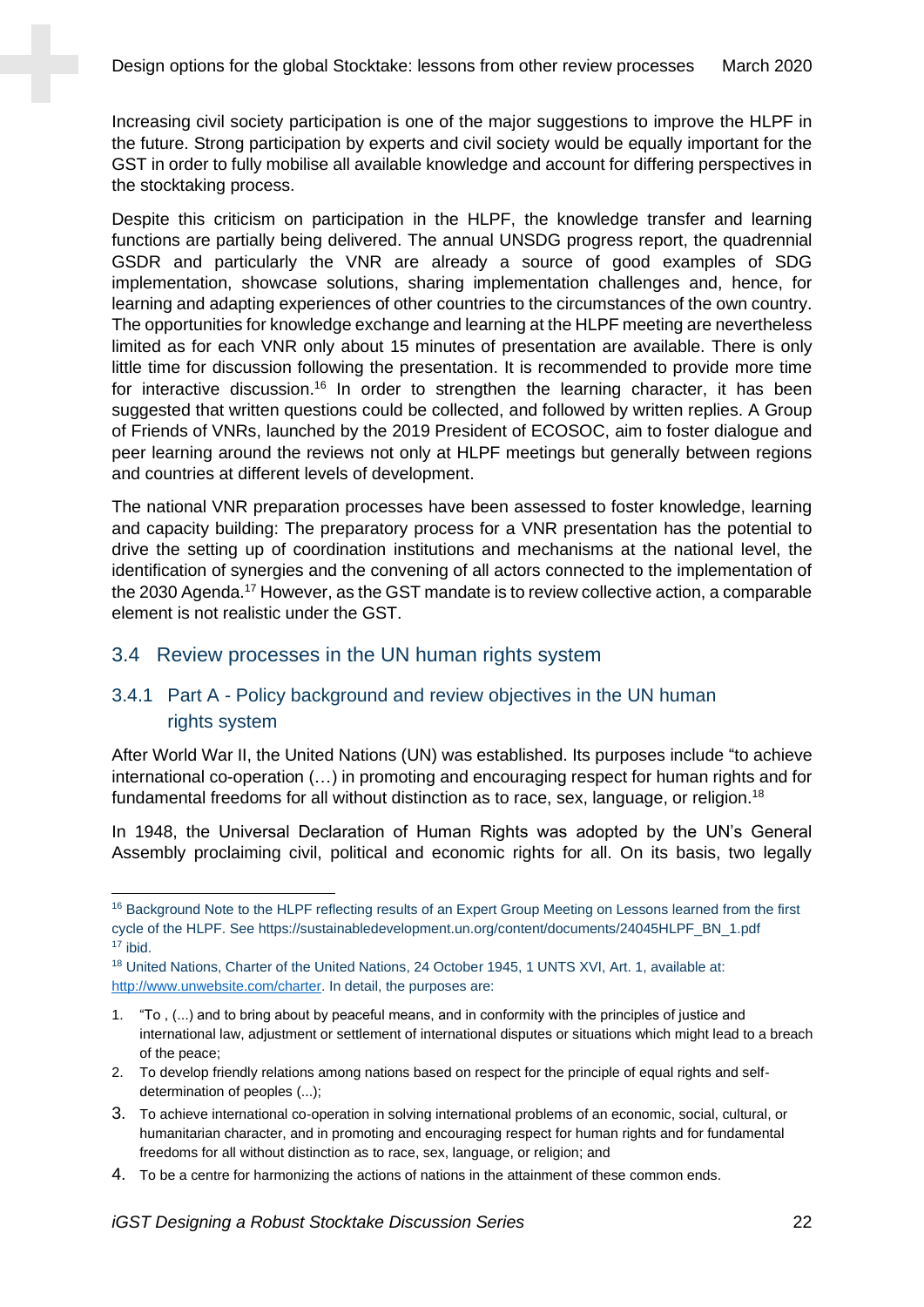binding treaties were adopted in 1966: the International Covenant on Civil and Political Rights and the International Covenant on Economic, Social and Cultural Rights. Over the years, these treaties were complemented by several other core international human rights treaties, inter alia, the Convention on the Rights of the Child and the Convention against Torture and Other Cruel, Inhuman or Degrading Treatment or Punishment. Optional protocols supplement some of the treaties, leading to a total of 18 international treaties.<sup>19</sup>

Each treaty has its own review provisions. Every two to five years, depending on the treaty, member states are to submit reports on how the respective treaty is implemented in their national legislation. These reports may be supplemented by information from, inter alia, other UN bodies, NGOs, research institutions, and the media. Based on this information, separate committees of experts monitor implementation of each treaty and issue recommendations for the state to comply with.

Committees of independent experts – the human rights treaty bodies – monitor implementation of the core international human rights treaties<sup>20</sup>. The treaty bodies publish their interpretation of the provisions of their respective human rights treaties as "general recommendations" or "general comments". Frequently, general comments aim at clarifying State parties' reporting duties regarding specific provisions and make recommendations on how to implement treaty provision. They can, however, also cover cross-cutting issues such as the rights of minorities and the role of national human rights institutions.

As human rights is a cross-cutting theme in all UN policies and programmes, nearly all UN bodies and specialized agencies are in some way involved in the protection of human rights. The UN has six principal organs. One of them, the UN's Economic and Social Council (ECOSOC) "may make recommendations for the purpose of promoting respect for, and observance of, human rights and fundamental freedoms for all"<sup>21</sup>.

In 2006, the United Nations Human Rights Council (UNHRC) replaced the UN Commission on Human Rights (UNCHR) as the inter-governmental body responsible "for the protection of all human rights and fundamental freedoms for all, without distinction of any kind and in a fair and equal manner"<sup>22</sup>. It shall

- "(a) Promote human rights education and learning as well as advisory services, technical assistance and capacity-building, to be provided in consultation with and with the consent of Member States concerned;
- (b) Serve as a forum for dialogue on thematic issues on all human rights;
- (c) Make recommendations to the General Assembly for the further development of international law in the field of human rights;

<sup>19</sup> https://www.ohchr.org/EN/ProfessionalInterest/Pages/CoreInstruments.aspx

<sup>&</sup>lt;sup>20</sup> The official website states that "There are ten human rights treaty bodies composed of independent experts of recognized competence in human rights, who are nominated and elected for four years by State parties." <https://www.ohchr.org/EN/HRBodies/Pages/Overview.aspx> (accessed 9.3.2020). At the current term,, committees have between 10 and 23 members. Every 2 years half of the committees' members are elected. This ensures a balance between continuity and change in committee composition. All elected members serve in their personal capacity. <https://www.ohchr.org/EN/HRBodies/Pages/ElectionsofTreatyBodiesMembers.aspx> (accessed 9.3.2020)

<sup>21</sup> United Nations, Charter of the United Nations, 24 October 1945, 1 UNTS XVI, Art. 62, available at: http://www.unwebsite.com/charter

<sup>&</sup>lt;sup>22</sup> United Nations, Resolution adopted by the General Assembly on 15 March 2006, 3 April 2006, A/RES/60/251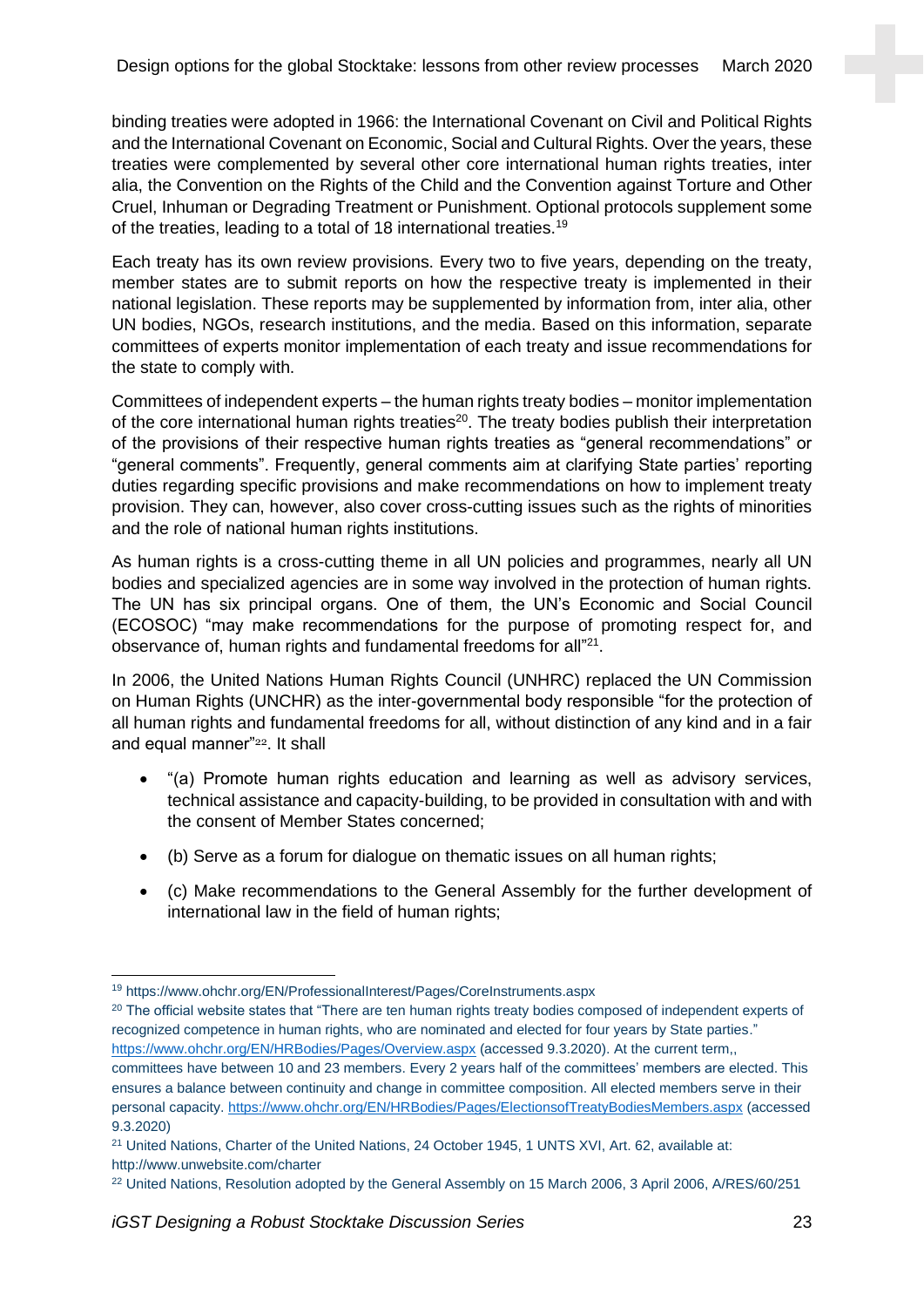- (d) Promote the full implementation of human rights obligations undertaken by States and follow-up to the goals and commitments related to the promotion and protection of human rights emanating from United Nations conferences and summits;
- (e) Undertake a universal periodic review, based on objective and reliable information, of the fulfilment by each State of its human rights obligations and commitments in a manner which ensures universality of coverage and equal treatment with respect to all States; the review shall be a cooperative mechanism, based on an interactive dialogue, with the full involvement of the country concerned and with consideration given to its capacity-building needs; such a mechanism shall complement and not duplicate the work of treaty bodies (...);
- (f) Contribute, through dialogue and cooperation, towards the prevention of human rights violations and respond promptly to human rights emergencies;
- (g) Assume the role and responsibilities of the Commission on Human Rights relating to the work of the Office of the United Nations High Commissioner for Human Rights  $(...);$
- (h) Work in close cooperation in the field of human rights with Governments, regional organizations, national human rights institutions and civil society;
- Make recommendations with regard to the promotion and protection of human rights;
- (j) Submit an annual report to the General Assembly"23.

While most UN-level reports on human rights review the current human rights situation at country level, there are not only country-specific but also thematic mandates for independent human rights experts to report and advise on human rights in the system of special procedures of the Human Rights Council. There are 44 thematic and 12 country mandates with 80 mandate holders within this system.

Supported by the Office of the United Nations High Commissioner for Human Rights (OHCHR), special procedures have various tasks: They

- undertakes country visits,
- bring alleged violations or abuses in individual cases and concerns of a broader, structural nature to the attention of States and others,
- conduct thematic studies and convene expert consultations,
- contribute to the development of international human rights standards,
- engage in advocacy, raises public awareness, and provides advice for technical cooperation. 24

While special procedures annually report to the Human Rights Council, most mandates also report to the General Assembly. These reports contain a description of all activities undertaken during the year in question and discuss working methods, theoretical analysis, general trends and developments with regard to their respective mandates. Furthermore, they may contain

<sup>&</sup>lt;sup>23</sup> United Nations, Resolution adopted by the General Assembly on 15 March 2006, 3 April 2006, A/RES/60/251 <sup>24</sup> https://www.ohchr.org/en/hrbodies/sp/pages/welcomepage.aspx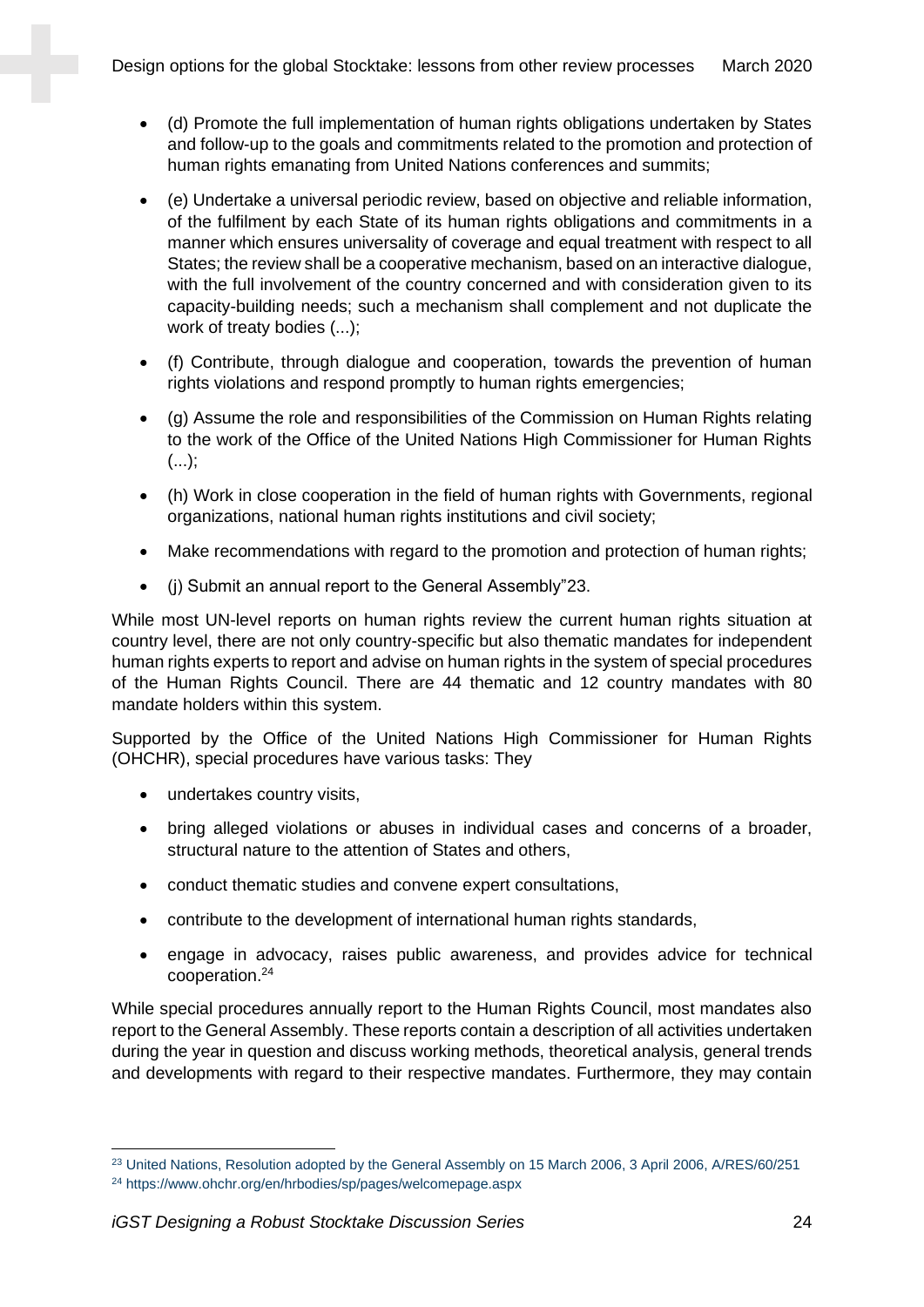general recommendations.<sup>25</sup> They do, however, not take stock of the current global situation regarding thematic issues.

## 3.4.2 Part B - Basic Design of the Process of the Universal Periodic Review (UPR)

Within four-and-half years, the UPR assesses the extent to which all UN Member States respect their human rights obligations set out in

- the UN Charter,
- the Universal Declaration of Human Rights,
- human rights instruments to which the State is party (human rights treaties ratified by the State concerned),
- voluntary pledges and commitments made by the State, and
- applicable international humanitarian law.

Within four-and-half years, the UPR assesses the extent to which all UN Member States respect their human rights obligations set out in

- the UN Charter,
- the Universal Declaration of Human Rights,
- human rights instruments to which the State is party (human rights treaties ratified by the State concerned),
- voluntary pledges and commitments made by the State, and
- applicable international humanitarian law. $^{26}$

The UPR has various objectives:

"(a)The improvement of the human rights situation on the ground;

(b) The fulfilment of the State's human rights obligations and commitments and assessment of positive developments and challenges faced by the State;

(c) The enhancement of the State's capacity and of technical assistance, in consultation with, and with the consent of, the State concerned;

- (d) The sharing of best practice among States and other stakeholders;
- (e) Support for cooperation in the promotion and protection of human rights;

(f) The encouragement of full cooperation and engagement with the Council, other human rights bodies and the Office of the United Nations High Commissioner for Human Rights."<sup>27</sup>

It considers information provided by the State under review, recommendations from the UN human rights system as well as a summary of information and recommendations provided by

<sup>25</sup> <https://www.ohchr.org/EN/HRBodies/SP/Pages/AnnualreportsHRC.aspx>

<sup>26</sup> <https://www.ohchr.org/en/hrbodies/upr/pages/basicfacts.aspx>

<sup>&</sup>lt;sup>27</sup> Human Rights Council (2007): Resolution 5/1. Institution-building of the United Nations Human Rights Council.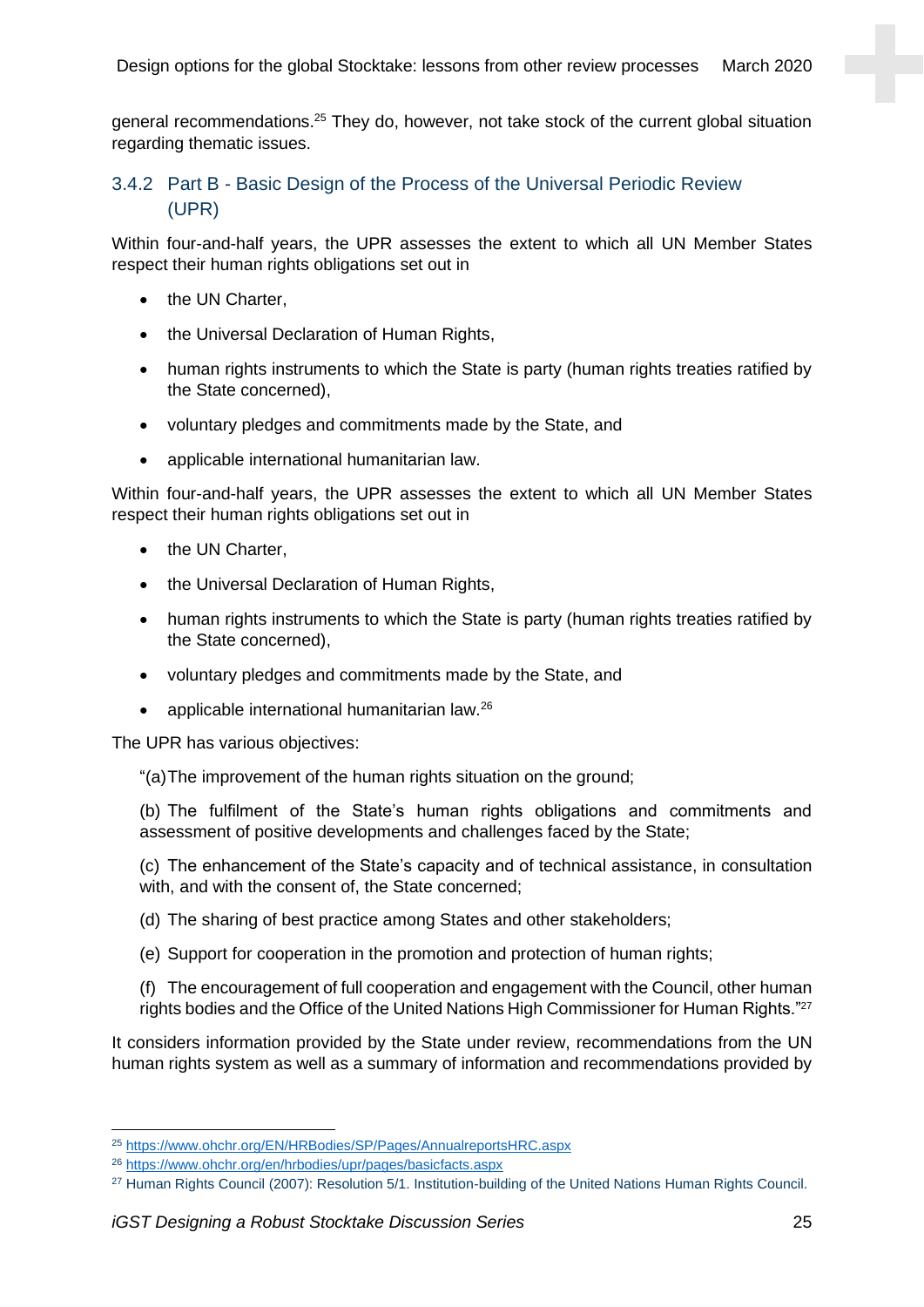civil society organizations.<sup>28</sup> Following the national reports, there is a dialogue between the State under review and all UN Member States.

#### 3.4.3 Part C - Interface between political and technical process

The reviews take place during three UPR sessions per year and are conducted by the UPR Working Group. A group of three States, known as "troika", serves as rapporteur, and the President of the Human Rights Council chairs the proceedings.<sup>29</sup> The reviews take the form of interactive discussions between the State under review and other UN Member States. In these discussions, all UN Member States can ask question, and make comments and recommendations while other stakeholders such as non-governmental organizations (NGOs), National Human Rights Institutions (NHRIs), indigenous organizations, and UN agencies may not speak during the sessions.

The UPR results in an outcome report which contains a summary of the dialogue including recommendations and observations made by other States to the State under review. The reviewed State has to respond to the recommendations in written form. Subsequently, the outcome report is adopted. During the adoption of the outcome of the State's review, NHRIs, NGOs and other stakeholders may make general comments.<sup>30</sup>

While the Human Rights Council encourages the State under review to implement all recommendations, the UPR holds all countries accountable for progress or failure in implementing the recommendations during the subsequent review.<sup>31</sup>

#### 1.1.1 Part D – Analysis

Overall, the review processes in the UN human rights system mostly focus on the performance of individual states and individual human rights violations. There is little consideration of collective progress, which limits the applicability of lessons learned to the GST. However, the strong role of independent experts could be adopted for the GST.

#### Guidance and Signal

The main output of the HRC are resolutions. As in the Talanoa Dialogue and the HLPF, the guidance and signal impact is limited because of their very general nature.

In addition, guidance and signal are provided by the human rights treaty bodies. The treaty bodies publish their interpretation of the provisions of their respective human rights treaties as "general recommendations" or "general comments". Frequently, general comments aim at clarifying State parties' reporting duties regarding specific provisions and make recommendations on how to implement treaty provision. They can, however, also cover crosscutting issues such as the rights of minorities and the role of national human rights institutions. Furthermore, the Human Rights Council has mandated several dozen independent experts, the so-called "special procedures", to, inter alia, conduct thematic studies, contribute to the development of international human rights standards and raise public awareness.

The GST could similarly profit from including independent experts in such a strong role. Strong involvement of experts could help Parties to process the vast wealth of information that will be

<sup>&</sup>lt;sup>28</sup> [https://www.international.gc.ca/world-monde/issues\\_development-enjeux\\_developpement/human\\_rights](https://www.international.gc.ca/world-monde/issues_development-enjeux_developpement/human_rights-droits_homme/upr-epu/process-processus.aspx?lang=eng)[droits\\_homme/upr-epu/process-processus.aspx?lang=eng](https://www.international.gc.ca/world-monde/issues_development-enjeux_developpement/human_rights-droits_homme/upr-epu/process-processus.aspx?lang=eng)

<sup>&</sup>lt;sup>29</sup> [https://www.international.gc.ca/world-monde/issues\\_development-enjeux\\_developpement/human\\_rights](https://www.international.gc.ca/world-monde/issues_development-enjeux_developpement/human_rights-droits_homme/upr-epu/process-processus.aspx?lang=eng)[droits\\_homme/upr-epu/process-processus.aspx?lang=eng](https://www.international.gc.ca/world-monde/issues_development-enjeux_developpement/human_rights-droits_homme/upr-epu/process-processus.aspx?lang=eng)

<sup>30</sup> <https://www.ohchr.org/en/hrbodies/upr/pages/basicfacts.aspx>

<sup>31</sup> <https://www.ohchr.org/en/hrbodies/upr/pages/basicfacts.aspx>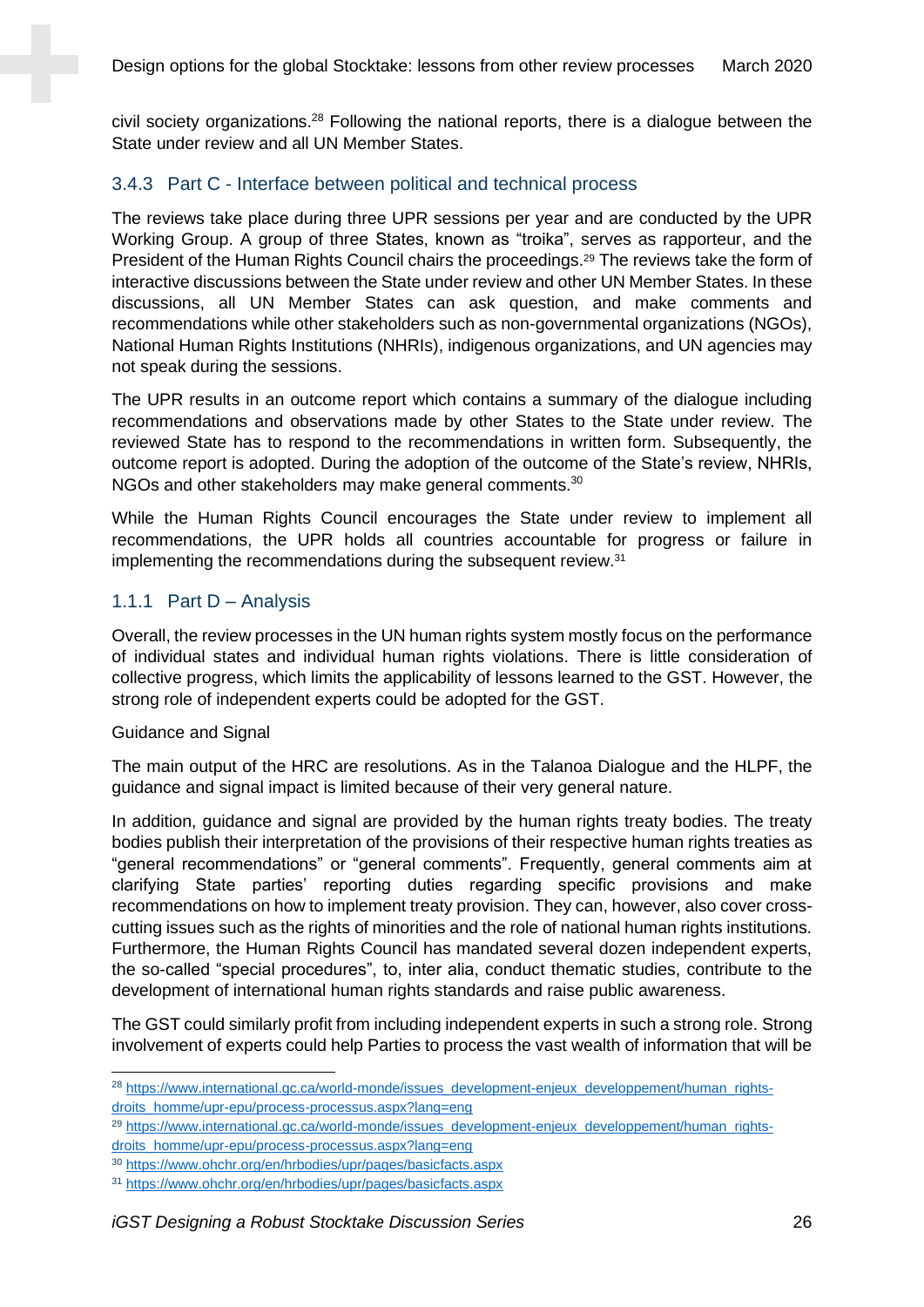made available as part of the GST process. In the human rights system, independent experts develop detailed recommendations for the implementation of each individual human right. The GST could for example take a sectoral approach, with dedicated work streams on each sector and strong involvement of independent experts and stakeholders to develop recommendations on how to enhance ambition.

#### Transparency and Accountability

In the UN Human Rights Council, the Universal Periodic Review regularly assesses the extent to which all States respect their human rights obligations and provides recommendations on how States can improve their human rights situation. As of 2014, one in two of the UPR's recommendations were either fully or partially implemented three years after the UPR.<sup>32</sup> With this process, the UPR significantly enhances transparency as well as accountability. In addition, the treaty bodies of the various human rights treaties also assess States' compliance with their respective treaty obligations. In addition, the Special Procedures also have the mandate to bring cases of human rights violations to the attention of States and others.

However, the GST is not able to assess the performance of individual countries and hence has not at all a mandate to bring compliance failure of Parties to the attention of the COP; its mandate is limited to assessing collective progress. Nevertheless, it is noteworthy that the human rights system assigns such a strong role to independent experts in monitoring States' compliance with their treaty obligations. As noted above, involvement of independent experts would also be of benefit in the GST.

#### Knowledge and Learning

The UPR also aims to provide technical assistance to States and enhance their capacity to deal effectively with human rights challenges and to share best practices in the field of human rights among States and other stakeholders. For that purpose, in 2007, the HRC established the Voluntary Fund for Financial and Technical Assistance (resolution 6/17), to provide, a source of financial and technical assistance to help countries with the follow up and implementation of UPR recommendations.<sup>33</sup> This state-centered approach, however, is not appropriate for the GST as it covers only collective ambition and is not connected to provision of means of implementation.

Regarding knowledge and learning Parra (2016) points to a potential catalyst role of the UPR for generating public debates on the situation of human rights in the national context by stakeholders. Through interactive participation procedures, a regulatory mechanism could evolve, which "draws attention both to the goals (the UPR) seeks to realize and to the specific devices it deploys in order to achieve these goals" (Parra 2016). However, again, as the GST reviews collective progress, such a kind of mechanism might be difficult to establish.

## 3.5 The review processes of the Montreal Protocol

## 3.5.1 Part A - Policy background and review objectives of the Montreal Protocol

The depletion of the ozone layer by chemical substances was discovered in the mid-1970s. In 1985, the Vienna Convention was agreed upon. The Vienna Convention was a non-binding agreement that provided the legal framework necessary to negotiate regulatory measures. Already 16 months later in 1987, the Montreal Protocol was signed by 24 nations and the

<sup>&</sup>lt;sup>32</sup> UPR Info (2014): Beyond promises. The impact of the UPR on the ground.

<sup>33</sup> https://www.ohchr.org/EN/HRBodies/UPR/Pages/UPRTrustFunds.aspx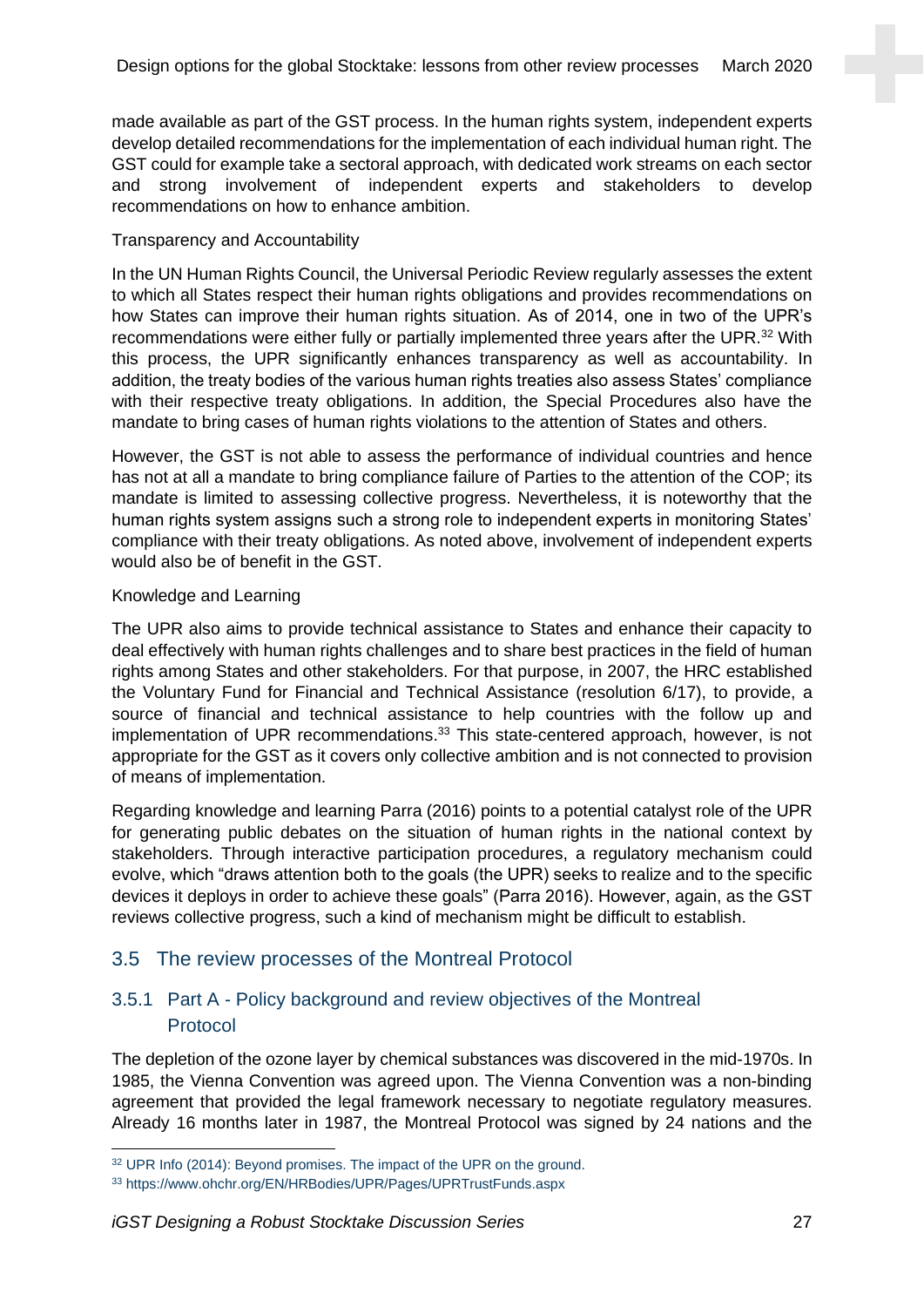European Community. It is a global agreement to protect the stratospheric ozone layer by phasing out the production and consumption of ozone-depleting substances (ODS). It is the first treaty that was ratified by all countries of the world. The 197 Parties are committed to control ozone depleting chemicals and to replace them by alternative substances. Starting with the reduction and phase-out of chlorofluorocarbons (CFCs), the Montreal Protocol was amended six times. In the most recent Kigali Amendment in 2016, the group of hydrofluorocarbons (HFCs), which in addition to being ozone-depleting also has high global warming potentials, was added to the list of substances regulated under the Montreal Protocol (UBA 2017).

"…The Montreal Protocol has been widely regarded as the most successful environmental protection agreement ever reached to date." (EU Commission 2007). It is often considered a prototype of international environmental regimes, as "… the worldwide phase-out of ozone depleting substances shows that effective environment protection measures are possible based on global-level treaties and lead to results which rise to the challenges" (UBA 2017). The Montreal Protocol is assessment driven. Science provided the information that stimulated concern (Le Prestre et. al. 1998). The core concept behind is to implement the precautionary principle and claiming to act without total scientific certainty (Canan and Reichman 2002). Hence the Protocol and its amendments are based on expert advice from advisory bodies.

Article 6 of the Montreal Protocol broadly mandates an assessment and review process on the basis of available scientific, environmental, technical and economic information $34$ . Under Art. 7 of the Montreal Protocol, Parties are required to report various types of information on ODS to the Ozone Secretariat at the United Nations Environment Programme (UNEP).<sup>35</sup> The data is used to determine the calculated levels of production and consumption, upon which the control measures are based.

Several advisory boards have been established under the mandate of Art. 6. They report their conclusions to the Parties in advance of their annual meetings, the meeting of the Parties to the Montreal Protocol (MOP) or its intersessional preparatory meetings of the Open-Ended Working Group of the Parties to the Montreal Protocol (OEWG). The terms of reference for these major assessments are decided at the MOPs.<sup>36</sup> The institutional structure of the Ozone Regime is presented in Annex 4.

The expert advisory bodies are three review panels, the Panel for Scientific Assessment, the Panel for Environmental Assessment and the Technical and Economic Assessment Panel (TEAP)<sup>37</sup>. The TEAP has five Technical Options Committees (TOCs) covering industrial sectors associated with ozone-depleting substances (ibid, p. 56).

The Scientific Assessment Panel (SAP) consists of hundreds of scientists. It assesses the status of the depletion of the ozone layer and relevant atmospheric science issues. SAP prepares a status report every three or four years.

The objectives of the TEAP are to analyse technical information and to present technical and economic information relevant to policy. There is no mandate for the evaluation of policy issues, to give policy recommendations, or to assess the merit or success of national plans, strategies, or regulations. The analysis of technical issues includes a regular evaluation

25%20AM/Ch\_XXVII\_02\_ap.pdf

<sup>34</sup> Montreal Protocal at https://treaties.un.org/doc/Treaties/1989/01/19890101%2003-

<sup>35</sup> https://ozone.unep.org/countries/data-reporting-tools

<sup>36</sup> WMO (World Meteorological Organization), Scientific Assessment of Ozone Depletion: 2018, Global Ozone Research and Monitoring Project – Report No. 58, 588 pp., Geneva, Switzerland, 2018.

<sup>&</sup>lt;sup>37</sup> In 1990, two seperate panels on Technology and Economy were merged to the TEAP (Carvalho, 1998).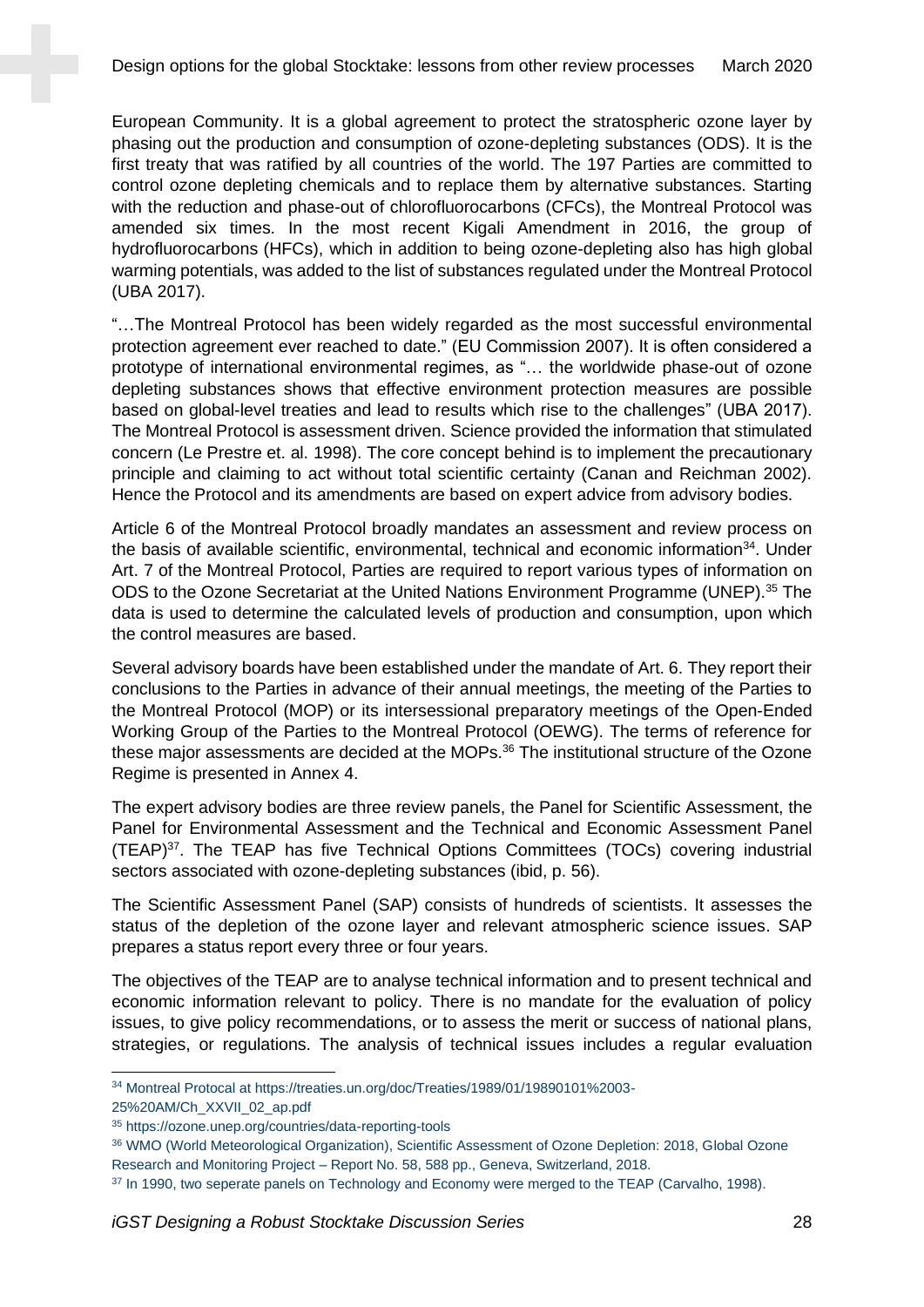whether exemptions from phase out for some substances are necessary (CFCs, halons, and methyl bromide). That means regulated substances might be still used for some important purposes where no alternative substances are available (safety issues, etc). The TEAP terms of reference<sup>38</sup> specify the tasks (see 3.5.2).

## 3.5.2 Part B - Basic Design of the assessment processes and role of advisory bodies

The reviews under the Montreal Protocol are mandatory and include annual and quadrennial reporting. They comprise the phase-out and phase down of ozone-depleting substances of Parties, technical progress in all sectors reviewed and technically and economically feasible choices for the use of alternative substances as well as technical progress on the recovery, reuse and destruction of ozone-depleting substances. In addition, the reviews have to account for all forms of ozone-depleting substances (production, use, inventory, contained in products) and for emissions from different use patterns. Data have to be coordinated among different Expert Panels in order to reconcile estimated emissions and atmospheric concentrations.

Basically, two Expert Panels carry out the reviews: A Scientific Assessment Panel (SAP) reports real data on ozone concentrations and a Technical and Environmental Assessment Panel (TEAP) reports policy relevant technical information that drives the evolution of the Montreal Protocol.

There are several reporting obligations. TEAP delivers an Annual Progress Reports on topics as requested by Parties and special in-depth reports on time sensitive issues. TEAP and SAP both deliver Quadrennial Assessment Reports, with the 9th QAR in 2018.

The scope of these reports is clearly defined as "scientific/technical" as any matter that might be seen as "political" is carefully excluded from reports and there is no interpretation or recommendations regarding political implications of the technical assessments.

The reviews measure both progress of individual activities and collective action of Parties. The analysis of reported data and comparison with observed data on ozone concentrations from the SAP report and comparison with emission figures reported by Parties to the Ozone Secretariat enables to identify gaps between reported data and observed. The gaps give hints on releases from banks, unexpected emissions non-compliance, illegal trade, etc.

## 3.5.3 Part C - Interface between political and technical process

The reports are regularly discussed at the Meeting of the Parties (MOP) and in the Open Ended Working Group (OEWG). At the MOP, government delegates participate and a High Level Segment of the MOP takes decisions.

The interaction is as follows: The terms of reference of the reports are decided by MOP. The reviews are carried out by technical experts. The Assessment Panels provide policy relevant technical inputs on the MOP agenda. Inputs have to be agreed by consensus. Parties rely on the Assessment Panels' (esp. TEAP and TOC) ability to provide objective and balanced information. Members are individuals with the responsibility and integrity to act independently. The member composition is essential for balanced results. The Assessment Panels report directly to the MOP as periodic reviews are submitted to MOP/OEWG.<sup>39</sup> The MOP has

<sup>38</sup> https://ozone.unep.org/sites/default/files/2020-01/MP\_Handbook\_2019.pdf

<sup>39</sup> van Slooten, 1998:151.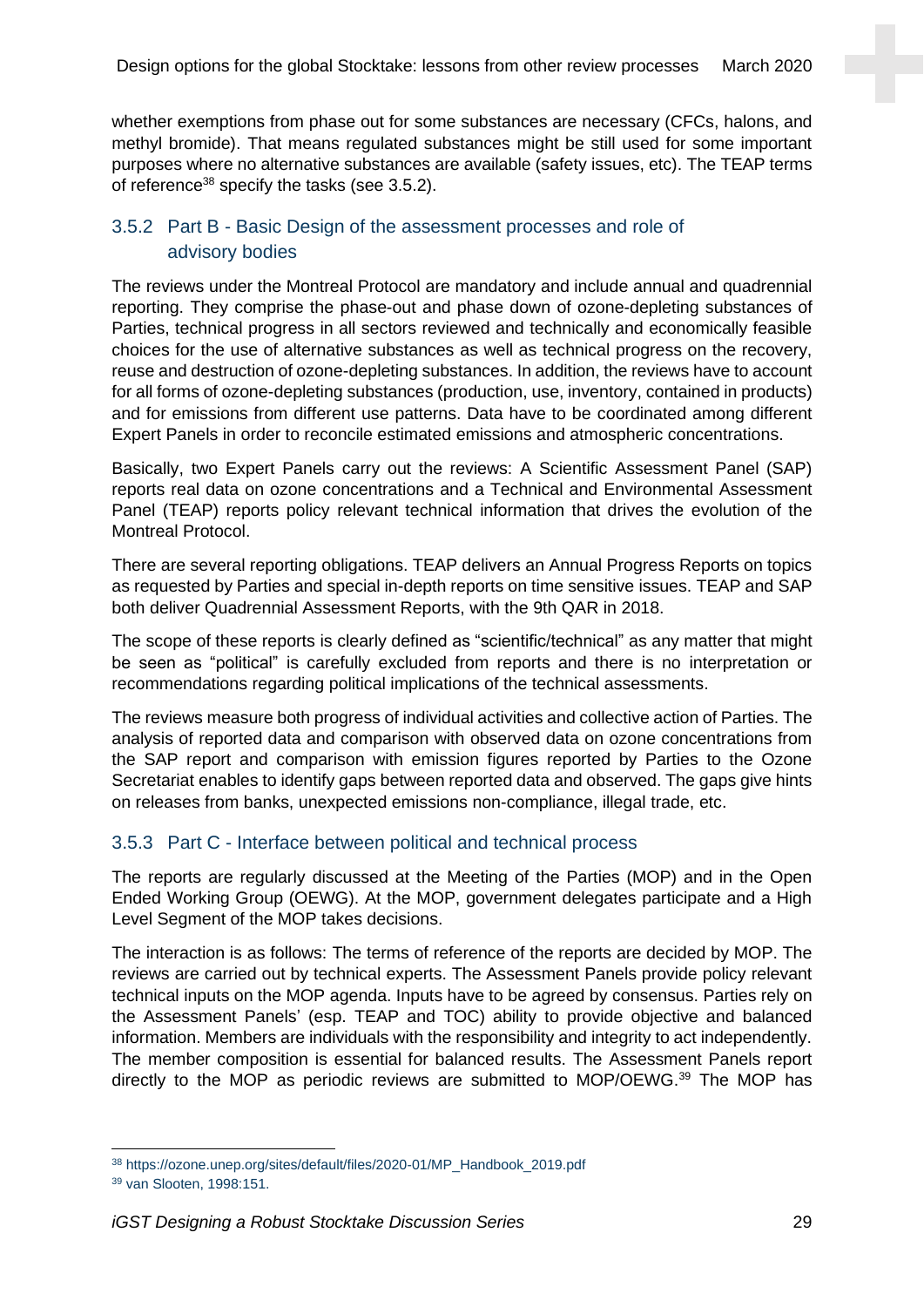frequently based their decisions upon the reports. In particular, six amendments to the Montreal Protocol were adopted on the basis of the results of the review processes.

The technical experts in the Assessment Panels operate with substantial independence under their respective chairs. Industry expertise was included from the beginning. In particular the inclusion of industry stakeholders in TEAP has been assessed as a precondition for success and as a stimulus for innovations of alternative substances. There are no other procedures for Non-State Actor Participation than the nomination of experts for the assessment panels.

#### 3.5.4 Part D – Analysis

The basic measure of success regarding the objectives of the Montreal Protocol is the observed development of the "ozone hole". Quadrennial Assessment reports do not only focus on emission figures but also report on the observed changes. The 2018 assessment report states that "The Antarctic ozone hole is recovering, while continuing to occur every year. As a result of the Montreal Protocol much more severe ozone depletion in the polar regions has been avoided." And "The Antarctic ozone hole is expected to gradually close, with (…) ozone returning to 1980 values in the 2060s." (WMO, 2019, p.ES 3). Although the climate change challenge is in many regards different from the ozone challenge, a lesson from the Montreal Protocol could be to link the GST with latest IPCC scientific knowledge on observed climate change impacts in order to make a visible link between the review of policy progress and state of climate impacts. This would improve the signal and guidance function of the GST considerably. In particular, the GST could highlight that substantial climate impacts are already occurring and that they are going to get far worse. Such a signal could help to underscore the need to step up on mitigation as well as on adaptation.

Regarding the MP reporting on the status quo of phasing out and down and discussion to end exceptions, the guidance and signal function towards the overall objective is fulfilled. The development and further inclusion of substances is assessment driven. Periodic reviews are the basis of decision making at the MOP. MOP specifies the general ToR as regards the next quadrennial reviews. TEAP and SAP present their assessments to the Open Ended Working Group of the Parties to the Montreal Protocol (OEWG) and MOP and respond to their questions.<sup>40</sup> OEWG discusses issues with TEAP and SAP and prepares decisions for the MOP. MOP mandates the Assessment Panels to continue analysis, to conduct additional research, decides on issues, etc. For example, in case of the Kigali Amendment in 2016, TEAPs periodic reviews have been contributed to the decisions in OEWG and at the MOP.<sup>41</sup> A comparable institutional body and process for regular but still flexible reviews is not yet in sight under the UNFCCC. However, the GST could adopt the sectoral approach which is being applied under the MP. Similar to how the MP review bodies have been developing recommendations for phase-outs of specific substances, the GST could break the long-term emission target of the Paris Agreement down to the sector level and develop recommendations and roadmaps for how such sectoral decarbonisation targets could be achieved.

The transparency and accountability of the review processes under the MP is high as there is an explicit review procedure and the processes and terms of reference are clear. The MOP receives reviews with technical assessments and observations by its advisory bodies on substances and country/country group activities. In addition MOP receives reporting data (on ODS) by the Ozone Secretariat. In cases of deviations of data observed by SAP from reported

<sup>40</sup> ENB MOP 31 analysis report.<http://enb.iisd.org/download/pdf/enb19152e.pdf>

<sup>41</sup> OEWG 37:<http://enb.iisd.org/download/pdf/enb19116e.pdf>

OEWG 38 and MOP28[: http://enb.iisd.org/ozone/resumed-oewg38-mop28/](http://enb.iisd.org/ozone/resumed-oewg38-mop28/)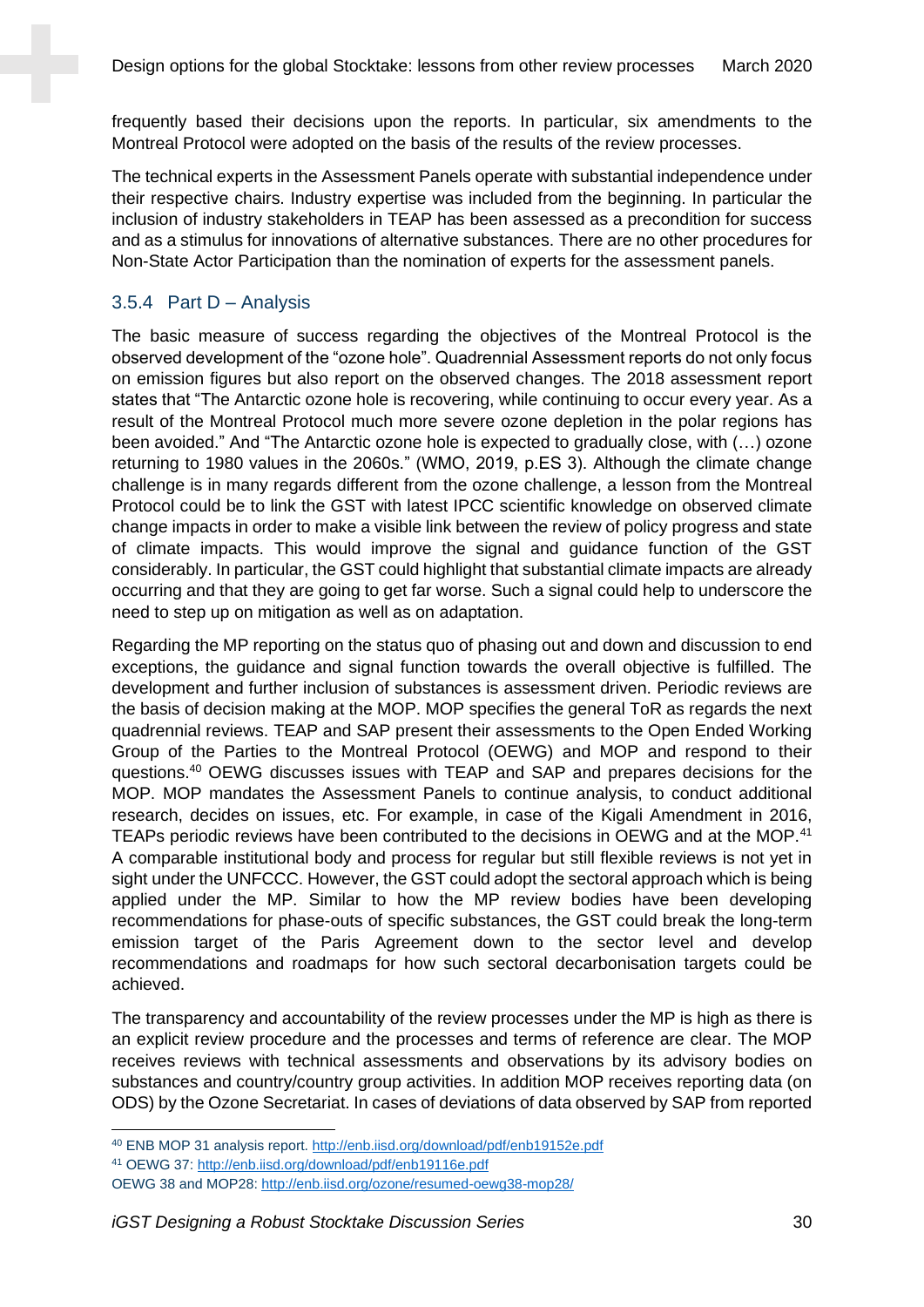data, the gap is not always easy to explain or to account to specific Parties. MOP might request further analysis from TEAP. An example for this is the case of unexpected increases of the emission of CFC-11 banned since 2010<sup>42</sup>. Global monitoring and observations detected that approximately 50% of the unexpected emissions have come from China. The issue was intensively discussed at COP31 in 2019 and China explained the steps taken to address illegal CFC-11 use. However, given its collective nature, such an approach is not possible under the GST.

To a large extent the review processes are organised to stimulate knowledge exchange and learning: Inclusion of industry stakeholders in TEAP has been assessed as precondition for success and to speed up innovations of alternative substances. While the challenges are very different, the general approach of strongly involving experts could easily be adopted for the GST. As part of the "technical dialogue", the GST could organise structured expert dialogues for each sector so that best practices can be exchanged, highlighted and translated into relevant recommendations. However, the GST would need to go beyond purely technical considerations. Different from ODS, the challenge with GHGs is to change the engine of the economic system while running it. The implementation of technical mitigation options therefore requires careful consideration of social, economic, political and institutional implications.

<sup>42</sup> <http://enb.iisd.org/ozone/mop31/>

*iGST Designing a Robust Stocktake Discussion Series* 31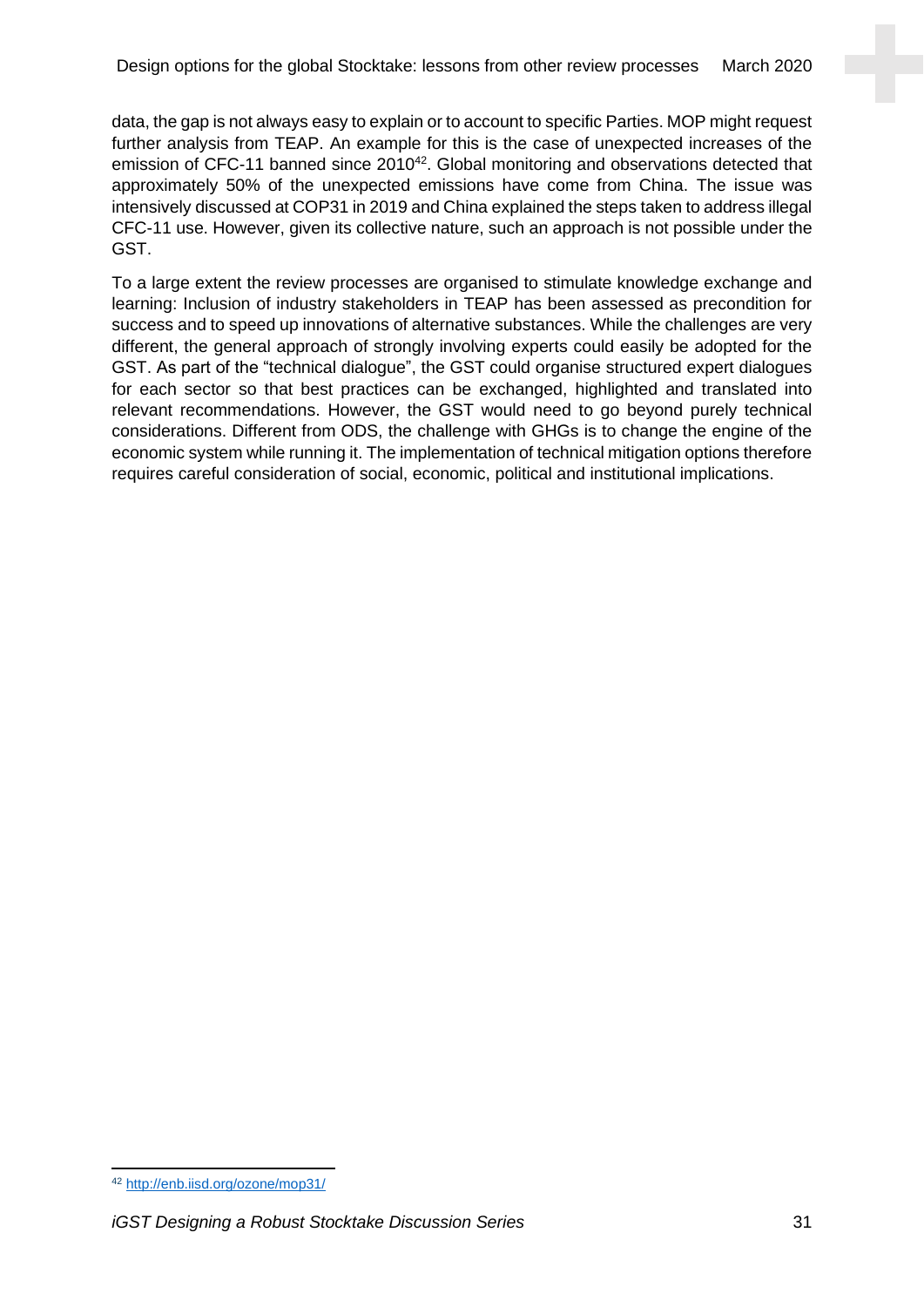# **4 Summary and conclusions**



In order to achieve the PA objectives, increasing ambition and implementing the NDCs in the coming years are central. The CMA will regularly take stock of the implementation of the PA as regards mitigation, adaptation and the provision of support. Individual country progress is not reviewed. The mandate of the GST is to collect information and prepare it for a technical assessment, to carry out a technical assessment of **collective** progress as well as to consider outputs of the technical assessment for informing Parties. That means the GST has a potentially decisive role helping to fulfill the objectives of the PA.This role is analysed by the contribution of the GST to the three governance functions guidance and signal, transparency and accountability and knowledge and learning. Depending on the design of the GST, the GST may perform differently on these functions.

The objective of this report is to review existing international regimes as regards their review and stocktaking processes, the contribution of the review process to the three governance functions and, finally, to derive lessons for the GST. The processes reviewed are the design of the upcoming Global Stocktake itself, the Talanoa Dialogue which is the direct precursor of the GST, the Agenda 2030 High-Level Political Forum because of its regular stocktaking process regarding progress of the SDGs, the review processes of the UN human rights system and the review processes and assessment panels of the Montreal Protocol because of the long experience with mandatory review processes.

#### **General observations**

All these review and stocktaking processes relate to a long-term goal and review activities to achieve them. The review processes are on collective action with individual components, such as submissions showcasing good practices (TD), on collective action regarding thematic foci supplemented by country reviews (HLPF), with obligations to report national and atmospheric data (Montreal Protocol) or focus on individual progress (UN Human Rights System). They have been based on voluntary submissions organised via an online platform in the cases of the TD and HLPF. The Montreal Protocol and the human rights system have mandatory reporting obligations.

Whereas the TD was a one-year process bridging a time gap and was a test case for the global stocktake, the HLPF, the Human Rights System and the Montreal Protocol have regular meetings and carry out reviews according to fixed cycles.

The HLPF and the Meeting of the Parties to the Montreal Protocol (MOP) are in addition regularly informed by mandated Assessment Reports written by a group of nominated scientists. This is similar to the role of the IPCC for the UNFCCC. However, whereas the uptake of the scientific advice by the HLPF and TD is rather muted, the MOP of the Montreal Protocol took decisions on substances and phase-out schedules based on Scientist Panel recommendations

Though developed for the purpose of quite different objectives under the respective regimes, experiences with these stocktaking processes provide valuable insights for the fulfilment of the governance functions of the GST.

#### **Lessons for the Global Stocktake on "Guidance and Signal":**

In all processes, results are discussed in high-level fora, the Conferences of the Parties and the HLPF meeting under the auspices of the ECOSOC or under the auspices of the UN General Assembly or the MOP.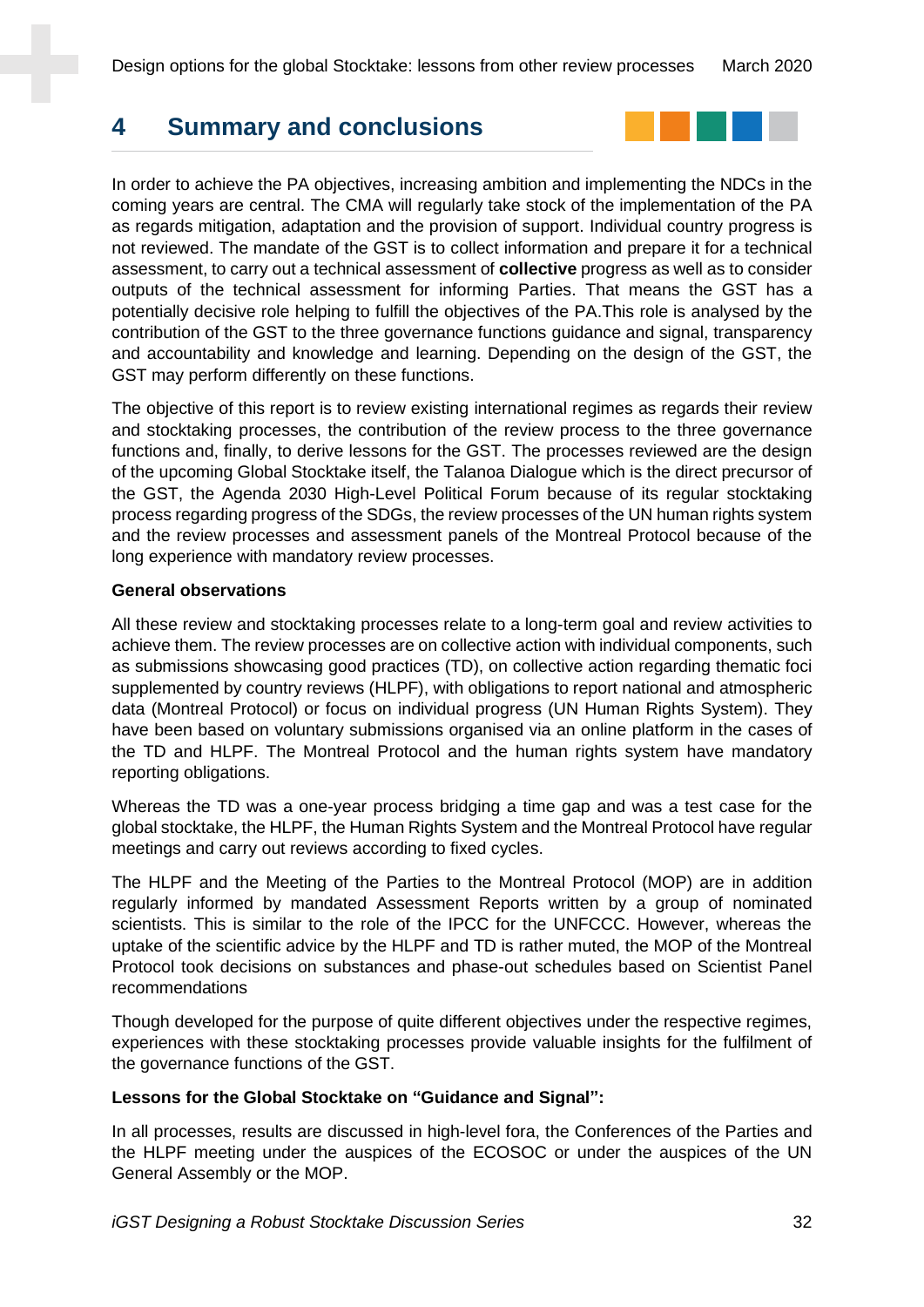The TD political phase ran in parallel to the COP negotiations. As to the results, the TD's main output was the non-committal Talanoa Call for Action adopted at COP 24. The Talanoa Dialogue reiterated the objectives of the Paris Agreement but did not provide further guidance on ways how to achieve the objective. The GST will similarly run in parallel to the negotiations. To maximise its impact, the final result of the GST should be a decision by the CMA fully endorsing the results of the GST and urging the Parties to take them fully into account when revising their NDCs.

Another question for the GST is how to ensure that Parties fully engage with the information of the stocktaking process and incorporate lessons learned into their national policies. It might be helpful if the GST was designed in a way to engage all relevant national ministries, not only the environment ministries represented at the climate negotiations.

The experiences with events around the TD highlight that the process surrounding the GST may be at least as important as the official outcome. The GST may serve as "echo chamber" for broader discussions on the need to raise ambition. Progressive Parties and non-Party stakeholders should therefore develop strategies to maximally leverage the public attention that may be generated by the GST process.

The main results of the HLPF review processes are Ministerial Declarations. However, already by the design of the time schedules, the ministerial declaration cannot reflect on any of the HLPF results as it is already negotiated before the HLPF sessions. Hence it does not include analysis from the thematic, national, or regional learning processes and it is not actionoriented. Although being a ministerial declaration, political leadership and hence a guidance and signal function for further implementation is rather limited as there is no link between highlevel declaration and results of the review process. It has therefore been criticised<sup>43</sup> that the HLPF has only partially fulfilled its mandate to provide political leadership, recommendations and guidance as these elements are missing in the Ministerial Declarations. This experience shows that the timing and coordination of the various processes is significant. The analytical work needs to be completed before the high-level phase, otherwise the results of the analytical work cannot be taken up by decision-makers. The HLPF experience also shows that GST could have a high-level session at COPs. Ideally, Heads of State and Government could highlight key outcomes of the GST process and commit to fully taken the outcomes into account in the subsequent NDC development process.

Guidance and signal is provided and strengthened by the review processes under the Montreal Protocol linking the real observations of a publicly visible indicator for achieving the objectives (which is the impact of the depleting activity, the "ozone hole") with mandated reviews on substances and sectors and regularly reported ODS figures. Similarly, the GST could highlight that substantial climate impacts are already occurring and that they are going to get far worse. Such a signal could help to underscore the need to step up on mitigation as well as on adaptation.

Regarding the Montreal Protocol, the review process and consultation with the Assessment Panels are a central part of the decision making. Periodic reviews and their annual updates are regularly on the MOP and OEWG agendas. A comparably complex institutional body and process for regular but still flexible reviews is not yet in sight under the UNFCCC. However, the GST could adopt the sectoral approach which is being applied under the MP. Similar to how the MP review bodies have been developing recommendations for phase-outs of specific substances, the GST could break the long-term emission target of the Paris Agreement down

*iGST Designing a Robust Stocktake Discussion Series* 33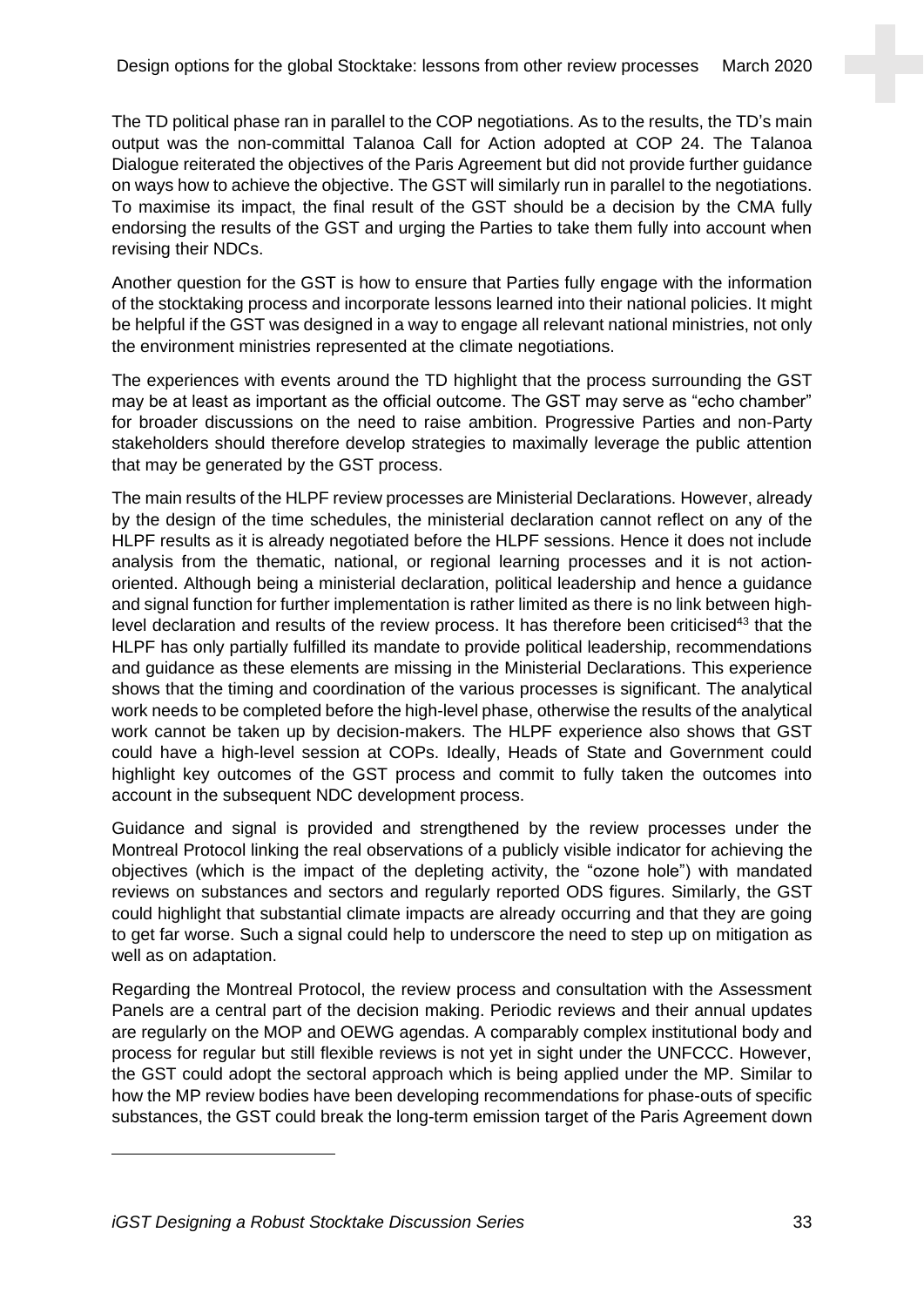to the sector level and develop recommendations and roadmaps for how such sectoral decarbonisation targets could be achieved.

In the UN human rights system, committees of independent experts – the human rights treaty bodies – are mandated to develop authoritative interpretations of the provisions of their respective human rights treaties as "general recommendations" or "general comments". Frequently, these general comments aim at clarifying State parties' reporting duties and make recommendations on how to implement treaty provision. In addition, the Human Rights Council has mandated several dozen independent experts, the so-called "special procedures", to, inter alia, conduct thematic studies, contribute to the development of international human rights standards and raise public awareness. The GST could similarly profit from including independent experts in such a strong role to help Parties to process the vast wealth of information that will be made available as part of the GST process. In the human rights system, independent experts develop detailed recommendations for the implementation of each individual human right. The GST could for example take a sectoral approach, with dedicated work streams on each sector and strong involvement of independent experts and stakeholders, e.g from the IPCC, to develop recommendations on how to enhance ambition.

#### **Lessons for the Global Stocktake on "Transparency and Accountability"**

Both the Talanoa Dialogue and the Agenda 2030 HLPF do not assess the performance of individual Parties. Despite individual submissions, (TD) and Voluntary National Reports (HLPF), analysis is limited to collective progress. In particular in the one-year TD, the review was dependent on voluntary, exemplary submissions that were synthesised to avoid individual review of progress or ambition. For the GST, it would be helpful to develop strategies for how to alleviate the problem caused by its mandate to assess only collective progress.

In case of the HLPF, thematic and SDG Reviews only present data on the agreed indicators. Integrated assessments should identify entry points for advanced appropriate and coherent measures in all relevant policy areas in order to enable and enforce member states to discuss recommendations for appropriate action. The individual VNR are widely agreed as being helpful. The quality of the VNR and underlying review processes could be improved. As the GST is only on collective progress, similar reports are not applicable under the GST. But may be re-discussed in the future.

Stakeholder involvement is stated a central goal in both the TD and HLPF. The HLPF has a procedure for the involvement of major groups. Civil Society Organisations (CSO), however, criticise that these participation rights are rather rhetoric and the HLPF remains a statecentered and state-driven process with marginal involvement of CSOs<sup>44</sup>. For example CSO alternative reports have no official status. Also, the participation processes and science-policy interface are criticized as being too low level by several CSOs and HLPF participants. Strong participation by experts and civil society would be equally important for the GST in order to

<sup>44</sup> de Burca, 2019, [http://sdg.iisd.org/commentary/guest-articles/where-to-for-hlpf-review](http://sdg.iisd.org/commentary/guest-articles/where-to-for-hlpf-review-process/?utm_medium=email&utm_campaign=SDG%20Update%20-%208%20October%202019%20AE&utm_content=SDG%20Update%20-%208%20October%202019%20AE+CID_a0061a3cde47404b5bebccd06057b9e4&utm_source=cm&utm_term=Read)[process/?utm\\_medium=email&utm\\_campaign=SDG%20Update%20-](http://sdg.iisd.org/commentary/guest-articles/where-to-for-hlpf-review-process/?utm_medium=email&utm_campaign=SDG%20Update%20-%208%20October%202019%20AE&utm_content=SDG%20Update%20-%208%20October%202019%20AE+CID_a0061a3cde47404b5bebccd06057b9e4&utm_source=cm&utm_term=Read)

[<sup>%208%20</sup>October%202019%20AE&utm\\_content=SDG%20Update%20-](http://sdg.iisd.org/commentary/guest-articles/where-to-for-hlpf-review-process/?utm_medium=email&utm_campaign=SDG%20Update%20-%208%20October%202019%20AE&utm_content=SDG%20Update%20-%208%20October%202019%20AE+CID_a0061a3cde47404b5bebccd06057b9e4&utm_source=cm&utm_term=Read)

[<sup>%208%20</sup>October%202019%20AE+CID\\_a0061a3cde47404b5bebccd06057b9e4&utm\\_source=cm&utm\\_term=](http://sdg.iisd.org/commentary/guest-articles/where-to-for-hlpf-review-process/?utm_medium=email&utm_campaign=SDG%20Update%20-%208%20October%202019%20AE&utm_content=SDG%20Update%20-%208%20October%202019%20AE+CID_a0061a3cde47404b5bebccd06057b9e4&utm_source=cm&utm_term=Read) [Read](http://sdg.iisd.org/commentary/guest-articles/where-to-for-hlpf-review-process/?utm_medium=email&utm_campaign=SDG%20Update%20-%208%20October%202019%20AE&utm_content=SDG%20Update%20-%208%20October%202019%20AE+CID_a0061a3cde47404b5bebccd06057b9e4&utm_source=cm&utm_term=Read)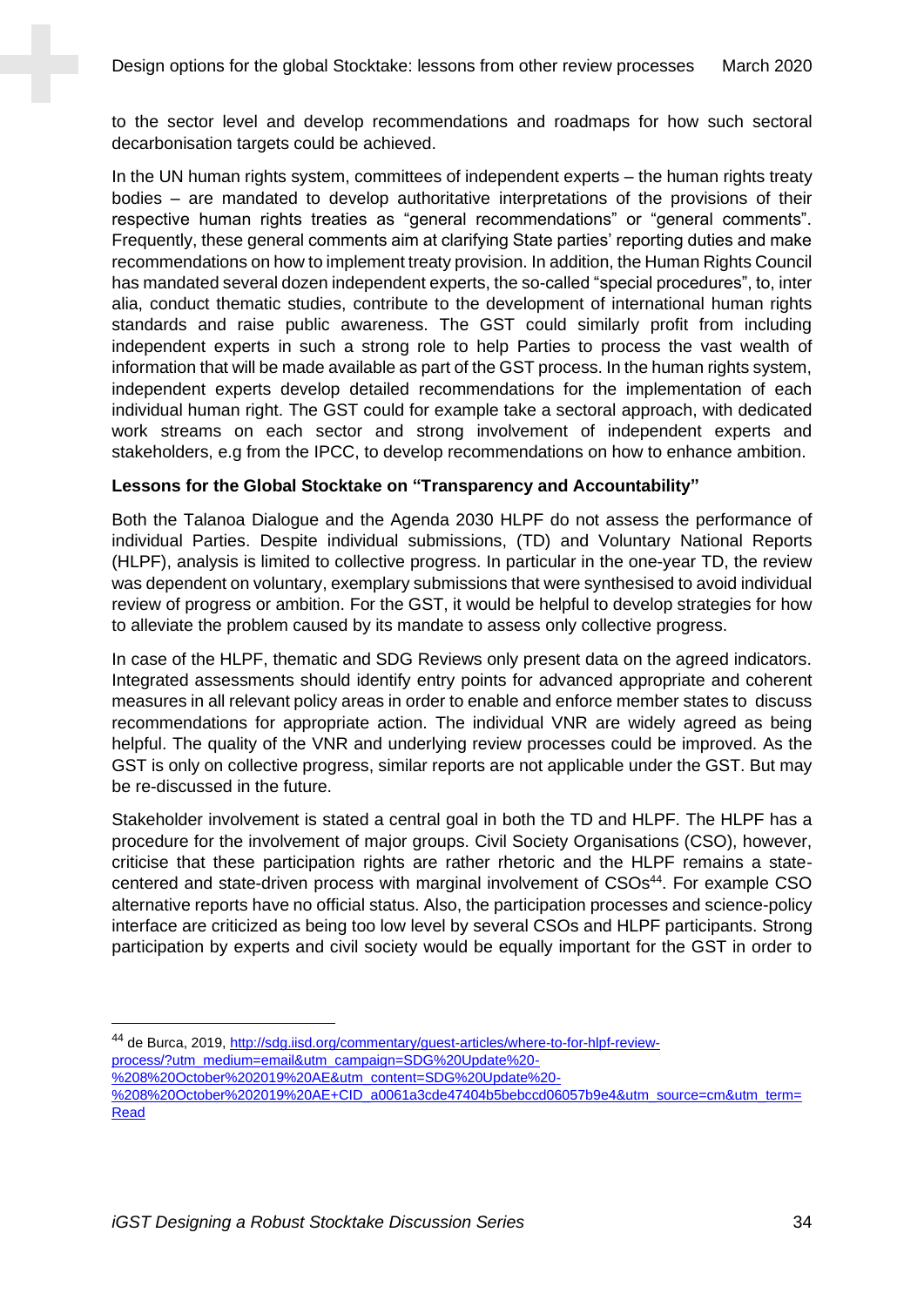fully mobilise all available knowledge and account for differing perspectives in the stocktaking process.

Stakeholder involvement is not part of the processes under the Montreal Protocol, where in particular industry representatives are represented in Assessment Panels. These structured expert dialogues have had a decisive role in the assessment-based decision making procedures of the Meeting of the Parties of the Montreal protocol.

The TD encouraged and promoted broad Non-Party stakeholder involvement and prepared an overview and a synthesis report to feed their inputs together with inputs by Parties or groups of Parties into the negotiations.

In the UN Human Rights Council, the Universal Periodic Review regularly assesses the extent to which all States respect their human rights obligations. The UPR provides recommendations on how States can improve their human rights situation. As of 2014, one in two of the UPR's recommendations were either fully or partially implemented three years after the UPR. In addition, the treaty bodies of the various human rights treaties also assess States' compliance with their respective treaty obligations. In addition, the Special Procedures also have the mandate to bring cases of human rights violations to the attention of States and others.

#### **Lessons for the Global Stocktake on "Knowledge and Learning"**

Knowledge and learning have been institutionalised by the Assessment Panels, in particular the TEAP, under the Montreal Protocol. TEAP reports assess options and approaches to substances, sectors, countries and groups of countries. The MOP can request additional reporting content if needed. The advisory bodies integrate expertise of industry individuals. It has been assessed that this set-up has stimulated the invention of innovative alternative substances in industry and recommendations of and decisions on feasible phase out/phase down schedules by the MOP.

The TD has mobilised Parties to report activities and exchange with other Parties and stakeholders at different governance levels. However, there was no clear guidance and the complete process and follow-up was voluntary. Submissions were manifold and included information on challenges and obstacles as well as best practices. However, the capacity of Parties to process all these submissions is limited, though summary and synthesis reports had been prepared. This raises the question how to better harness the wealth of information that will be put on the table during the GST process. One avenue for doing so could be to strongly involve independent experts as in other review processes.

Knowledge exchange under the HLPF is organised via thematic discussion on SDGs and the VNR. However, this has proven to be of limited relevance as the time for presentation and discussion is very limited and follow-up processes are unclear. These processes are currently under review. For the GST, a lesson is to assign enough time to the discussion of GST reports.

Knowledge exchange and learning is being stimulated under the MP. The inclusion of industry stakeholders in the TEAP has been assessed as precondition for success and to speed up innovations of alternative substances. While the challenges are very different, the general approach of strongly involving experts could easily be adopted for the GST. As part of the 'technical dialogue', the GST could organise structured expert dialogues for each sector so that best practices can be exchanged, highlighted and translated into relevant recommendations. However, the GST would need to go beyond purely technical considerations. Different from ODS, the challenge with GHGs is to change the engine of the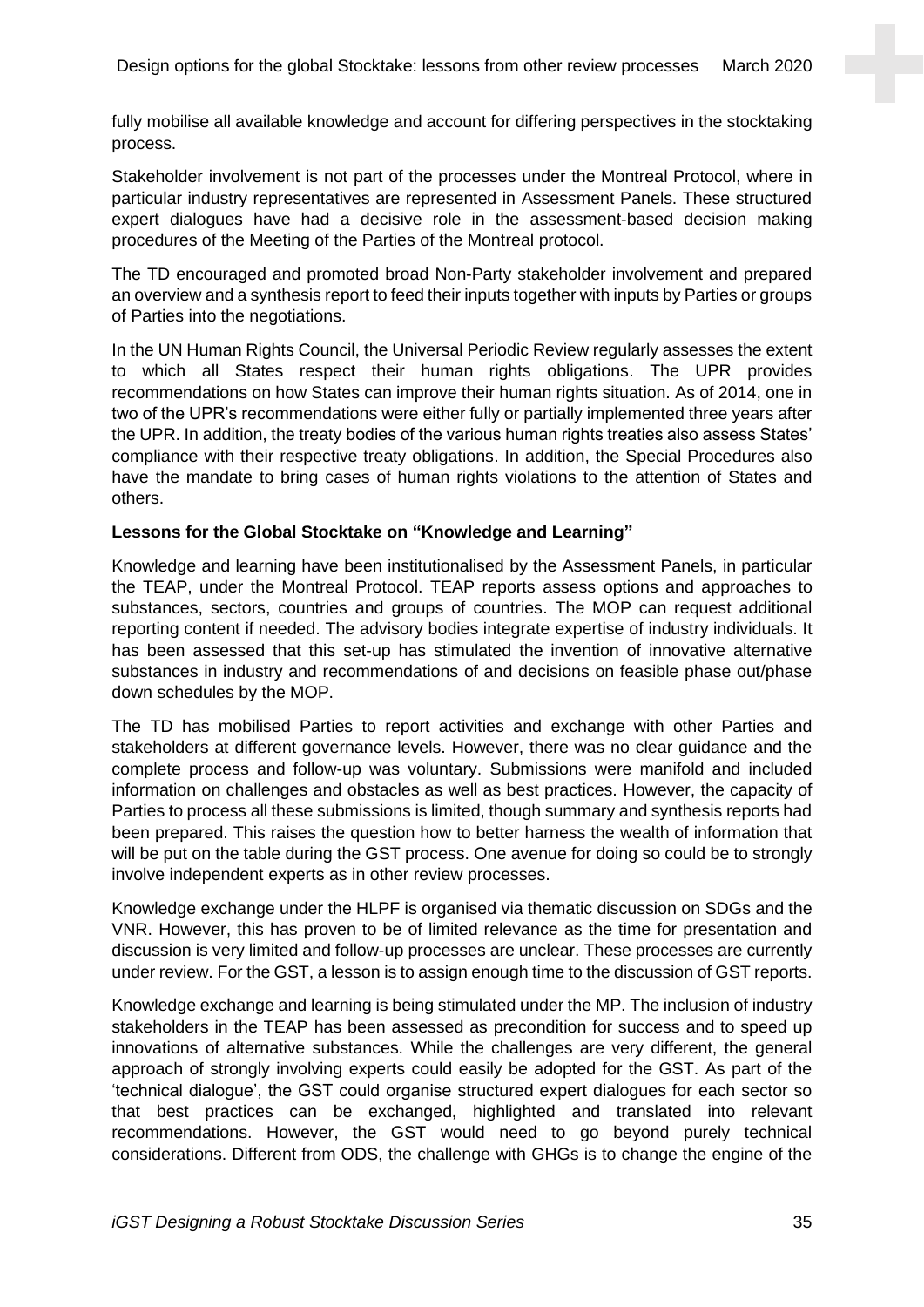economic system while running it. The implementation of technical mitigation options therefore requires careful consideration of social, economic, political and institutional implications.

#### **Conclusions…**

The following conclusions take the lessons from the review of the other processes and consider what they suggest for a GST process that helps deliver on promisises of the Paris Agreement. These recommendations do not necessarily consider all the political or practical realities that constrain the GST process, but rather seek to sketch potential components of an idealized GST.

#### **…on the GST design and institutional setting**

- As recommended for the HLPF, the timing and coordination of various processes is significant for having a robust stocktaking process that delivers on all three functions. The experience of the HLPF highlights that the analytical work needs to be completed before the high-level phase, otherwise the results of the analytical work cannot be taken up by decision-makers.
- Experience from the TD shows that the question for the GST is how to ensure that Parties fully engage with the information of the stocktaking process and incorporate lessons learned into their national policies. It might be helpful if the GST was designed in a way to engage all relevant national ministries, not only the environment ministries represented at the climate negotiations.
- The HLPF experience shows that the GST could have a high-level session at COPs. Ideally, Heads of State and Government could highlight key outcomes of the GST process and commit to fully taken the outcomes into account in the subsequent NDC development process.
- The GST could adopt the sectoral approach which is being applied under the MP. Similar to how the MP review bodies have been developing recommendations for phase-outs of specific substances, the GST could break the long-term emission target of the Paris Agreement down to the sector level and develop recommendations and roadmaps for how such sectoral decarbonisation targets could be achieved.
- Within this sectoral approach, the GST could have dedicated work streams on each sector with strong involvement of independent experts, e.g. from the IPCC, and stakeholders to develop recommendations on how to enhance ambition.
- A common criticism of both the TD and the HLPF is that the high-level phase should engage in detail with the outcomes of the analytical work and aim for concluding not only with high-level political messages on the need to step up efforts, but also with detailed recommendations on how to do so. The outcome of the GST should therefore include a detailed technical summary of available options, best practices and recommendations, and the final CMA decision should engage with and endorse these results.

#### **…on the science policy interface**

• A lesson from the Montreal Protocol could be to link the GST with latest IPCC scientific knowledge on observed climate change impacts in order to make a visible link between the review of policy progress and state of climate impacts. In particular, the GST could highlight that substantial climate impacts are already occurring and that they are going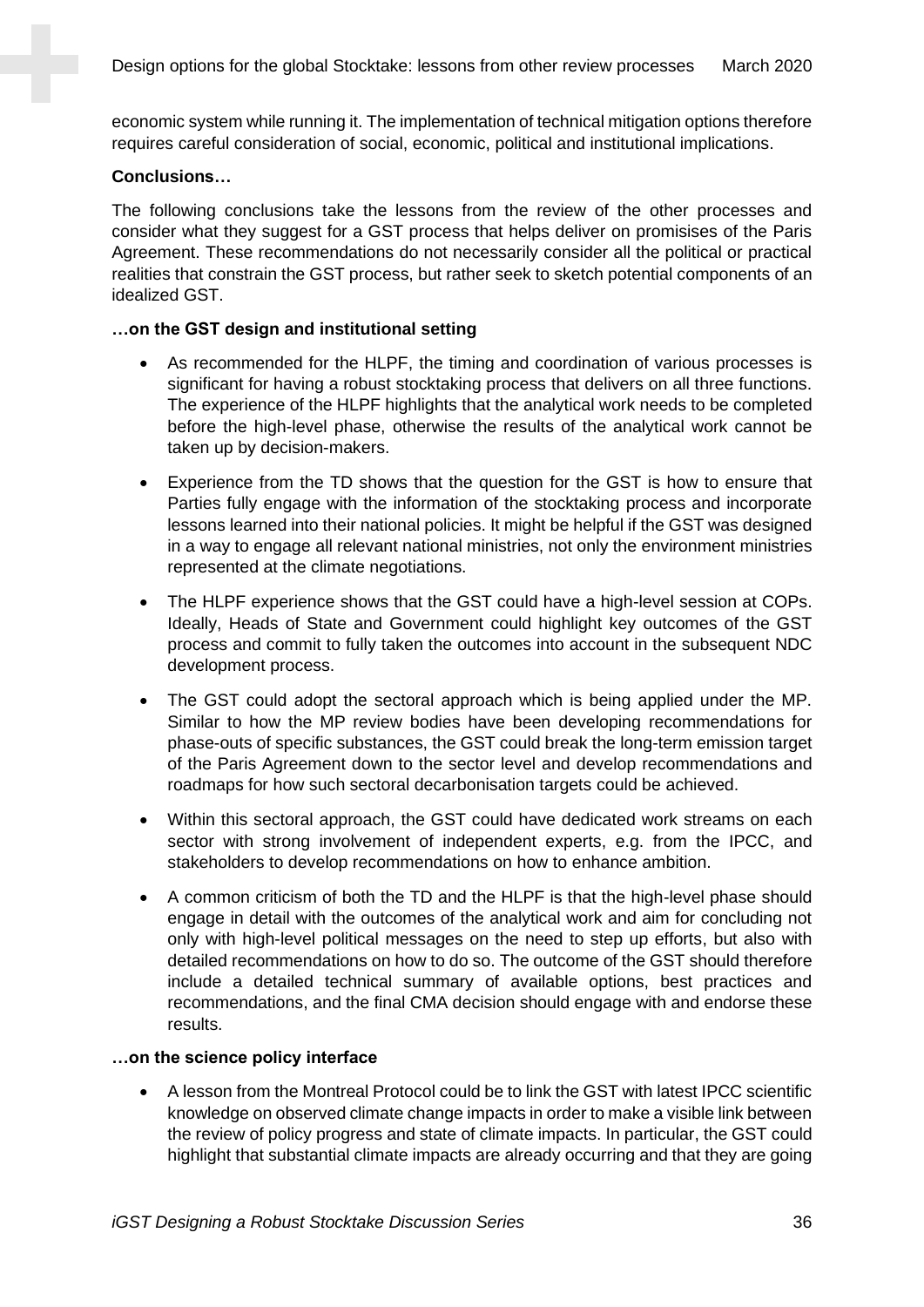to get far worse. Such a signal could help to underscore the need to step up on mitigation as well as on adaptation.

- Especially the example of the Montreal Protocol demonstrates that periodic review and stocktaking can indeed enable a further development of commitments. The involvement of industry experts in the assessment panels is widely credited as having been a key success factor in this regard.
- As demonstrated by the TEAP with its Technical Options Committees (TOCs), a sectoral approach to stocktaking has the potential to highlight additional mitigation potentials and to promote knowledge and learning on how to tap into these potentials. In a structured expert dialogue, best practices can be exchanged, highlighted and translated into relevant recommendations. However, the GST would need to go beyond purely technical considerations. The challenge with GHGs is to change the engine of the economic system while running it. The implementation of technical mitigation options therefore requires careful consideration of social, economic, political and institutional implications.
- Parties will hardly be able to digest all the information that is supposed to be drawn on in the GST. The UNFCCC Secretariat is therefore mandated to provide synthesis reports. In addition, direct involvement of independent experts as in the human rights system and the Montreal Protocol could also help Parties process the information. The technical dialogue, which is to be part of the GST, would be an appropriate framework for integrating participation of independent experts.

#### **…on participation**

• Several of the processes have been criticised for a lack of meaningful stakeholder participation. Strong participation by civil society would be similarly important for the GST in order to fully mobilise all available knowledge and account for differing perspectives in the stocktaking process.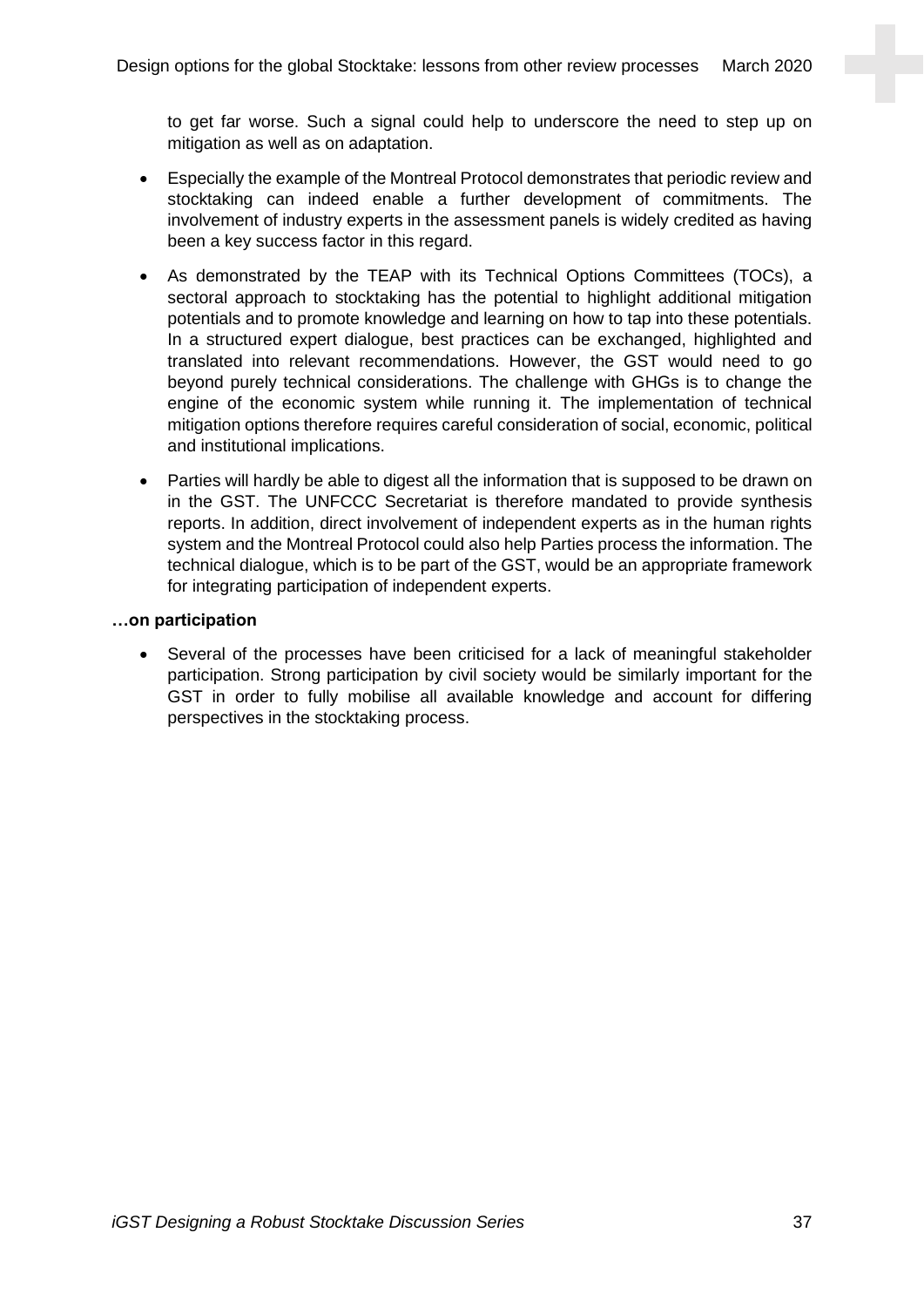# **5 References**



Beisheim, Marianne (2016) Follow-up and Review. Developing the Institutional Framework for Implementing and Reviewing the Sustainable Development Goals and Partnerships. SWP Working Paper. Berlin: German Institute for International and Security Affairs.

Beisheim, Marianne (2018) UN Reforms for the 2030 Agenda. SWP Research Paper No. 9. Berlin: German Institute for International and Security Affairs.

Canan, Penelope and Reichmann, Nancy (2002) Ozone Connections. Expert Networks in Global Environmental Governance. Sheffield: Greenleaf.

Carvalho,Suely Machado (1998). Technology Assessment for the Montreal Protocol. In: Le Prestre, Philippe G., Reid, John D., Morehouse, E. Thomas (eds.) Protecting the Ozone Layer. Lessons, Models and Prospects. Dordrecht: Kluwer.

Christiansen, L., Olhoff, A. (2020). Understanding adaptation in the Global Stocktake. UNEP DTU Partnership. Part of the iGST Designing a Robust Stocktake Discussion Series.

de Burca, Deirdre 2019, [http://sdg.iisd.org/commentary/guest-articles/where-to-for-hlpf](http://sdg.iisd.org/commentary/guest-articles/where-to-for-hlpf-review-process/?utm_medium=email&utm_campaign=SDG%20Update%20-%208%20October%202019%20AE&utm_content=SDG%20Update%20-%208%20October%202019%20AE+CID_a0061a3cde47404b5bebccd06057b9e4&utm_source=cm&utm_term=Read)[review-process/?utm\\_medium=email&utm\\_campaign=SDG%20Update%20-](http://sdg.iisd.org/commentary/guest-articles/where-to-for-hlpf-review-process/?utm_medium=email&utm_campaign=SDG%20Update%20-%208%20October%202019%20AE&utm_content=SDG%20Update%20-%208%20October%202019%20AE+CID_a0061a3cde47404b5bebccd06057b9e4&utm_source=cm&utm_term=Read) [%208%20October%202019%20AE&utm\\_content=SDG%20Update%20-](http://sdg.iisd.org/commentary/guest-articles/where-to-for-hlpf-review-process/?utm_medium=email&utm_campaign=SDG%20Update%20-%208%20October%202019%20AE&utm_content=SDG%20Update%20-%208%20October%202019%20AE+CID_a0061a3cde47404b5bebccd06057b9e4&utm_source=cm&utm_term=Read) [%208%20October%202019%20AE+CID\\_a0061a3cde47404b5bebccd06057b9e4&utm\\_sour](http://sdg.iisd.org/commentary/guest-articles/where-to-for-hlpf-review-process/?utm_medium=email&utm_campaign=SDG%20Update%20-%208%20October%202019%20AE&utm_content=SDG%20Update%20-%208%20October%202019%20AE+CID_a0061a3cde47404b5bebccd06057b9e4&utm_source=cm&utm_term=Read) [ce=cm&utm\\_term=Read](http://sdg.iisd.org/commentary/guest-articles/where-to-for-hlpf-review-process/?utm_medium=email&utm_campaign=SDG%20Update%20-%208%20October%202019%20AE&utm_content=SDG%20Update%20-%208%20October%202019%20AE+CID_a0061a3cde47404b5bebccd06057b9e4&utm_source=cm&utm_term=Read) (accessed 22.1.2020)

Decision 1/CP.21 para 17.

Decision -/CP.24, Preparations for the implementation of the Paris Agreement and the first session of the Conference of the Parties serving as the meeting of the Parties to the Paris Agreement, Advance unedited version

European Commission (20o7) The Montreal Protocol. Luxembourg: Office for Official Publications of the European Communities.

Expert Group Meeting on Lessons learned from the first cycle of the High-Level Political Forum on Sustainable Development (HLPF) 6-7 May 2019 New York, [https://sustainabledevelopment.un.org/content/documents/23135Summary\\_of\\_EGM\\_on\\_HL](https://sustainabledevelopment.un.org/content/documents/23135Summary_of_EGM_on_HLPF_review_FINAL.pdf) [PF\\_review\\_FINAL.pdf](https://sustainabledevelopment.un.org/content/documents/23135Summary_of_EGM_on_HLPF_review_FINAL.pdf)

Friedrich, Jürgen (2017) Global Stocktake (Art.14). In: Daniel Klein, Daniel, María Pía Carazo, Meinhard Doelle, Jane Bulmer, Andrew Higham (eds.) The Paris Agreement on Climate Change: Analysis and Commentary. Oxford Public International Law. Pp 319-337.

Hermwille, Lukas and Anne Siemons (2018) What Makes an Ideal Global Stocktake? A Functional Analysis. Climate Change 22/2018. Dessau-Roßlau: Umweltbundesamt.

Huang, Jennifer (2018) What Can the Paris Agreement's Global Stocktake Learn from the Sustainable Development Goals? CCLR, 3/2018, pp. 218-228.

Lehr ,Don; 27.11. 2018: What's at stake at COP24? <https://www.boell.de/en/2018/11/27/whats-stake-cop-24>

Le Prestre, Philippe G., Reid, John D., Morehouse, E. Thomas (1998) Protecting the Ozone Layer. Lessons, Models and Prospects. Dordrecht: Kluwer.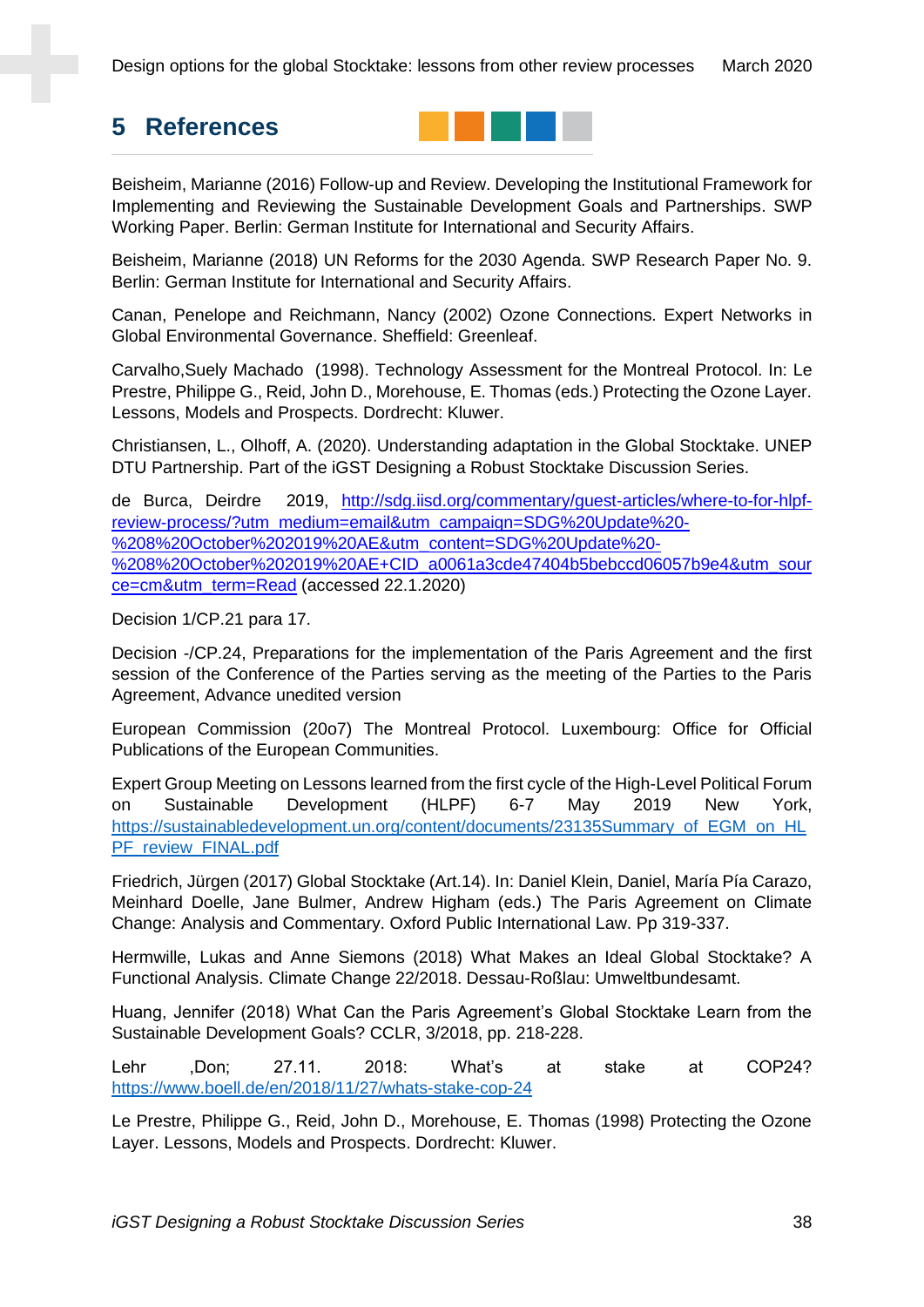Meade, Leila: (2018) Climate COP 23, Incoming COP 24 Presidencies Synthesize Talanoa Dialogue Inputs Ahead of Political Phase; http://sdg.iisd.org/news/climate-cop-23-incomingcop-24-presidencies-synthesize-talanoa-dialogue-inputs-ahead-of-political-phase/

Obergassel, Wolfgang, Christof Arens, Lukas Hermwille, Nico Kreibich, Florian Mersmann, Hermann E. Ott and Hanna Wang-Helmreich (2016): Phoenix from the ashes: an analysis of the Paris Agreement to the United Nations Framework Convention on Climate Change. Part I: Environmental Law & Management, Vol. 27 (2015), No. 6, pp. 243-262. Part II: Environmental Law & Management, Vol. 28 (2016), No. 1, pp. 3-12.

Obergassel et al (2018) An Assessment of the 23rd Climate Change Conference (COP23) in Bonn, Environmental Law and Management, Vol 30, pp. 104-113.

Obergassel, Wolfgang, Lukas Hermwille, Anne Siemons and Hannah Förster (2019): Success Factors for the Global Stocktake under the Paris Agreement. Wuppertal Institute for Climate, Environment, Energy. Part of the iGST Designing a Robust Stocktake Discussion Series. Wuppertal Institute for Climate, Environment, Energy. Part of the iGST Designing a Robust Stocktake Discussion Series. https://nbn-resolving.org/urn:nbn:de:bsz:wup4-opus-74297

Ozone Secretariate (2019) Handbook for the Montreal Protocol on Substances that Deplete the Ozone Layer. Thirteenth edition. [https://ozone.unep.org/sites/default/files/2020-](https://ozone.unep.org/sites/default/files/2020-01/MP_Handbook_2019.pdf) [01/MP\\_Handbook\\_2019.pdf](https://ozone.unep.org/sites/default/files/2020-01/MP_Handbook_2019.pdf) (approached 16.1.2020).

Parson, Edward A. (2006) Grounds for hope. Assessing Technological Options to Manage Ozone Depletion. In: Farrell, alexander E. and Jäger, Jill (eds.) Assessments of Regional and Global Environmental Risks: Designing Processes for the Effective Use of Science in Decision Making. Washington DC: Resources for the Future.

Partners for Review (2018) Comparative analysis of 43 VNRs submitted to the HLPF 2017. Non-paper for Discussion. [http://sdghelpdesk.unescap.org/sites/default/files/2019-04/P4R-](http://sdghelpdesk.unescap.org/sites/default/files/2019-04/P4R-Comparative-analysis-of-2017-VNRs.pdf)[Comparative-analysis-of-2017-VNRs.pdf](http://sdghelpdesk.unescap.org/sites/default/files/2019-04/P4R-Comparative-analysis-of-2017-VNRs.pdf)

Parra, José (2016) Beyond the Procedure: The Universal Periodic Review as Catalyst for Public Debate on Human Rights. Seleced National Practices. Geneva: Friedrich Ebert Stiftung. http://library.fes.de/pdf-files/bueros/genf/13278.pdf

SDG Knowledge Platform: Comprehensive HLPF Survey. Results. Evaluation of the HLPF after the contraction of the 4 years. [https://sustainabledevelopment.un.org/content/documents/24802Comprehensive\\_HLPF\\_Sur](https://sustainabledevelopment.un.org/content/documents/24802Comprehensive_HLPF_Survey_Results_FINAL.pdf) [vey\\_Results\\_FINAL.pdf](https://sustainabledevelopment.un.org/content/documents/24802Comprehensive_HLPF_Survey_Results_FINAL.pdf) (accessed 24.1.2020)

SEI - Stockholm Environment Institute (2018). A Dialogue: An Explainer. [https://www.sei.org/featured/talanoa-dialogue-an-explainer/\(accessed](https://www.sei.org/featured/talanoa-dialogue-an-explainer/(accessed) 20.8.2019)

Talanoa Dialogue for Global Ambition: Call for Action. [https://img1.wsimg.com/blobby/go/9fc76f74-a749-4eec-9a06-](https://img1.wsimg.com/blobby/go/9fc76f74-a749-4eec-9a06-5907e013dbc9/downloads/1cuk0273o_417799.pdf) [5907e013dbc9/downloads/1cuk0273o\\_417799.pdf](https://img1.wsimg.com/blobby/go/9fc76f74-a749-4eec-9a06-5907e013dbc9/downloads/1cuk0273o_417799.pdf)

Toito'ona, Ronald (2018) How successful was the Talanoa Dialogue in COP24? [https://earthjournalism.net/stories/how-successful-is-the-talanoa-dialogue-in-cop-24.](https://earthjournalism.net/stories/how-successful-is-the-talanoa-dialogue-in-cop-24)

Baumann, Sven and Cornelia Elsner, Daniel de Graaf, Gabriele Hoffmann, Kerstin Martens, Constance Noack, Wolfgang Plehn, Ludwig Ries, Diana Thalheim (2017) 1987–2017: 30th Anniversary of the Montreal Protocol. From the phase-out of CFCs to the phase-down of hydrofluorocarbons. Berlin: UBA.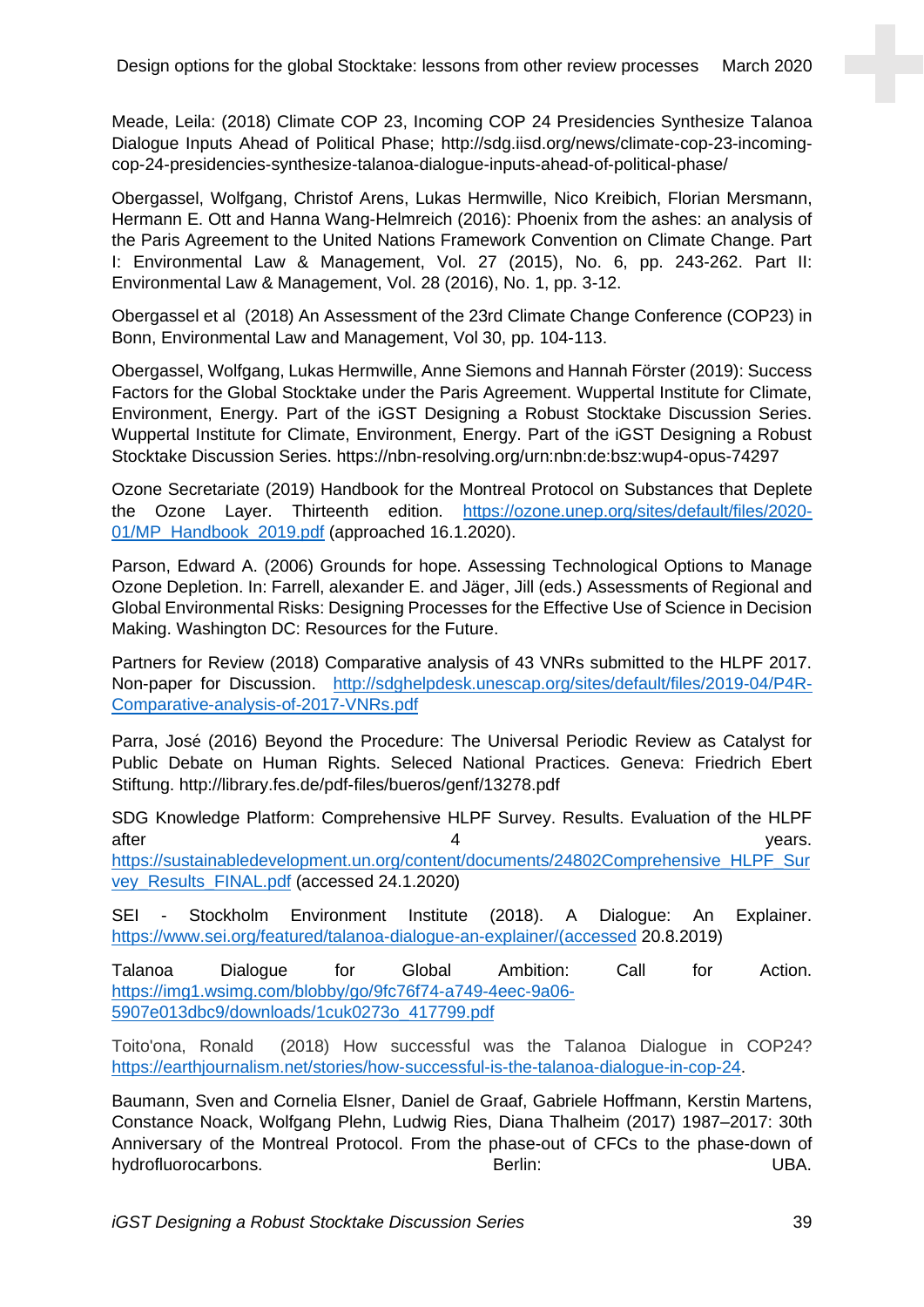[https://www.umweltbundesamt.de/sites/default/files/medien/1410/publikationen/181112\\_uba](https://www.umweltbundesamt.de/sites/default/files/medien/1410/publikationen/181112_uba_hg_montrealer_protokoll_engl_bf_low.pdf) [\\_hg\\_montrealer\\_protokoll\\_engl\\_bf\\_low.pdf](https://www.umweltbundesamt.de/sites/default/files/medien/1410/publikationen/181112_uba_hg_montrealer_protokoll_engl_bf_low.pdf) (approached 22.1.2020)

UNDP (2017): Voluntary National Reviews and Sustainable Development Review Reports. /Overview Report to guide their preparation. Draft in Progress, Sept. 2017, UNDP.

UNFCCC (2018) Talanoa Dialogue Guiding Paper 27.3.2018 https://img1.wsimg.com/blobby/go/9fc76f74-a749-4eec-9a06- 5907e013dbc9/downloads/1c9jf7clu\_770890.pdf (approached 16.8.2019)

UNFCCC Talanoa Dialogue (2018) Talanoa Dialogue for Climate Ambition. Synthesis of the Preparatory **phase.** Preparatory **phase. phase. phase. phase. phase. phase.** 

http://www.indiaenvironmentportal.org.in/files/file/Talanoa%20Dialogue%20Synthesis%20Re port.pdf (approached 16.8.2019)

UN ECOSOC E/2017/66 Progress towards the Sustainable Development Goals. Report of the Secretary-General.

United Nations General Assembly (UNGA), , Follow-up and Review of the 2030 Agenda for Sustain-able Development at the Global Level (A/RES/70/299), 29 July 2016,

United Nations General Assembly (UNGA), Transforming Our World: The 2030 Agenda for Sustainable Development (A/RES/70/1) (New York: UN, October 2015).

United Nations General Assembly (UNGA), Format and Organizational Aspects of the High-Level Political Forum on Sustainable Development (A/RES/67/290) (New York: UN, August 2013).

WMO (World Meteorological Organization), Scientific Assessment of Ozone Depletion: 2018, Global Ozone Research and Monitoring Project – Report No. 58, 588 pp., Geneva, Switzerland, 2018.

-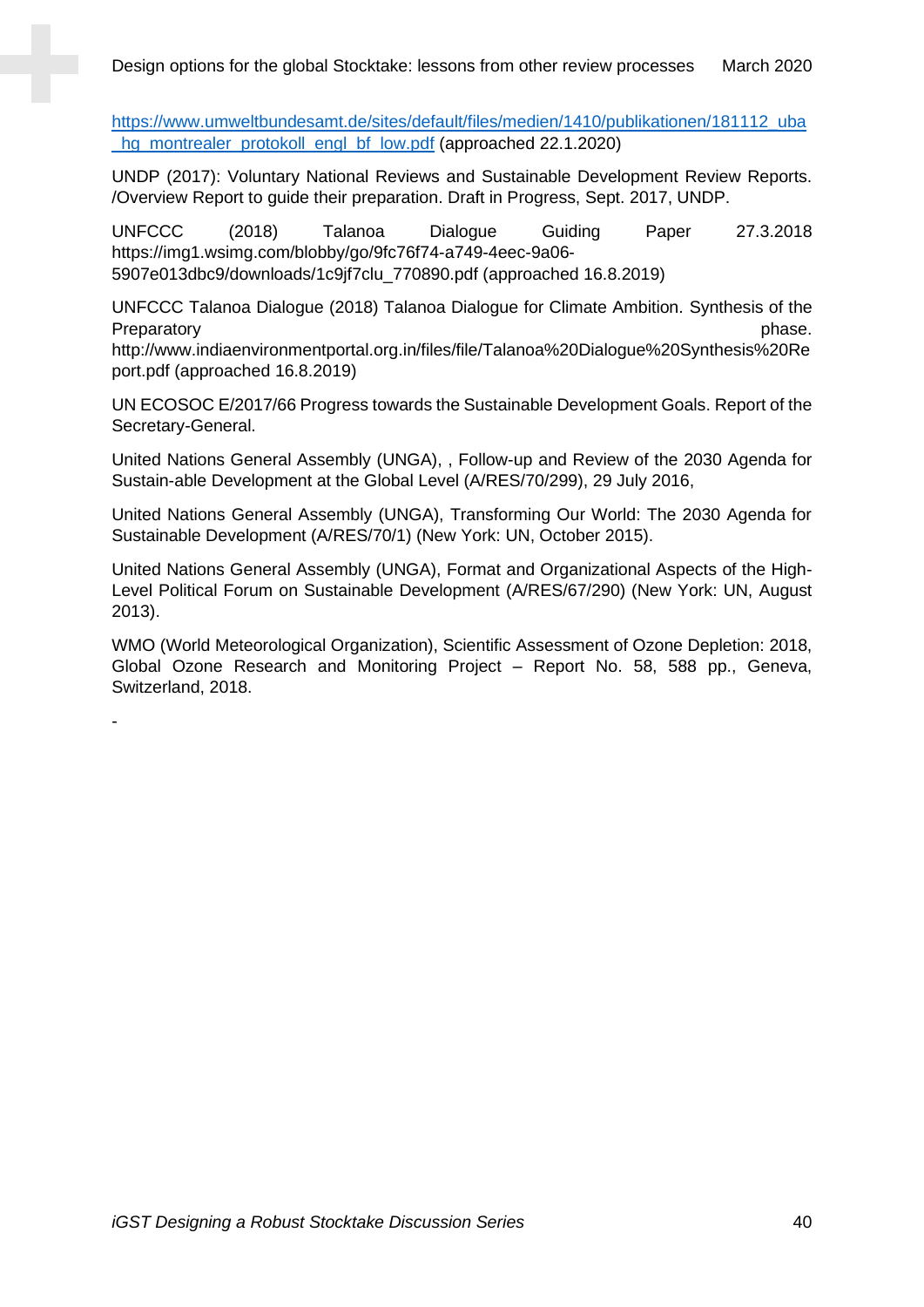Design options for the global Stocktake: lessons from other review processes March 2020

# **6 Annex**



## <span id="page-40-0"></span>6.1 Annex 1: Review framework and tables

The policy processes reviewd in this paper were selected from the following longlist of processes :

- the Talanoa Dialogue
- the Agenda 2030 High-Level Political Forum
- the UNFCCC structured expert dialogue 2013 to 2015
- the UNFCCC Technical Expert Meetings,
- Review processes in the ozone regime
- Review processes in the UN human rights system
- Review processes in the Convention on Biological Diversity (CBD)
- Review processes in the World Trade Organisation (WTO)

The review framework has been developed from analysing literature on the objectives, design and issues still to be settled of the Global stocktake (Hermwille and Siemons 2018, Huang 2018, Friedrich 2017). It takes into account literature on the effectiveness of practices and working methods within the UN HLPF (Beisheim 2018). These practices and working methods comprise formal guidelines and rules but also informal practices including mandates, negotiation formats, coordination and decision-making processes, cooperation with non-state actors, knowledge transfer as well as other systematic collective practices and work routines.<sup>45</sup>

The analysis of policy processes focuses on the following issues:

- the policy background and objectives of the respective process,
- the basic design of the process,
- the organisation of the interface between political and technical process, and finally
- the extent to which the process contributes to achieving the objectives the underlying regime is meant to achieve.

Part A describes the process itself and the context in which it was established in order to understand the overall setting and objectives.

Part B describes the technical and organisational details of the processes. What is the subject of the review and how is progress measured?

Part C looks at the interface between the political and technical processes. How is it organised in order to enable consideration/implementation? What are the factors that have allowed recommendations from technical processes to be taken up in political processes and translated into political decisions?

Finally, Part D analyses for each of the review mechanisms to what extent they contribute to achieving the objectives the underlying regime is meant to achieve. This discussion is based on the concept of governance functions.

<sup>45</sup> Beisheim (2018) also discusses resource management and financing regulations which is beyond scope in this study.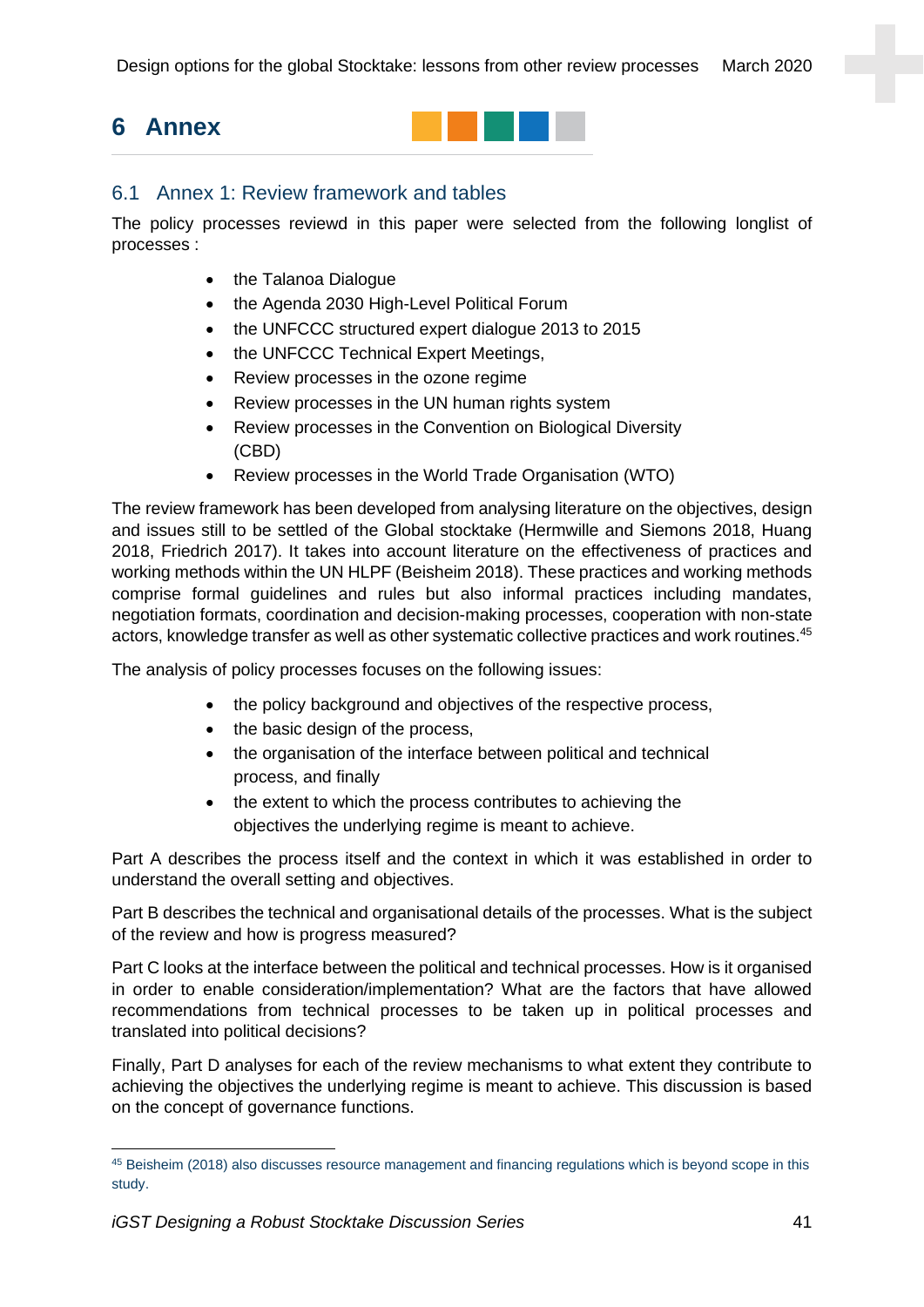Oberthür et al. (2017) identify five functions international governance institutions may perform in general to help achieve certain objectives. These are:

- Guidance & Signal: The objectives laid down in Art.2 of the Paris Agreement have been found to entail strong guidance as they signal the resolve of governments across the world to take far-reaching action on climate change Obergassel et al 2019). They provide orientation to Parties to the agreement and other relevant actors as to the course of action that is desired and necessary. Thus, they entail a call for more ambition if progress towards these objectives proves to be slow. In general, stocktaking processes have a guidance and signal function related to the success in achieving the objectives of a regime. The institutional design and implementation of the stocktaking process impacts on the delivery of this function.
- Transparency & Accountability: Collecting and analysing relevant data in a stocktaking processes of international regimes may enhance the transparency of the actions taken by their Parties. It helps to identify and address problems in implementation of agreed rules and standards.
- Knowledge & Learning: International institutions may create knowledge as well as platforms for individual and social learning. The aim is the creation and diffusion of scientific, economic, technical and policy-related knowledge on the understanding of and/or possible solutions to the problem at hand.
- Rules & Standards
- Means of Implementation

The governance functions have been applied to the GST by Obergassel et al (2019). Setting rules and providing means of implementation is usually addressed by other elements of a regime. What review processes may do is to contribute to the guidance, transparency and learning functions. Part D will therefore discuss for each of the processes to what extent they fulfil these functions.

Parts B and C in the main text are based on tables of this annex. These analysis tables are organised as follows:

| <b>B Basic Design of the Process</b>                                                                   |
|--------------------------------------------------------------------------------------------------------|
| 2. Is there a long-term goal?                                                                          |
| 3. What is being reviewed?                                                                             |
| 4. Content of reporting                                                                                |
| 5. How is progress measured? Of individual activities / Of collective action towards a long-term goal? |
| 6. How is the timing and review cycle defined?                                                         |
| General set-up                                                                                         |
| Voluntary/mandatory/                                                                                   |
| What are the reporting obligations<br>$\bullet$                                                        |
| regular/inclusive / frequency                                                                          |
| C Interface between political and technical process                                                    |
| 7. Where are reports discussed/considered                                                              |
| Stand alone Event/regular meeting/                                                                     |
| Who is participating /High rank/delegates/admin<br>٠                                                   |
| 8. What is the outcome of the review process?                                                          |
| Level of political consultation and results                                                            |
| e.g. intergovernmentally negotiated joint ministerial declaration featuring a list of<br>$\circ$       |
| priorities.                                                                                            |
| e.g. part of high-level events (options include a dedicated political ministerial segment,<br>$\circ$  |
| high-level ministerial dialogues or roundtables), a presidential statement or final report, a          |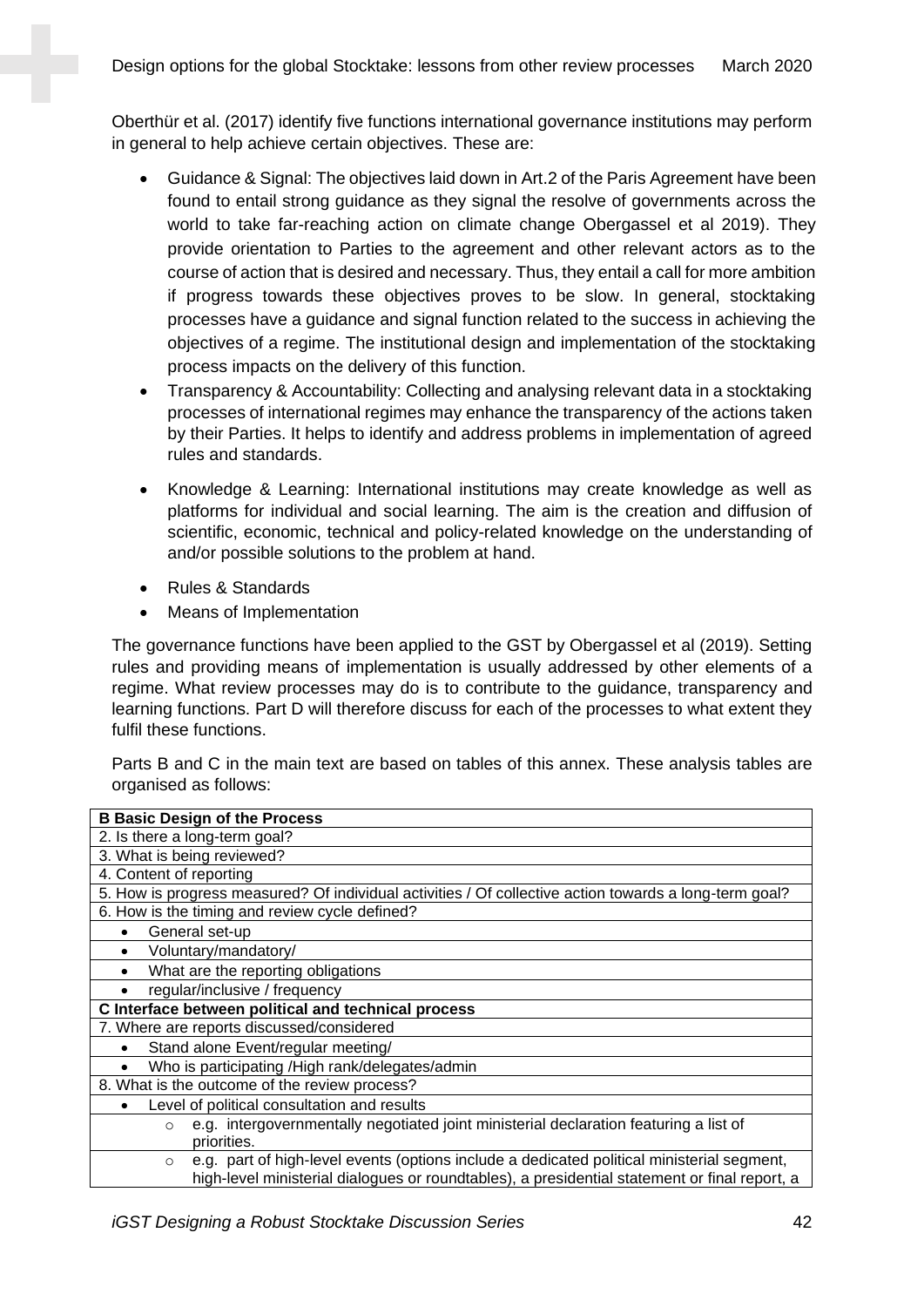| summary of key messages, a decision by the participants high level event, a formal                       |  |  |
|----------------------------------------------------------------------------------------------------------|--|--|
| declaration.                                                                                             |  |  |
| How are results dealt with                                                                               |  |  |
| e.g. releases at high level, largely narrative report with some statistics outlining progress<br>$\circ$ |  |  |
| e.g. summaries how countries are improving their data management, monitoring and<br>$\circ$              |  |  |
| accountability systems and methodology                                                                   |  |  |
| 10. How is Technical Expert Input organised?                                                             |  |  |
| 11. Are there / What are the procedures for Non-State Actor Participation?                               |  |  |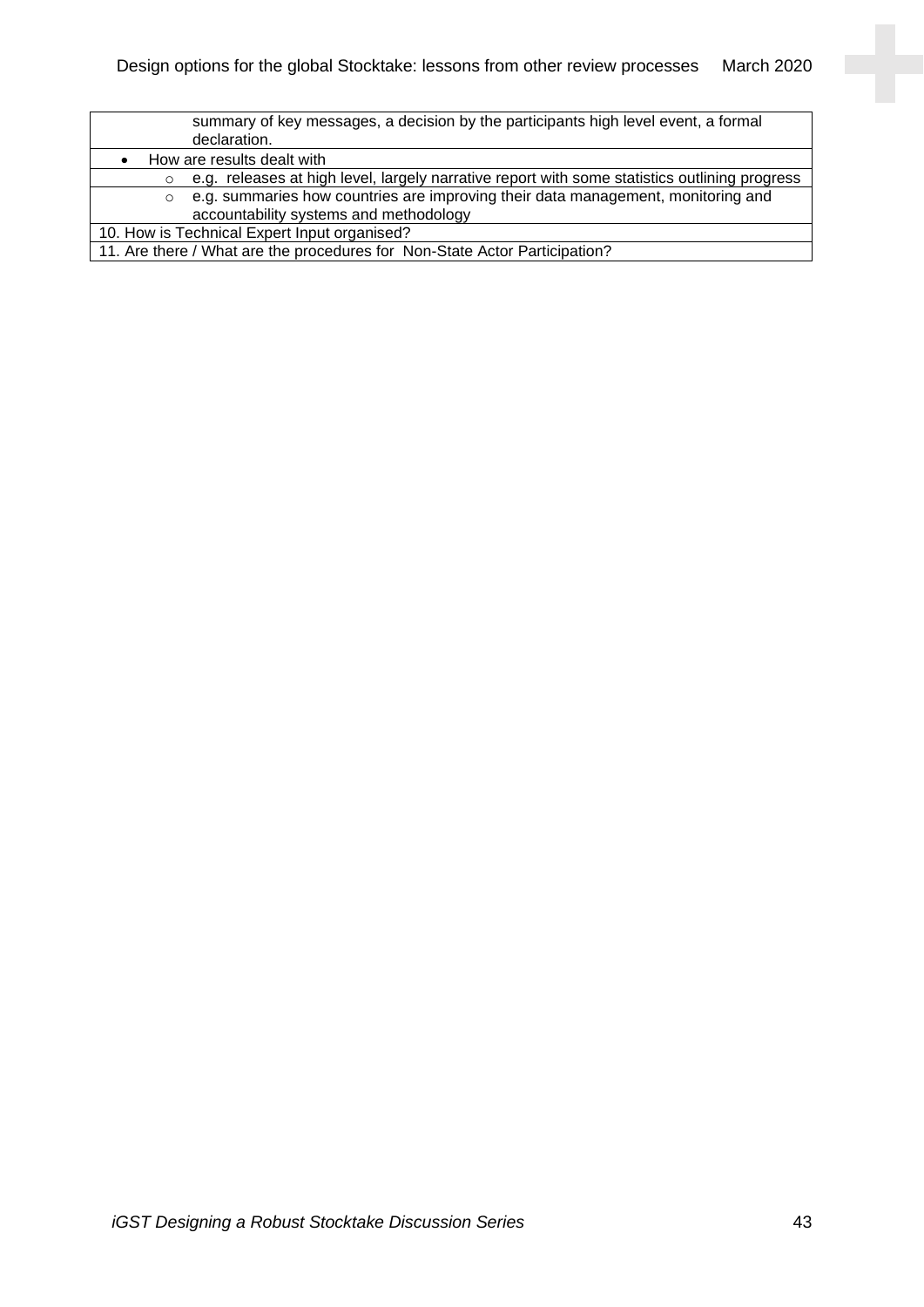## **GST analysis tables Part B and C**

| Part B: Basic Design of the Process                                                                         |                                                                                                                                                                                                                                                                                                                                                                                                                                                                                                                                                                                                                                                                                                                                                                                                                                                                                                                                                                  |
|-------------------------------------------------------------------------------------------------------------|------------------------------------------------------------------------------------------------------------------------------------------------------------------------------------------------------------------------------------------------------------------------------------------------------------------------------------------------------------------------------------------------------------------------------------------------------------------------------------------------------------------------------------------------------------------------------------------------------------------------------------------------------------------------------------------------------------------------------------------------------------------------------------------------------------------------------------------------------------------------------------------------------------------------------------------------------------------|
| 2. Is there a long-term goal?<br>3. What is being reviewed?<br>4. Content of reporting                      | The GST relates to all long-term goals of the PA as established<br>in Article 2:<br>- Holding the increase in the global average temperature to well<br>below 2°C above pre-industrial levels and pursuing efforts to limit<br>the temperature increase to 1.5°C above pre-industrial levels,<br>- Increasing the ability to adapt to the adverse impacts of climate<br>change and foster climate resilience and low greenhouse gas<br>emissions development, in a manner that does not threaten food<br>production;<br>- Making finance flows consistent with a pathway towards low<br>greenhouse gas emissions and climate-resilient development.<br>The collective effort of Parties towards the PA's long-term goals,<br>not efforts by individual Parties.<br>The GST will cover the thematic areas mitigation, adaptation and<br>means of implementation and support. In addition, the GST may<br>take into account efforts to address social and economic |
|                                                                                                             | consequences and impacts of response measures and efforts to<br>avert minimize and address loss and damage associated with<br>the adverse effects of climate change (Para 6(b).                                                                                                                                                                                                                                                                                                                                                                                                                                                                                                                                                                                                                                                                                                                                                                                  |
| 5. How is progress measured? Of<br>individual activities / Of collective<br>action towards a long term goal | The collective effort of Parties towards the PA's long-term goals,<br>not efforts by individual Parties.                                                                                                                                                                                                                                                                                                                                                                                                                                                                                                                                                                                                                                                                                                                                                                                                                                                         |
| 6. How is the timing and review cycle<br>defined?                                                           |                                                                                                                                                                                                                                                                                                                                                                                                                                                                                                                                                                                                                                                                                                                                                                                                                                                                                                                                                                  |
| General set-up<br>$\bullet$                                                                                 | The GST will consist of the following components (Para 3):<br>(a) Information collection and preparation for the technical<br>assessment;<br>(b) Technical assessment of the collective progress towards<br>achieving the purpose and long-term goals of the Agreement, as<br>well as opportunities for enhanced action and support;<br>(c) Consideration of outputs, discussing the implications of the<br>findings of the technical assessment for informing Parties in<br>updating and enhancing their actions and support as well as<br>enhancing international cooperation.                                                                                                                                                                                                                                                                                                                                                                                 |
|                                                                                                             | The Subsidiary Body for Implementation and the Subsidiary<br>Body for Scientific and Technological Advice will establish a joint<br>contact group to assist implementation of the GST (Para 4). The<br>Chairs of the Subsidiary Bodies are to develop guiding questions<br>for all components of the global stocktake (Para 7).                                                                                                                                                                                                                                                                                                                                                                                                                                                                                                                                                                                                                                  |
|                                                                                                             | In addition, Parties will engage in a technical dialogue to support<br>the work of the joint contact group. The technical dialogue will<br>have two co-facilitators and undertake its work through in-<br>session round tables, workshops or other activities (Paras 5f).                                                                                                                                                                                                                                                                                                                                                                                                                                                                                                                                                                                                                                                                                        |
|                                                                                                             | The co-facilitators of the technical dialogue are to summarize its<br>outputs in summary reports for each thematic area and an<br>overarching factual synthesis report (Para 31).                                                                                                                                                                                                                                                                                                                                                                                                                                                                                                                                                                                                                                                                                                                                                                                |
|                                                                                                             | The UNFCCC Secretariat is to prepare synthesis reports on the<br>state of GHG emissions and mitigation efforts, the state of<br>adaptation efforts, the overall effect of NDCs, and the state of<br>finance flows and means of implementation and support, under<br>the guidance of the co-facilitators (Para 23). In addition, the                                                                                                                                                                                                                                                                                                                                                                                                                                                                                                                                                                                                                              |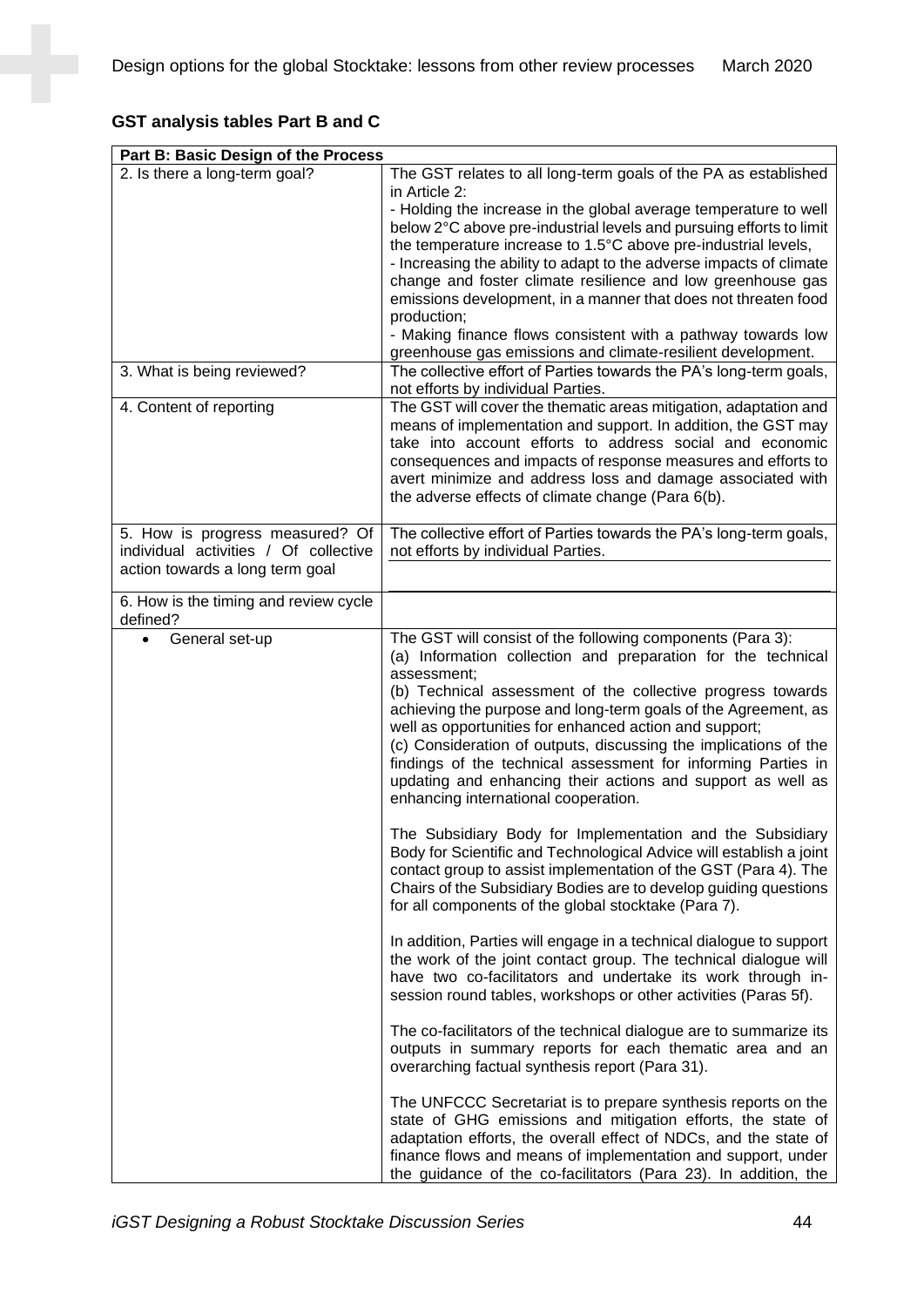|                                       | constituted bodies and institutional arrangements under the<br>UNFCCC are to prepare synthesis reports on these matters in<br>their respective areas of expertise (Para 24).                                                                                                                                                                                                                                                                                                                                                                                                                                                                                                                                                                     |
|---------------------------------------|--------------------------------------------------------------------------------------------------------------------------------------------------------------------------------------------------------------------------------------------------------------------------------------------------------------------------------------------------------------------------------------------------------------------------------------------------------------------------------------------------------------------------------------------------------------------------------------------------------------------------------------------------------------------------------------------------------------------------------------------------|
| Voluntary/mandatory/<br>$\bullet$     | Voluntary events, contributions / submissions                                                                                                                                                                                                                                                                                                                                                                                                                                                                                                                                                                                                                                                                                                    |
| What are the reporting<br>obligations | There are no reporting obligations specifically for the GST. The<br>GST will draw on the reports and communications submitted by<br>Parties through the normal reporting process of the PA and the<br>UNFCCC. Parties may supplement this information through<br>voluntary submissions to the GST. In addition, the GST will draw<br>on the latest reports from the IPCC and other sources (Para 37)<br>(see also below).                                                                                                                                                                                                                                                                                                                        |
| regular/inclusive / frequency         | The information collection and preparation component is to start<br>one session before the start of the technical assessment, which<br>will take place during the two (or depending on the timing of the<br>publication of the Intergovernmental Panel on Climate Change<br>reports, three) successive sessions of the subsidiary bodies<br>preceding the sixth session of the CMA in November 2023,<br>during which the consideration of outputs will take place. That is,<br>the consideration of outputs will take place at CMA 6, the<br>technical assessment will start one year earlier at CMA 5, and<br>the information collection and preparation component will start at<br>CMA 4.<br>This cycle will repeat every five years (Para 8). |

| <b>PART C:</b> Interface between political and technical process |                                                                                                                                                                                                                                                                                                                                                                                           |  |
|------------------------------------------------------------------|-------------------------------------------------------------------------------------------------------------------------------------------------------------------------------------------------------------------------------------------------------------------------------------------------------------------------------------------------------------------------------------------|--|
| 7. Where are reports<br>discussed/considered                     |                                                                                                                                                                                                                                                                                                                                                                                           |  |
| Stand alone Event/regular<br>meeting/                            | The consideration of outputs is to consist of high-level events<br>where the findings of the technical assessment will be presented,<br>and their implications discussed and considered by Parties. The<br>events are to be chaired by a high-level committee consisting of<br>the Presidencies of the CMA and the Chairs of the Subsidiary<br>Bodies (Para 33).                          |  |
| Who is participating /High<br>rank/delegates/admin               | High-level representatives to be determined.                                                                                                                                                                                                                                                                                                                                              |  |
| 8. What is the outcome of the review<br>process?                 |                                                                                                                                                                                                                                                                                                                                                                                           |  |
| Level of political consultation                                  | The outputs of the components of the GST should summarize<br>opportunities and challenges for enhancing action and support<br>in the light of equity and the best available science, as well as<br>lessons learned and good practice. The outputs are to be<br>referenced in a decision for consideration and adoption by the<br>CMA and/or a declaration (Para 34).                      |  |
|                                                                  |                                                                                                                                                                                                                                                                                                                                                                                           |  |
| How are results dealt with                                       | The outputs should focus on taking stock of collective progress,<br>have no individual Party focus, and include non-policy<br>prescriptive consideration of collective progress that Parties can<br>use to inform the updating and enhancing, in a nationally<br>determined manner, of their actions and support (Para 14).<br>Parties are invited to present their nationally determined |  |
|                                                                  | contributions, informed by the outcome of the global stocktake,                                                                                                                                                                                                                                                                                                                           |  |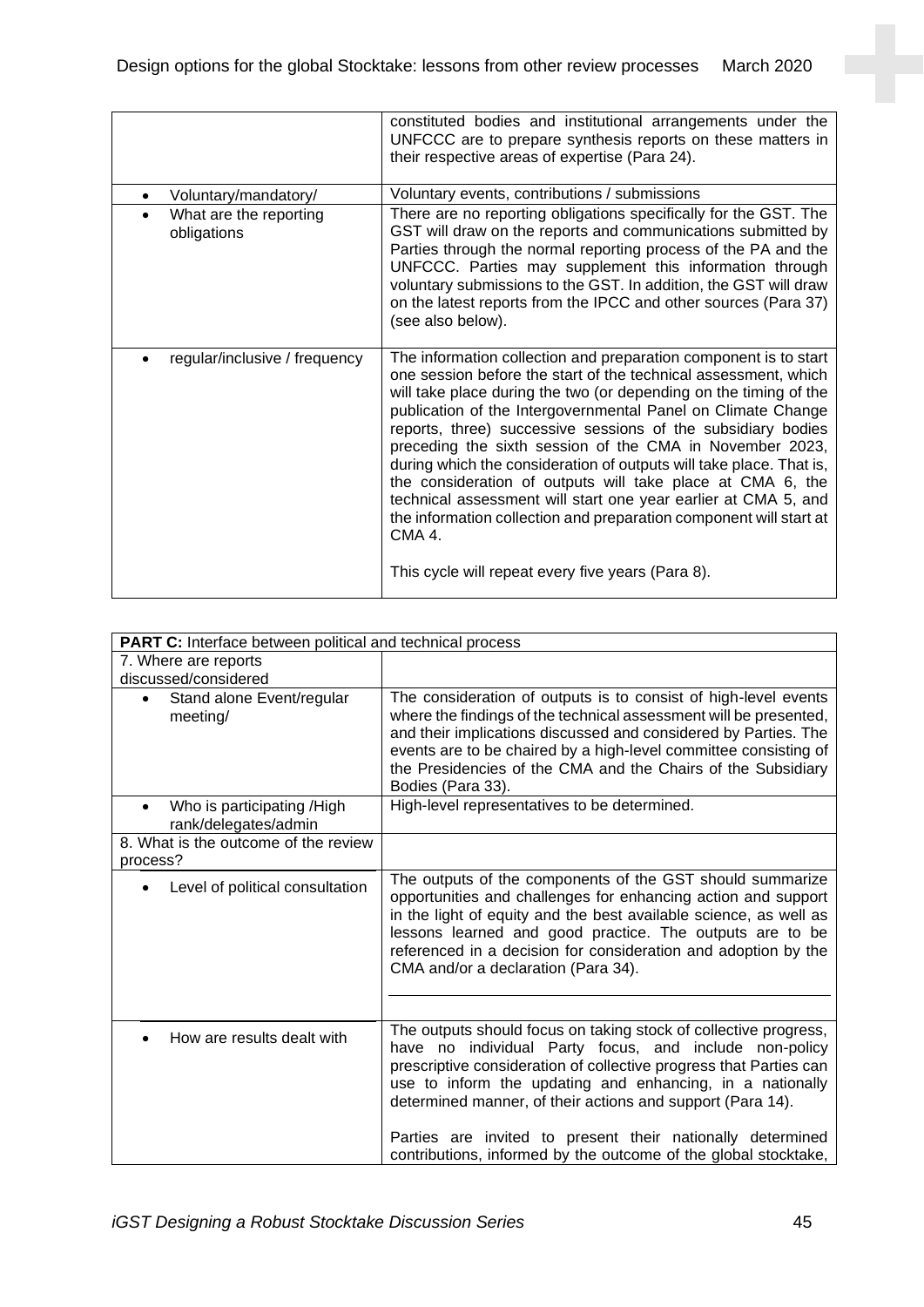|                                                                                                                     | at a special event held under the auspices of the Secretary-<br>General of the United Nations (Para 17).                                                                                                                                                                                                                                                                                                                                                 |
|---------------------------------------------------------------------------------------------------------------------|----------------------------------------------------------------------------------------------------------------------------------------------------------------------------------------------------------------------------------------------------------------------------------------------------------------------------------------------------------------------------------------------------------------------------------------------------------|
|                                                                                                                     |                                                                                                                                                                                                                                                                                                                                                                                                                                                          |
| 10. How is Technical Expert Input<br>organised?                                                                     | The GST will draw on the latest reports of the IPCC (Para 37).<br>The already existing SBSTA-IPCC special events and Joint<br>Working Group are to be used for communication and<br>coordination in the context of the GST (Para 29).                                                                                                                                                                                                                    |
|                                                                                                                     | In addition, the GST will draw on reports of the subsidiary bodies,<br>constituted bodies and arrangements under the UNFCCC, the<br>synthesis reports by the Secretariat mentioned above, relevant<br>reports from UN agencies and other international organisations,<br>regional groups and institutions, and submissions from<br>stakeholders and UNFCCC observer organisations. The SBSTA<br>may add further sources of input to this list (Para 37). |
|                                                                                                                     | Experts may also participate in the technical dialogue, but the<br>Katowice decision provides no clarity on this.                                                                                                                                                                                                                                                                                                                                        |
| there $/$<br>11 <sub>1</sub><br>Are<br>What are<br>the<br>Non-State<br>procedures<br>Actor<br>for<br>Participation? | To be clarified. The Katowice decision stipulates that the GST<br>be conducted "with the participation of non-Party<br>will<br>stakeholders, and that, to support such effective and equitable<br>participation, all inputs will be fully accessible by Parties" (Para<br>10)                                                                                                                                                                            |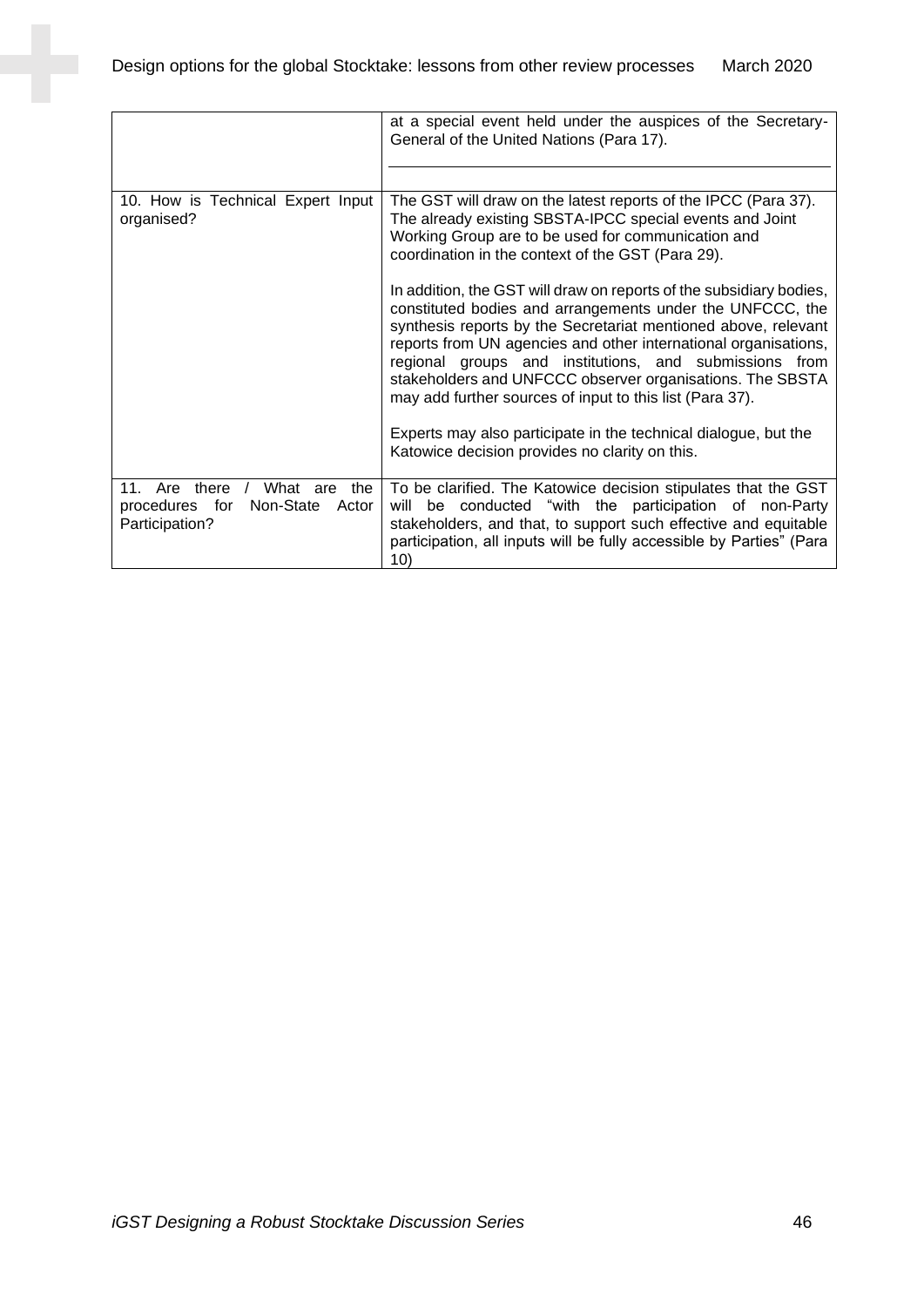| <b>B Basic Design of the Process</b>                                                                        |                                                                                                                                                                                                                                                                                                                                                                                                                                                                                                                                                                                                                                                                                                                                                                                                                                                                                                                                                                                                                                                                                                     |  |
|-------------------------------------------------------------------------------------------------------------|-----------------------------------------------------------------------------------------------------------------------------------------------------------------------------------------------------------------------------------------------------------------------------------------------------------------------------------------------------------------------------------------------------------------------------------------------------------------------------------------------------------------------------------------------------------------------------------------------------------------------------------------------------------------------------------------------------------------------------------------------------------------------------------------------------------------------------------------------------------------------------------------------------------------------------------------------------------------------------------------------------------------------------------------------------------------------------------------------------|--|
| 2. Is there a long-term goal?                                                                               | The TD relates to the 1.5 $\degree$ C and well-below 2 $\degree$ C targets of Art. 2<br>of the Paris Agreement.                                                                                                                                                                                                                                                                                                                                                                                                                                                                                                                                                                                                                                                                                                                                                                                                                                                                                                                                                                                     |  |
| 3. What is being reviewed?                                                                                  | The collective effort, not efforts by individual countries<br>The aim of the TD was to take stock of climate mitigation action<br>of Parties, and inform the preparation of the next round of<br>"nationally determined contributions" (NDCs) due in 2020.<br>The stocktaking is based on voluntary Party, Non-party<br>stakeholder submissions and submissions by the COP23 and<br>COP24 presidencies providing analytical and policy relevant<br>input.                                                                                                                                                                                                                                                                                                                                                                                                                                                                                                                                                                                                                                           |  |
| 4. Content of reporting                                                                                     | It was suggested that, ideally, the contributions should cover<br>three sets of overarching questions on status quo, targets and<br>process / steps:                                                                                                                                                                                                                                                                                                                                                                                                                                                                                                                                                                                                                                                                                                                                                                                                                                                                                                                                                |  |
|                                                                                                             | Where are we?                                                                                                                                                                                                                                                                                                                                                                                                                                                                                                                                                                                                                                                                                                                                                                                                                                                                                                                                                                                                                                                                                       |  |
|                                                                                                             | Where do we want to go?<br>$\bullet$                                                                                                                                                                                                                                                                                                                                                                                                                                                                                                                                                                                                                                                                                                                                                                                                                                                                                                                                                                                                                                                                |  |
|                                                                                                             | How do we get there?                                                                                                                                                                                                                                                                                                                                                                                                                                                                                                                                                                                                                                                                                                                                                                                                                                                                                                                                                                                                                                                                                |  |
|                                                                                                             | Subsequent to requests of the Parties to be more precise on the<br>reporting subjects, the Fiji and Polish presidencies of COP23/24<br>have prepared a note with 23 more generic questions (Annex 1).<br>Of the 473 inputs received, 354 address the first Talanoa<br>Dialogue question, 348 address the second and 383 address the<br>third. The majority of inputs (60%) addressed all three questions.<br>An overview of Contents regarding the three questions is<br>provided in Annex 2                                                                                                                                                                                                                                                                                                                                                                                                                                                                                                                                                                                                        |  |
| 5. How is progress measured? Of<br>individual activities / Of collective<br>action towards a long term goal | An overview report on collective action was delivered<br>by the presidencies before the Bonn Climate Talks<br>taking place April 30 <sup>th</sup> to May 10 <sup>th</sup> 2018 and updated<br>at the end of the preparatory phase. <sup>4647</sup> These<br>provided a mapping of the inputs submitted by<br>different stakeholders and a high-level overview of<br>their content.<br>A synthesis report <sup>48</sup> on collective action was prepared<br>at the end of the preparatory phase in the form of key<br>messages. It was structured according to the three<br>overarching questions. Statements of a<br>confrontational nature and the singling out of<br>individual Parties or groups of Parties was to be<br>avoided in order to be constructive, facilitative and,<br>above all, solutions oriented. The section on "how to<br>get there" at a very general level identified actions<br>that national governments, industries and civil society<br>could undertake.<br>These reports were mainly descriptive with general statistical<br>data and overall qualitative conclusions. |  |

**Talanoa Dialogue analysis tables Part B and C**

<sup>46</sup>

[https://unfccc.int/sites/default/files/resource/Overview%20of%20inputs%20to%20the%20Talanoa%20Dialogue.p](https://unfccc.int/sites/default/files/resource/Overview%20of%20inputs%20to%20the%20Talanoa%20Dialogue.pdf) [df](https://unfccc.int/sites/default/files/resource/Overview%20of%20inputs%20to%20the%20Talanoa%20Dialogue.pdf)

<sup>47</sup> [https://img1.wsimg.com/blobby/go/9fc76f74-a749-4eec-9a06-5907e013dbc9/downloads/1ct8fja1t\\_768448.pdf](https://img1.wsimg.com/blobby/go/9fc76f74-a749-4eec-9a06-5907e013dbc9/downloads/1ct8fja1t_768448.pdf) <sup>48</sup> [https://img1.wsimg.com/blobby/go/9fc76f74-a749-4eec-9a06-](https://img1.wsimg.com/blobby/go/9fc76f74-a749-4eec-9a06-5907e013dbc9/downloads/1csm8ieqa_676144.pdf)

[<sup>5907</sup>e013dbc9/downloads/1csm8ieqa\\_676144.pdf](https://img1.wsimg.com/blobby/go/9fc76f74-a749-4eec-9a06-5907e013dbc9/downloads/1csm8ieqa_676144.pdf) (accessed 23.08.2019)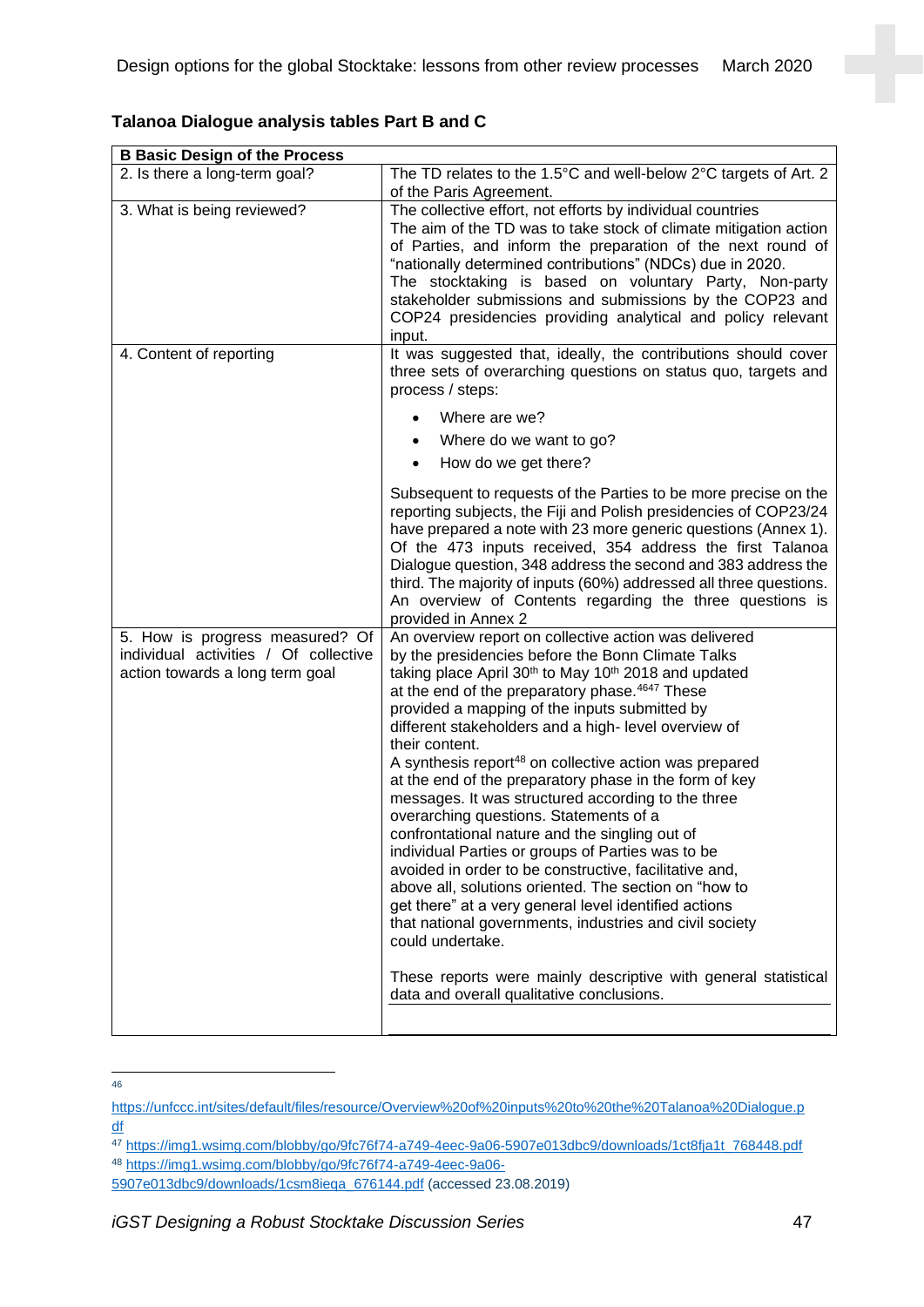| 6. How is the timing and review cycle              |                                                                                                                                                                                                                                                                                                                                                                                                                                                                                                                                                                                                                                                                                                                                                                                                                                                                                                                                                                                                                                                                                                                                                                                                                                                                                                                                                                                                                                                                                                                              |
|----------------------------------------------------|------------------------------------------------------------------------------------------------------------------------------------------------------------------------------------------------------------------------------------------------------------------------------------------------------------------------------------------------------------------------------------------------------------------------------------------------------------------------------------------------------------------------------------------------------------------------------------------------------------------------------------------------------------------------------------------------------------------------------------------------------------------------------------------------------------------------------------------------------------------------------------------------------------------------------------------------------------------------------------------------------------------------------------------------------------------------------------------------------------------------------------------------------------------------------------------------------------------------------------------------------------------------------------------------------------------------------------------------------------------------------------------------------------------------------------------------------------------------------------------------------------------------------|
| defined?                                           |                                                                                                                                                                                                                                                                                                                                                                                                                                                                                                                                                                                                                                                                                                                                                                                                                                                                                                                                                                                                                                                                                                                                                                                                                                                                                                                                                                                                                                                                                                                              |
| General set-up<br>$\bullet$                        | The approach was decided at COP23 in 2017.49<br>The TD was a discussion process and was limited to one year<br>and one review cycle respectively. The timing was based on the<br>dates of the climate negotiations.<br>There were two phases:<br>The preparatory phase January to December<br>201850:<br>Information on the three overarching questions was compiled<br>during multiple events until the end of 2018:<br>January to April:<br>Parties and non-Party stakeholders were encouraged to<br>cooperate in convening local, national, regional or global<br>events. Discussions were to focus around the three<br>overarching questions. Presidencies and the UNFCCC<br>secretariat were to be informed on these events to make<br>information available on the Talanoa Dialogue Online<br>Platform.<br>Parties and Non-Party stakeholders were encouraged to<br>submit inputs. Such inputs could include relevant studies or<br>point of views in the form of documents, presentations or<br>videos.<br>April/May Bonn meeting<br>May to COP24: Throughout the year, Parties and non-Party<br>stakeholders cooperated in the organization of regional and<br>national events.<br>The political phase <sup>51</sup> : parties were to draw conclusions at<br>ministerial level at COP 24 in Poland on December 11/12 2018.<br>There, high-level representatives and ministers were to take<br>stock of the collective efforts of Parties, and engage in<br>roundtables and bi-lateral discussions. The presidencies |
|                                                    | provided a summary of key messages at the closing meeting of<br>the political phase on 12 December.                                                                                                                                                                                                                                                                                                                                                                                                                                                                                                                                                                                                                                                                                                                                                                                                                                                                                                                                                                                                                                                                                                                                                                                                                                                                                                                                                                                                                          |
| Voluntary/mandatory/<br>٠                          | Voluntary events, contributions / submissions                                                                                                                                                                                                                                                                                                                                                                                                                                                                                                                                                                                                                                                                                                                                                                                                                                                                                                                                                                                                                                                                                                                                                                                                                                                                                                                                                                                                                                                                                |
| What are the reporting<br>$\bullet$<br>obligations | There were no specific binding reporting obligations but<br>submitters were to consider the relevance regarding the three<br>overarching questions, the objective of the input in the context of<br>a multilateral dialogue and whether to join efforts to submit input.                                                                                                                                                                                                                                                                                                                                                                                                                                                                                                                                                                                                                                                                                                                                                                                                                                                                                                                                                                                                                                                                                                                                                                                                                                                     |
| regular/inclusive / frequency                      | Submissions could be fed into the process until April 2 <sup>nd</sup> 2018.<br>Input received later to that deadline still appeared on the<br>Talanoa Dialogue Online Platform, but they were not<br>considered for the April/May session. An overview paper <sup>52</sup> on<br>submissions summarised the inputs according to the objectives<br>of submitting an input, expectations of the Talanoa Dialogue,<br>the substance contained in the inputs. The summary was<br>structured by the three questions of the TD, by stakeholder<br>groups as well as by topic and recurrent themes, for example<br>including general information on sectoral distribution of<br>proposed and planned ways forward. An updated overview                                                                                                                                                                                                                                                                                                                                                                                                                                                                                                                                                                                                                                                                                                                                                                                              |

<sup>49</sup> Decision 1/CP.23 Annex II. Suggested approach to organizing the Talanoa Dialogue in the first half of 2018. Information provided at the Talanoa Dialogue Online Platform: https://img1.wsimg.com/blobby/go/9fc76f74-a749- 4eec-9a06-5907e013dbc9/downloads/1c6ng599a\_875385.pdf

<sup>50</sup> https://talanoadialogue.com/preparatory-phase-2

<sup>51</sup> https://talanoadialogue.com/political-phase-3

<sup>52</sup> Overview of inputs to the Talanoa Dialogue

https://unfccc.int/sites/default/files/resource/Overview%20of%20inputs%20to%20the%20Talanoa%20Dialogue.p df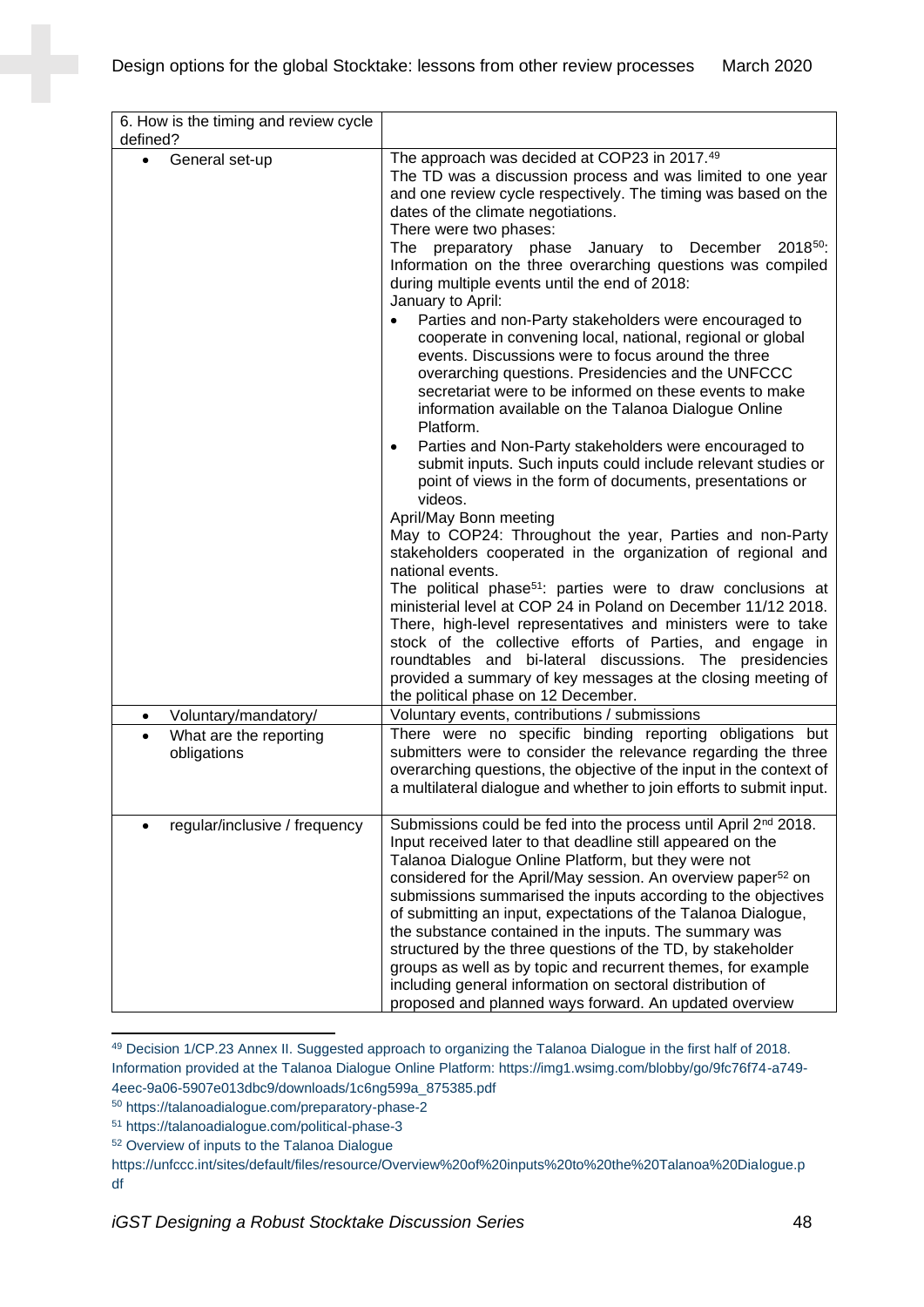| paper on 473 inputs was released before the political phase<br>started. However, these documents summarised the inputs only<br>at a very generic level. E.g. for the energy sector, the summary<br>notes that inputs include solutions for increased energy<br>efficiency and financing for a scale up of energy technologies<br>but does not go into the details of the proposed solutions.<br>One review with synthesis report at the end of the preparatory<br>phase. |
|--------------------------------------------------------------------------------------------------------------------------------------------------------------------------------------------------------------------------------------------------------------------------------------------------------------------------------------------------------------------------------------------------------------------------------------------------------------------------|
|--------------------------------------------------------------------------------------------------------------------------------------------------------------------------------------------------------------------------------------------------------------------------------------------------------------------------------------------------------------------------------------------------------------------------------------------------------------------------|

| C Interface between political and technical process             |                                                                                                                                                                                                                                                                                                                                                                                                                                                                                                                                                                                                                                                                                                                                                                                                                                                                                                                                                                                                                                                                               |  |
|-----------------------------------------------------------------|-------------------------------------------------------------------------------------------------------------------------------------------------------------------------------------------------------------------------------------------------------------------------------------------------------------------------------------------------------------------------------------------------------------------------------------------------------------------------------------------------------------------------------------------------------------------------------------------------------------------------------------------------------------------------------------------------------------------------------------------------------------------------------------------------------------------------------------------------------------------------------------------------------------------------------------------------------------------------------------------------------------------------------------------------------------------------------|--|
| 7. Where are reports                                            |                                                                                                                                                                                                                                                                                                                                                                                                                                                                                                                                                                                                                                                                                                                                                                                                                                                                                                                                                                                                                                                                               |  |
| discussed/considered                                            |                                                                                                                                                                                                                                                                                                                                                                                                                                                                                                                                                                                                                                                                                                                                                                                                                                                                                                                                                                                                                                                                               |  |
| Stand alone Event/regular<br>$\bullet$<br>meeting/              | At Bonn Climate Change meeting April / May 2018<br>At COP 24 event parallel to Climate negotiations on December<br>11/12 2018                                                                                                                                                                                                                                                                                                                                                                                                                                                                                                                                                                                                                                                                                                                                                                                                                                                                                                                                                 |  |
| Who is participating /High<br>$\bullet$<br>rank/delegates/admin | High-level representatives and Ministers                                                                                                                                                                                                                                                                                                                                                                                                                                                                                                                                                                                                                                                                                                                                                                                                                                                                                                                                                                                                                                      |  |
| 8. What is the outcome of the review<br>process?                |                                                                                                                                                                                                                                                                                                                                                                                                                                                                                                                                                                                                                                                                                                                                                                                                                                                                                                                                                                                                                                                                               |  |
| Level of political consultation<br>$\bullet$                    | The political phase brought high-level representatives of Parties<br>together to take stock of the collective efforts of Parties. Political<br>discussions included 21 roundtables each comprised of 11 to 13<br>ministers to ensure focused and interactive discussions among<br>ministers. <sup>53</sup> The Ministerial roundtables were to address<br>specifically the question of "how do we get there", with a view to<br>commonly discussing the action required to meet the long-<br>temperature goal. <sup>54</sup><br>The presidencies provided a summary of key messages at the<br>closing meeting of the political phase at COP24 on 12<br>December. <sup>55</sup><br>Stakeholders presented their views. COP23<br>president Frank Bainimarama and COP24 president Michal<br>Kurtyka issued the Talanoa Call for Action. At the closing session<br>the presidencies encouraged countries to factor the outcome of<br>the Talanoa Dialogue into efforts to increase their ambitions and<br>to update their NDCs, which detail nations' climate actions, in<br>2020 |  |
| How are results dealt with                                      | Synthesis publicly available,<br><b>Appellative Call for Action</b><br>COP took note of results of the TD (non-committal)<br>Reference to UN Summit in 2019 to continue stock taking                                                                                                                                                                                                                                                                                                                                                                                                                                                                                                                                                                                                                                                                                                                                                                                                                                                                                          |  |
| 10. How is Technical Expert Input<br>organised?                 | Technical Expert input was organised as submission to the<br>Talanoa Platfom. So did e.g. the Intergovernmental Panel on<br>Climate Change (IPCC) with its 2018 special report on "Global<br>Warming of 1.5 °C". The report concluded that "every bit of<br>warming matters". Whether global warming is kept below 1.5°C<br>or only below 2°C would make a huge difference for humans<br>and ecosystems. In addition, the report assessed emission<br>pathways for achieving these temperature limits. To maintain a<br>good chance of staying below 1,5°C, global emissions would<br>essentially need to be halved by 2030 and be reduced to net<br>zero by 2050.                                                                                                                                                                                                                                                                                                                                                                                                            |  |

<sup>53</sup> See Annex 2

<sup>54</sup> See

https://unfccc.int/sites/default/files/resource/information\_note\_high\_level%20events\_cop24\_katowice\_poland.pdf <sup>55</sup> Lehr ,Don; 27.11. 2018: What's at stake at COP24? <https://www.boell.de/en/2018/11/27/whats-stake-cop-24>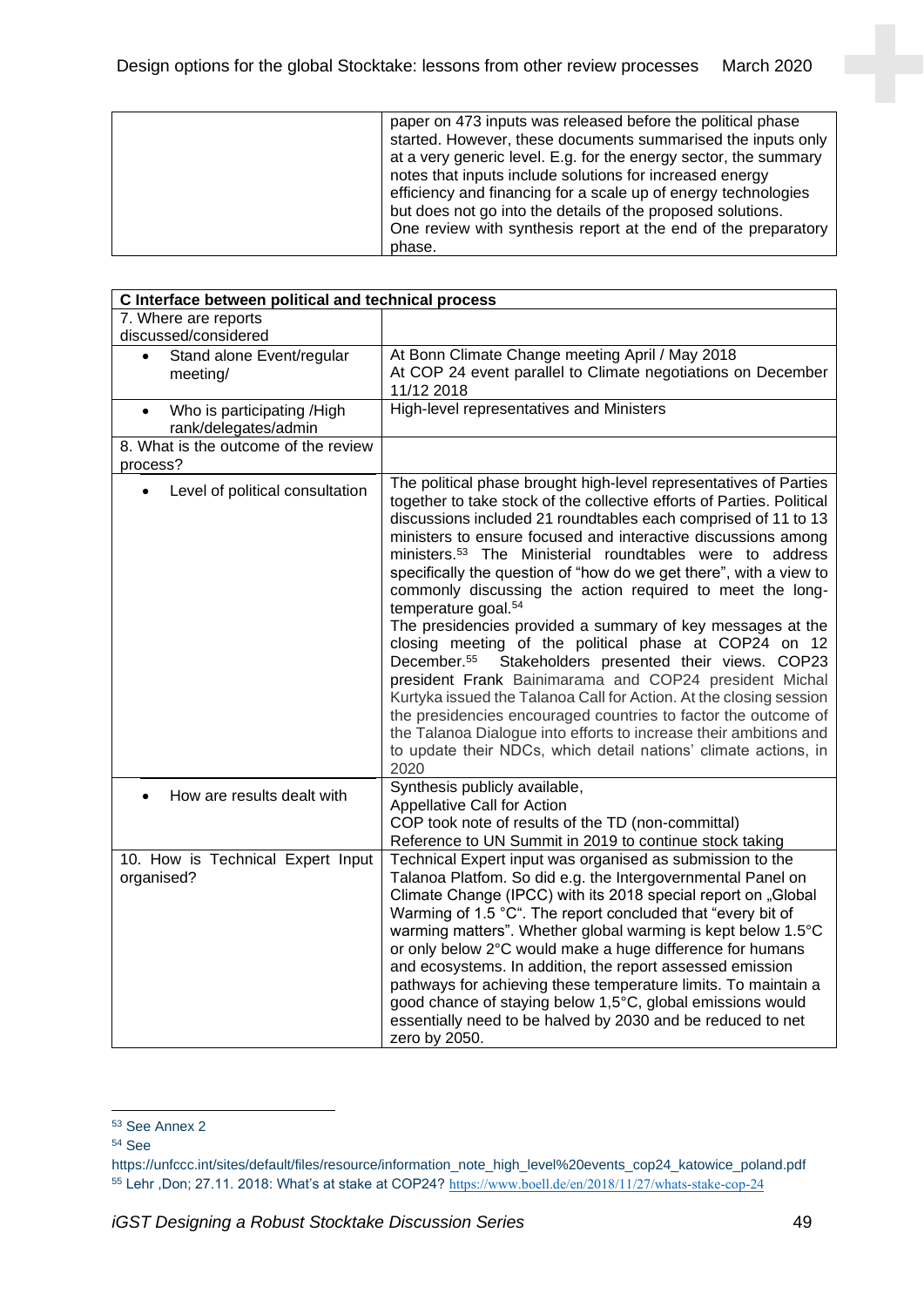| Are<br>What<br>there<br>11.<br>the<br>are<br>Non-State<br>procedures for<br>Actor<br>Participation? | The Talanoa Platform was launched on 10 January 2018 and<br>received 473 inputs throughout the year. It was open to<br>submissions of different actor categories <sup>56</sup> : |
|-----------------------------------------------------------------------------------------------------|----------------------------------------------------------------------------------------------------------------------------------------------------------------------------------|
|                                                                                                     | Inputs from the Presidencies                                                                                                                                                     |
|                                                                                                     | Inputs from Parties und Groups of Parties: 44 (24 by                                                                                                                             |
|                                                                                                     | individual Parties, 20 by groups of Parties)                                                                                                                                     |
|                                                                                                     | Inputs from Non-Party stakeholders: 429 thereof:                                                                                                                                 |
|                                                                                                     | $\circ$ Civil Society: 121 (28%)                                                                                                                                                 |
|                                                                                                     | $\circ$ Academy/Research: 94 (22%)                                                                                                                                               |
|                                                                                                     | Mixed partnerships and Coalitions: 64 (15%)<br>$\circ$                                                                                                                           |
|                                                                                                     | Private Sector (15%)<br>$\circ$                                                                                                                                                  |
|                                                                                                     | International Organisations: 37 (9%)<br>$\circ$                                                                                                                                  |
|                                                                                                     | Sub-national Governments: 32 (7%)<br>$\circ$                                                                                                                                     |
|                                                                                                     | United Nation Bodies: 12 (3%)<br>$\circ$                                                                                                                                         |
|                                                                                                     | UNFCCC constituted bodies 2 (0.5%)<br>$\circ$                                                                                                                                    |

<sup>56</sup> [https://unfccc.int/topics/2018-talanoa-dialogue-platform/inputs-to-the-talanoa-dialogue-where-do-we-want-to](https://unfccc.int/topics/2018-talanoa-dialogue-platform/inputs-to-the-talanoa-dialogue-where-do-we-want-to-go#eq-2)[go#eq-2](https://unfccc.int/topics/2018-talanoa-dialogue-platform/inputs-to-the-talanoa-dialogue-where-do-we-want-to-go#eq-2) (accessed 23.08.2018)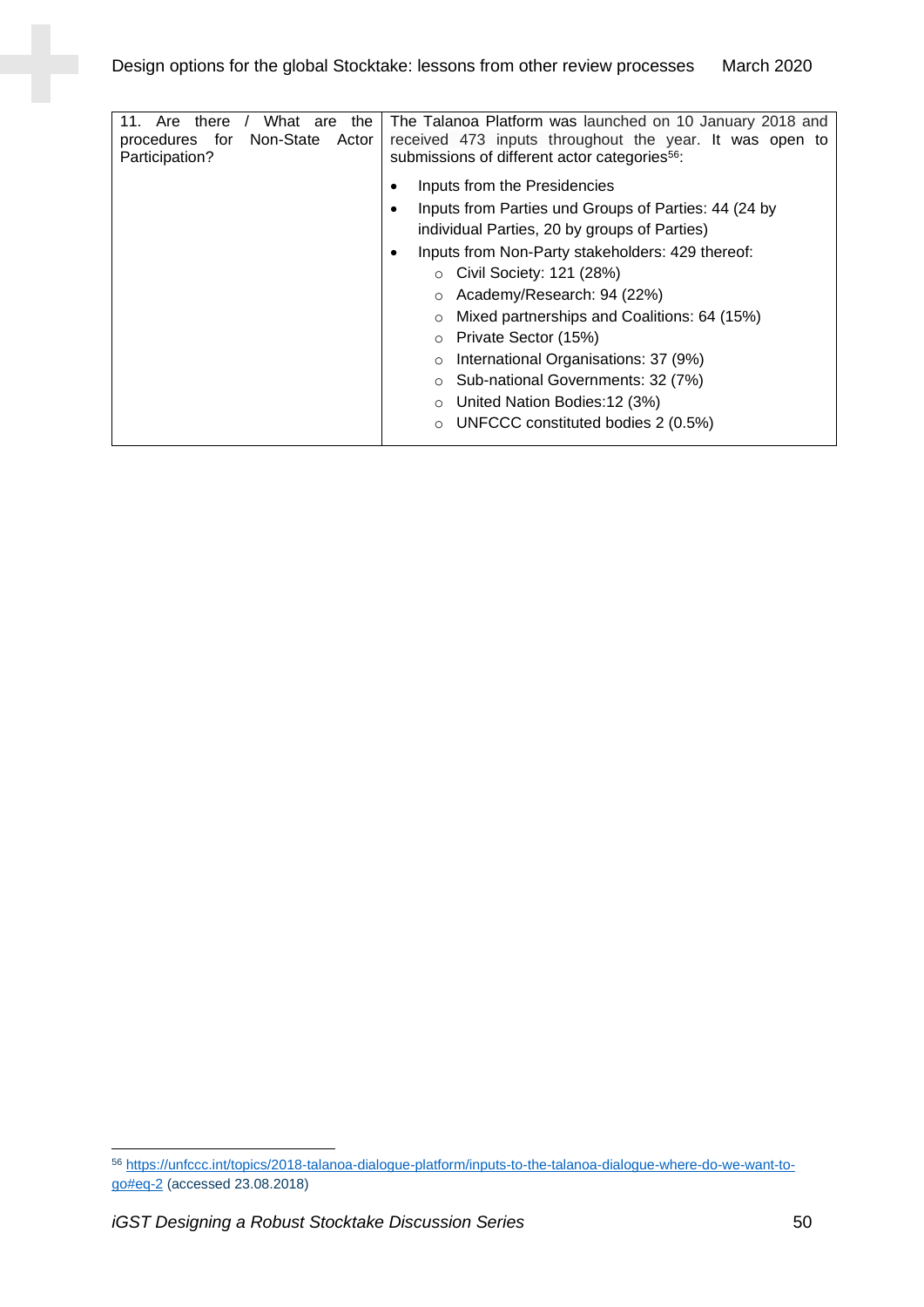| <b>B Basic Design of the Process</b>                                                                        |                                                                                                                                                                                                                                                                                                                                                                                                                                                                                                                                                                                                                                                                                                                                                                                                                                                                                                                                                                                                                                                                                                                                                                                                                                                                                                                                                                                                                                                                                                                                                                                                                                                                                                                                                                                                                                                                                                                                                                                                                                                                                                                                                                                                                                                                                    |
|-------------------------------------------------------------------------------------------------------------|------------------------------------------------------------------------------------------------------------------------------------------------------------------------------------------------------------------------------------------------------------------------------------------------------------------------------------------------------------------------------------------------------------------------------------------------------------------------------------------------------------------------------------------------------------------------------------------------------------------------------------------------------------------------------------------------------------------------------------------------------------------------------------------------------------------------------------------------------------------------------------------------------------------------------------------------------------------------------------------------------------------------------------------------------------------------------------------------------------------------------------------------------------------------------------------------------------------------------------------------------------------------------------------------------------------------------------------------------------------------------------------------------------------------------------------------------------------------------------------------------------------------------------------------------------------------------------------------------------------------------------------------------------------------------------------------------------------------------------------------------------------------------------------------------------------------------------------------------------------------------------------------------------------------------------------------------------------------------------------------------------------------------------------------------------------------------------------------------------------------------------------------------------------------------------------------------------------------------------------------------------------------------------|
| 2. Is there a long term goal?                                                                               | 2030 Agenda for Sustainable Development and 17 Sustainable<br><b>Development Goals</b>                                                                                                                                                                                                                                                                                                                                                                                                                                                                                                                                                                                                                                                                                                                                                                                                                                                                                                                                                                                                                                                                                                                                                                                                                                                                                                                                                                                                                                                                                                                                                                                                                                                                                                                                                                                                                                                                                                                                                                                                                                                                                                                                                                                             |
| 3. What is being reviewed?                                                                                  | Follow-up and review of the actions to implement 2030 Agenda<br>for Sustainable Development and the Sustainable Development<br>Goals (SDGs) at the global level.                                                                                                                                                                                                                                                                                                                                                                                                                                                                                                                                                                                                                                                                                                                                                                                                                                                                                                                                                                                                                                                                                                                                                                                                                                                                                                                                                                                                                                                                                                                                                                                                                                                                                                                                                                                                                                                                                                                                                                                                                                                                                                                   |
| 4. Content of reporting                                                                                     | <b>Thematic and SDG Reviews:</b><br>The follow up and review at the HLPF is informed by an annual<br>progress report on the SDGs prepared by the Secretary-General<br>of the United Nations. <sup>57</sup> The report provides a global overview of<br>the current situation of the Goals, on the basis of the latest<br>available data for indicators in the global indicator framework.<br>The HLPF is also informed by the Global Sustainable<br>Development Report (GSDR), which is issued every four years.<br>Voluntary National Reviews: Member states are encouraged<br>to "conduct regular and inclusive reviews of progress at the<br>national and sub-national levels, which are country-led and<br>country-driven" (paragraph 79). These national reviews are<br>expected to serve as a basis for the regular reviews by the high-<br>level political forum (HLPF), meeting under the auspices of<br>ECOSOC. They aim to facilitate the sharing of experiences,<br>including successes, challenges and lessons learned, with a<br>view to accelerating the implementation of the 2030 Agenda. The<br>VNRs also seek to strengthen policies and institutions of<br>governments and to mobilize multi-stakeholder support and<br>partnerships for the implementation of the SDGs<br>Global Sustainable Development Report: It provides guidance<br>on the state of global sustainable development from a scientific<br>perspective, which will help address the implementation of the<br>2030 Agenda, provide lessons learned, while focusing on<br>challenges, address new and emerging issues and highlight<br>emerging trends and actions. The Report should also focus on<br>an integrated approach and examine policy options. The GSDR<br>is one important component of the follow-up and review process<br>for the 2030 Agenda for Sustainable Development. The GSDR<br>should inform the high-level political forum and shall strengthen<br>the science-policy interface and provide a strong evidence-<br>based instrument to support policymakers in promoting poverty<br>eradication and sustainable development. It should incorporate<br>scientific evidence in a multidisciplinary manner, considering all<br>three dimensions of sustainable development. |
| 5. How is progress measured? Of<br>individual activities / Of collective<br>action towards a long term goal | Latest information on the SDG indicators is compiled collectively.<br>It is an assessment of existing assessments, VNR report<br>countries' individual activities.                                                                                                                                                                                                                                                                                                                                                                                                                                                                                                                                                                                                                                                                                                                                                                                                                                                                                                                                                                                                                                                                                                                                                                                                                                                                                                                                                                                                                                                                                                                                                                                                                                                                                                                                                                                                                                                                                                                                                                                                                                                                                                                 |
| 6. How is the timing and review cycle<br>defined?                                                           |                                                                                                                                                                                                                                                                                                                                                                                                                                                                                                                                                                                                                                                                                                                                                                                                                                                                                                                                                                                                                                                                                                                                                                                                                                                                                                                                                                                                                                                                                                                                                                                                                                                                                                                                                                                                                                                                                                                                                                                                                                                                                                                                                                                                                                                                                    |
| General set-up                                                                                              | Member states agreed in a resolution <sup>58</sup> to discuss each year at<br>the HLPF an overarching theme (Thematic Reviews) and to<br>discuss selected SDGs in more detail (SDG Reviews), see<br>Annex 3. By the end of the first four-year cycle, all 17 SDGs<br>should have been reviewed.<br>Procedures for the assessment of assessments:                                                                                                                                                                                                                                                                                                                                                                                                                                                                                                                                                                                                                                                                                                                                                                                                                                                                                                                                                                                                                                                                                                                                                                                                                                                                                                                                                                                                                                                                                                                                                                                                                                                                                                                                                                                                                                                                                                                                   |

## **Agenda 20130 High Level Political Forum analysis tables Part B and C**

<sup>57</sup> UN ECOSOC E/2017/66 Progress towards the Sustainable Development Goals. Report of the Secretary-General.

<sup>58</sup> UNGA, Follow-up and Review of the 2030 Agenda for Sustainable Development at the Global Level (A/RES/70/299), 29 July 2016, para. 2–5.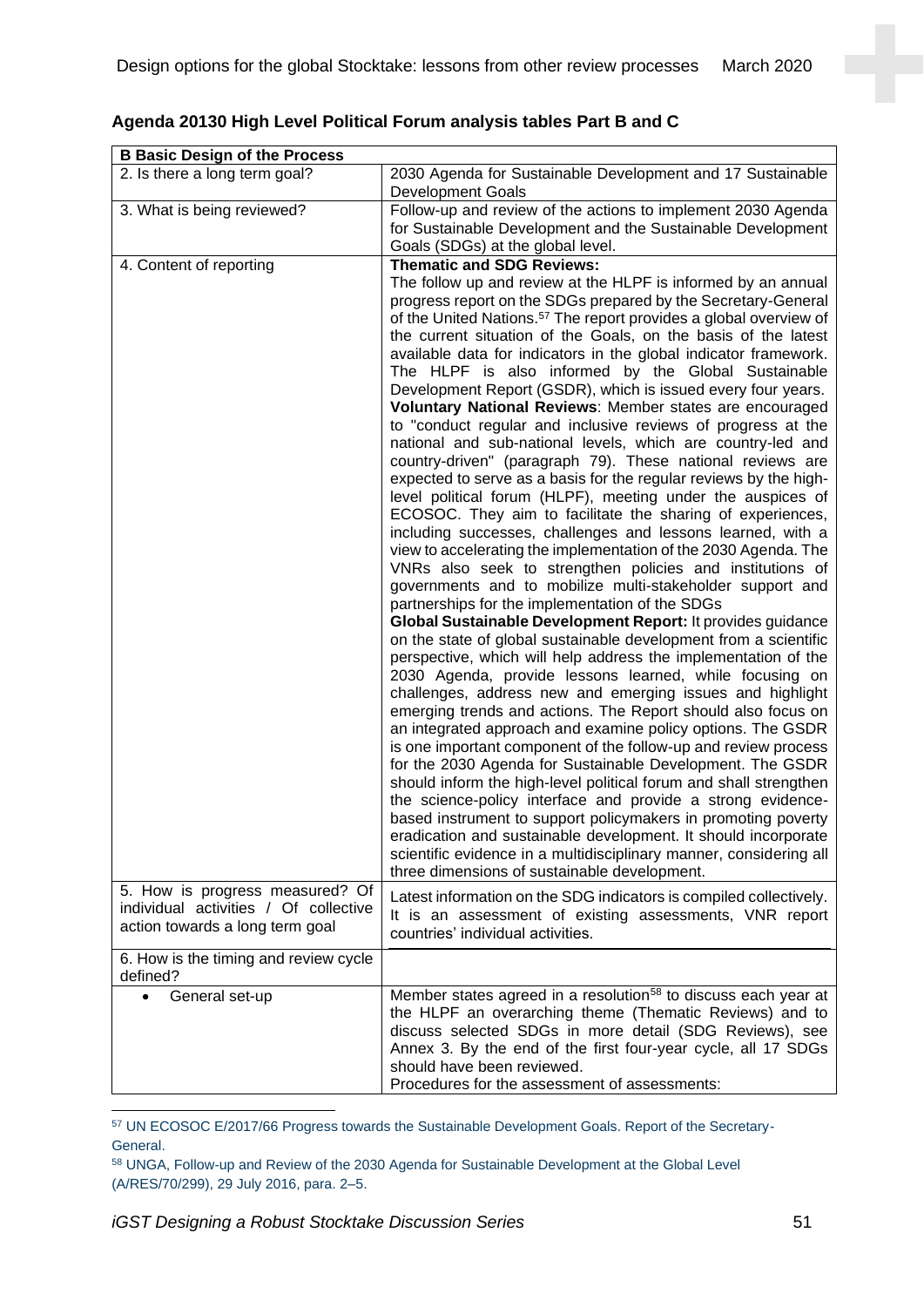|                                     | Reviews should build on existing platforms and review<br>$\bullet$<br>procedures (including their reports, data, and analyses) and<br>avoid duplication.<br>Thematic Reviews are to be supported by reviews by the<br>$\bullet$<br>functional commissions of the ECOSOC and other<br>intergovernmental bodies and forums<br>working groups of the extended Executive Committee for<br>Economic and Social Affairs (ECESA Plus, a coordination<br>platform originally used to prepare for the Rio+20<br>Conference) evaluate the material from the UN system on<br>the SDGs being reviewed. They present the results in short<br>reports (background notes), which are consolidated before<br>the HLPF in an Expert Group Meeting. |
|-------------------------------------|-----------------------------------------------------------------------------------------------------------------------------------------------------------------------------------------------------------------------------------------------------------------------------------------------------------------------------------------------------------------------------------------------------------------------------------------------------------------------------------------------------------------------------------------------------------------------------------------------------------------------------------------------------------------------------------------------------------------------------------|
| Voluntary/mandatory/                | Follow up and review of 2030 Agenda/SDGs: mandatory                                                                                                                                                                                                                                                                                                                                                                                                                                                                                                                                                                                                                                                                               |
|                                     | <b>GSDR: mandatory</b>                                                                                                                                                                                                                                                                                                                                                                                                                                                                                                                                                                                                                                                                                                            |
|                                     | VNR: voluntary, state-led                                                                                                                                                                                                                                                                                                                                                                                                                                                                                                                                                                                                                                                                                                         |
| What are the reporting<br>$\bullet$ | VNR is guided by the UN Secretary-General's Voluntary                                                                                                                                                                                                                                                                                                                                                                                                                                                                                                                                                                                                                                                                             |
| obligations                         | Guidelines. These are voluntary and countries can apply them<br>as fits their context. The use of the guidelines is recommended,                                                                                                                                                                                                                                                                                                                                                                                                                                                                                                                                                                                                  |
|                                     | however, to promote consistency and comparability between                                                                                                                                                                                                                                                                                                                                                                                                                                                                                                                                                                                                                                                                         |
|                                     | VNRs and from one year to the next. <sup>59</sup>                                                                                                                                                                                                                                                                                                                                                                                                                                                                                                                                                                                                                                                                                 |
|                                     | Set out in ministerial declarations such as for the GSDR in UN                                                                                                                                                                                                                                                                                                                                                                                                                                                                                                                                                                                                                                                                    |
|                                     | ECOSOC high level segment 29/07/2016 (E/HLS/2016/1)                                                                                                                                                                                                                                                                                                                                                                                                                                                                                                                                                                                                                                                                               |
| regular/inclusive / frequency       | HLFP with follow up and review meets annually since September                                                                                                                                                                                                                                                                                                                                                                                                                                                                                                                                                                                                                                                                     |
|                                     | 2013                                                                                                                                                                                                                                                                                                                                                                                                                                                                                                                                                                                                                                                                                                                              |
|                                     | Review cycle to be completed after 4 years                                                                                                                                                                                                                                                                                                                                                                                                                                                                                                                                                                                                                                                                                        |
|                                     | A comprehensive, in-depth GSDR is produced every four years                                                                                                                                                                                                                                                                                                                                                                                                                                                                                                                                                                                                                                                                       |
|                                     | to inform the high-level political forum convened under the                                                                                                                                                                                                                                                                                                                                                                                                                                                                                                                                                                                                                                                                       |
|                                     | auspices of the General Assembly.                                                                                                                                                                                                                                                                                                                                                                                                                                                                                                                                                                                                                                                                                                 |

| C Interface between political and technical process             |                                                                                                                                                                                                                                                                                                                                                                                                                                                      |
|-----------------------------------------------------------------|------------------------------------------------------------------------------------------------------------------------------------------------------------------------------------------------------------------------------------------------------------------------------------------------------------------------------------------------------------------------------------------------------------------------------------------------------|
| 7. Where are reports<br>discussed/considered                    |                                                                                                                                                                                                                                                                                                                                                                                                                                                      |
| Stand alone Event/regular<br>٠<br>meeting/                      | At the regular HLPF meetings                                                                                                                                                                                                                                                                                                                                                                                                                         |
| Who is participating /High<br>$\bullet$<br>rank/delegates/admin | All States Members of the United Nations and States members<br>of specialized agencies<br>Oganizations of the United Nations system, such as the World<br>Trade Organization, can contribute within their respective<br>mandates to the discussions of the Forum<br>The Forum is open to the major groups, other relevant<br>stakeholders and entities having received a standing invitation to<br>participate as observers in the General Assembly, |
| 8. What is the outcome of the review<br>process?                |                                                                                                                                                                                                                                                                                                                                                                                                                                                      |
| Level of political consultation<br>$\bullet$                    | meets under the auspices of the Economic and Social<br>$\bullet$<br>Council for eight days,<br>including a three-day ministerial segment and<br>$\bullet$<br>every four years two further days at the level of Heads<br>$\bullet$<br>of State and Government under the auspices of the<br><b>General Assembly</b>                                                                                                                                    |
| How are results dealt with                                      | Adoption of negotiated Ministerial declarations which are<br>negotiated before the HLPF meets<br><b>Publication of GSDR</b>                                                                                                                                                                                                                                                                                                                          |

<sup>59</sup> UNDP 2017

*iGST Designing a Robust Stocktake Discussion Series* 52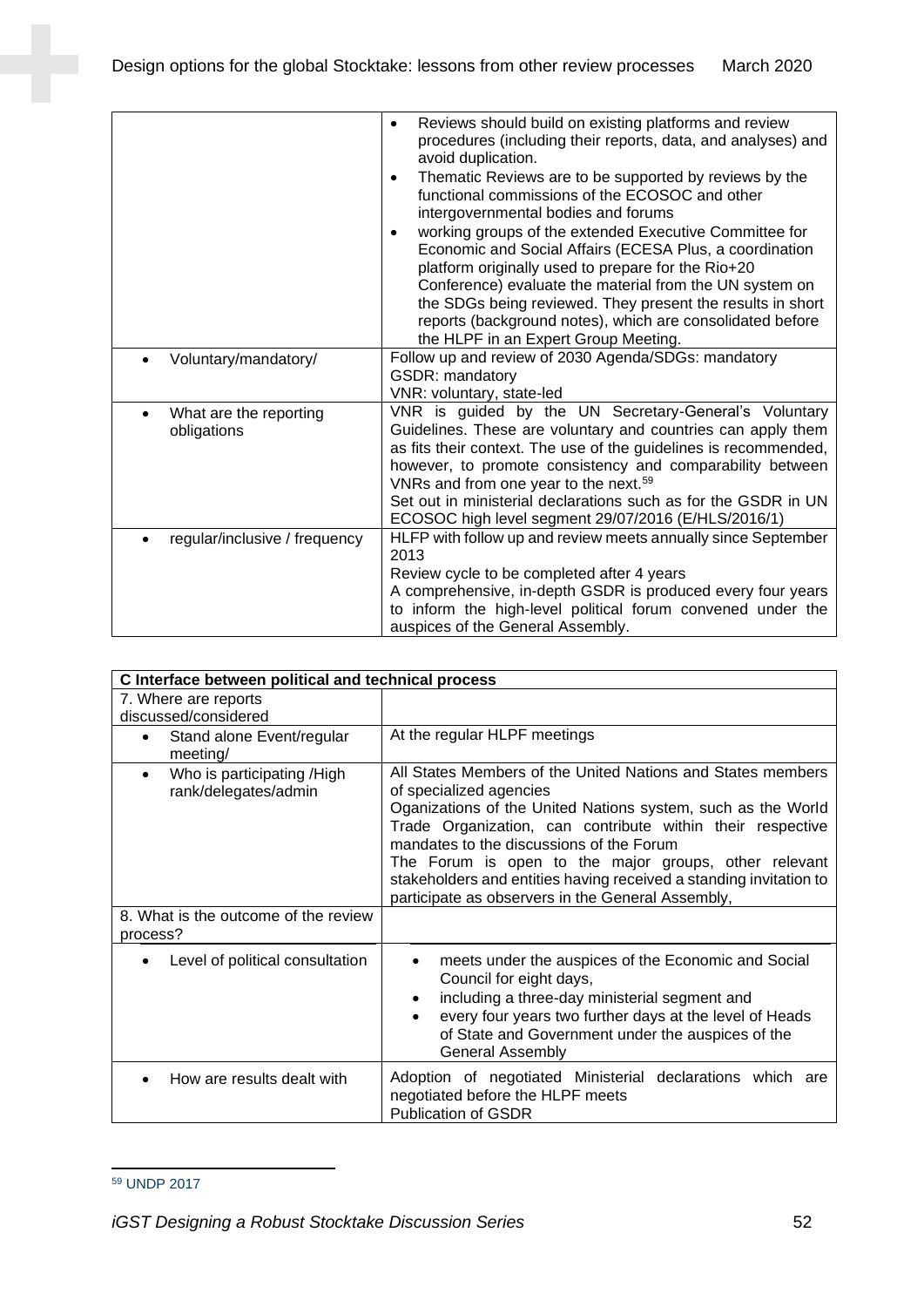| 10. How is Technical Expert Input<br>organised?                                     | HLPF online platform with currently 1261 inputs <sup>60</sup><br>The aim is to compile voluntary inputs from countries<br>participating in the national voluntary reviews of the HLPF, as<br>well other voluntary governmental inputs, inputs from ECOSOC<br>functional commissions and other intergovernmental bodies<br>and forums, inputs from major groups and other stakeholders,<br>as well contributions from multi-stakeholder partnerships and<br>voluntary commitments.<br>The GSDR is the means for putting a science-policy interface in<br>place. It is a evidence-based instrument to support<br>policymakers in promoting poverty eradication and sustainable<br>development. It is made available for a wide range of<br>stakeholders, including business and civil society as well as the<br>wider public.<br>Each year, in order to strengthen the science-policy interface at<br>the annual HLPF convened under the auspices of the<br>Economic and Social Council, scientists who work on the<br>GSDR could be invited to provide scientific input into the<br>discussion, including on the theme of the HLPF.<br>An independent group of scientists drafts the quadrennial<br>GSDR. The group comprises 15 experts representing a variety<br>of backgrounds, scientific disciplines and institutions, ensuring<br>geographical and gender balance. The group will be appointed<br>for each GSDR by the Secretary-General in open, transparent<br>and inclusive consultations with Member States, including the<br>possibility of taking nominations from Member States. It will be<br>supported by a task team, co-chaired by one representative<br>each of the United Nations Secretariat, the United Nations<br>Educational, Scientific and Cultural Organization, the United<br>Nations Environment Programme, the United Nations<br>Development Programme, the United Nations Conference on<br>Trade and Development and the World Bank, with the logistical<br>support of the United Nations Secretariat. The task team will<br>coordinate inputs from a network of existing networks,<br>representing the United Nations, the private sector, civil society<br>and academia. Inputs can also be posted onto the HLPF online<br>platform annually. <sup>61</sup> |
|-------------------------------------------------------------------------------------|--------------------------------------------------------------------------------------------------------------------------------------------------------------------------------------------------------------------------------------------------------------------------------------------------------------------------------------------------------------------------------------------------------------------------------------------------------------------------------------------------------------------------------------------------------------------------------------------------------------------------------------------------------------------------------------------------------------------------------------------------------------------------------------------------------------------------------------------------------------------------------------------------------------------------------------------------------------------------------------------------------------------------------------------------------------------------------------------------------------------------------------------------------------------------------------------------------------------------------------------------------------------------------------------------------------------------------------------------------------------------------------------------------------------------------------------------------------------------------------------------------------------------------------------------------------------------------------------------------------------------------------------------------------------------------------------------------------------------------------------------------------------------------------------------------------------------------------------------------------------------------------------------------------------------------------------------------------------------------------------------------------------------------------------------------------------------------------------------------------------------------------------------------------------------------------------------------------------------------------------------------------------------------------------|
| 11. Are there / What are<br>the<br>procedures for Non-State Actor<br>Participation? | Participation rights for non-state actors at all official meetings are<br>mandated by General Assembly resolution A/67/290 §14 and<br>§15: They shall be allowed:                                                                                                                                                                                                                                                                                                                                                                                                                                                                                                                                                                                                                                                                                                                                                                                                                                                                                                                                                                                                                                                                                                                                                                                                                                                                                                                                                                                                                                                                                                                                                                                                                                                                                                                                                                                                                                                                                                                                                                                                                                                                                                                          |
|                                                                                     | To attend all official meetings of the forum;<br>To have access to all official information and<br>documents;<br>To intervene in official meetings; <sup>62</sup><br>$\bullet$<br>To submit documents and present written and oral<br>contributions;<br>To make recommendations;<br>To organize side events and round tables, in<br>cooperation with Member States and the Secretariat;                                                                                                                                                                                                                                                                                                                                                                                                                                                                                                                                                                                                                                                                                                                                                                                                                                                                                                                                                                                                                                                                                                                                                                                                                                                                                                                                                                                                                                                                                                                                                                                                                                                                                                                                                                                                                                                                                                    |

<sup>60</sup> https://sustainabledevelopment.un.org/inputs/

<sup>61</sup> UN ECOSOC 2016 E/HLS/2016/1

<sup>62</sup> In 2018, MGoS made about 25 % of all statements over the course of the HLPF session. HLPF presidents summary.

https://sustainabledevelopment.un.org/content/documents/205432018\_HLPF\_Presidents\_summary\_FINAL.pdf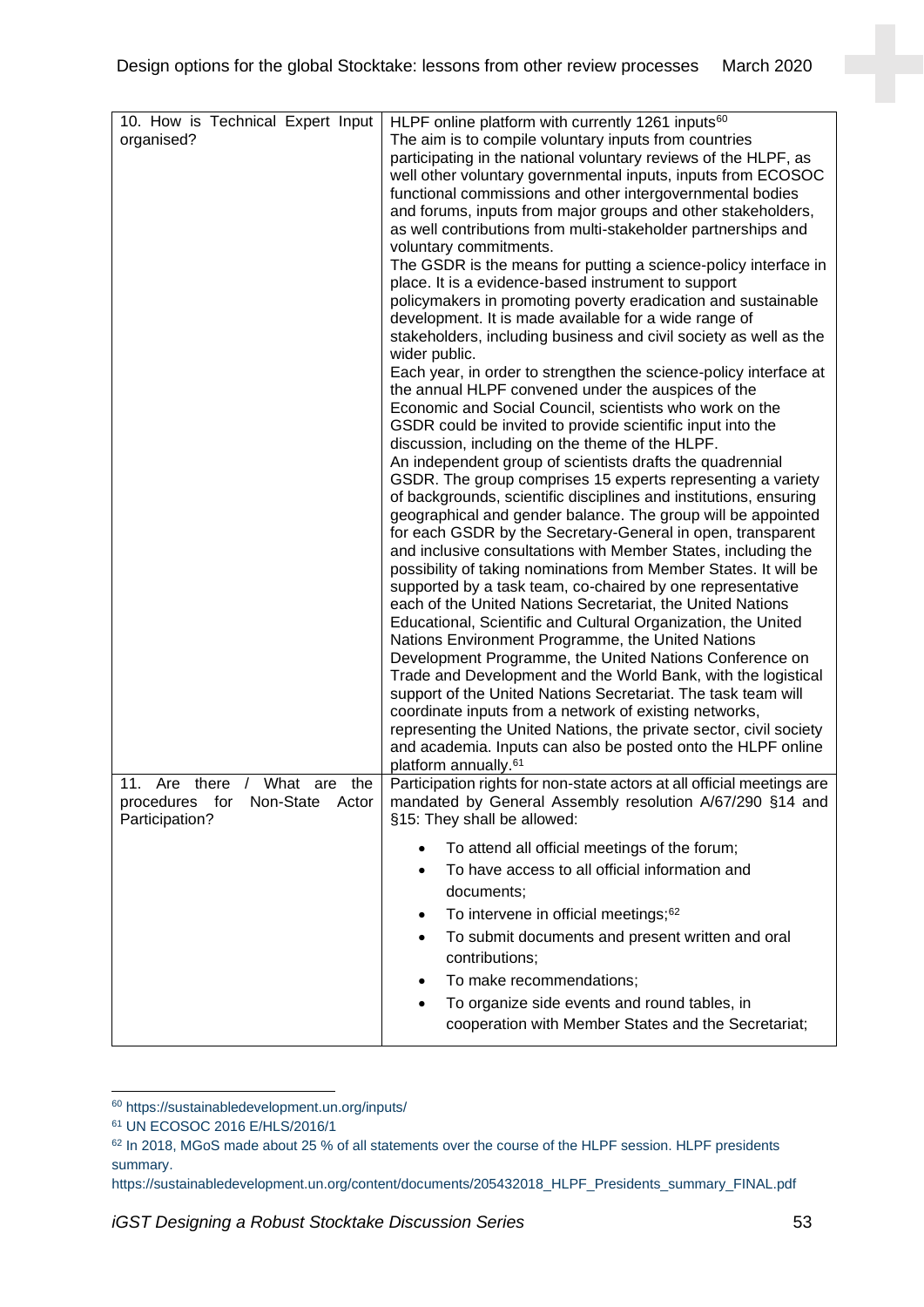|                     | The participation of societal groups in the HLPF is primarily     |
|---------------------|-------------------------------------------------------------------|
|                     | organised through The Major Groups and other Stakeholders         |
|                     | (MGoS). In 2017, a complex coordination mechanism for             |
|                     | preparing the HLPF was created by them involving as many local    |
|                     | groups as possible. The main focus of this work is on the written |
|                     | and oral comments, starting with the negotiations for the         |
|                     | Ministerial Declaration, and during the HLPF the Thematic         |
|                     | Reviews, SDG Reviews, and VNRs.                                   |
|                     | Contributions to VNR                                              |
|                     | Submissions to online platform                                    |
| <b>PULLIPS</b> 2007 |                                                                   |

**UN Human Rights System analysis tables Part B and C**

| <b>B Basic Design of the Process</b> |                                                                                                                                   |
|--------------------------------------|-----------------------------------------------------------------------------------------------------------------------------------|
| 2. Is there a long-term              | "The objectives of the review are:                                                                                                |
| goal?                                | The improvement of the human rights<br>(a)                                                                                        |
|                                      | situation on the ground;                                                                                                          |
|                                      | The fulfilment of the State's human rights<br>(b)                                                                                 |
|                                      | obligations and commitments and assessment of                                                                                     |
|                                      | positive developments and challenges faced by                                                                                     |
|                                      | the State;                                                                                                                        |
|                                      | (c)<br>The enhancement of the State's capacity                                                                                    |
|                                      | and of technical assistance, in consultation with,                                                                                |
|                                      | and with the consent of, the State concerned;                                                                                     |
|                                      | The sharing of best practice among<br>(d)                                                                                         |
|                                      | States and other stakeholders;                                                                                                    |
|                                      | Support for cooperation in the promotion<br>(e)                                                                                   |
|                                      | and protection of human rights;                                                                                                   |
|                                      | The encouragement of full cooperation<br>(f)                                                                                      |
|                                      | and engagement with the Council, other human                                                                                      |
|                                      | rights bodies and the Office of the United Nations                                                                                |
| 3. What is being reviewed?           | High Commissioner for Human Rights."63<br>"The UPR will assess the extent to which States respect their                           |
|                                      | human rights obligations set out in: (1) the UN Charter; (2) the                                                                  |
|                                      | Universal Declaration of Human Rights; (3) human rights                                                                           |
|                                      | instruments to which the State is party (human rights treaties                                                                    |
|                                      | ratified by the State concerned); (4) voluntary pledges and                                                                       |
|                                      | commitments made by the State (e.g. national human rights                                                                         |
|                                      | policies and/or programmes implemented); and, (5) applicable                                                                      |
|                                      | international humanitarian law."64                                                                                                |
|                                      | Furthermore, it addresses human rights violations whenever                                                                        |
|                                      | they occur                                                                                                                        |
| 4. Content of reporting              | "1. Information provided by the State under review, which can                                                                     |
|                                      | take the form of a "national report" <sup>65</sup>                                                                                |
|                                      | "2. A compilation of recommendations from the UN human rights                                                                     |
|                                      | system.                                                                                                                           |
|                                      | - This includes input from UN Special Procedure Mandate                                                                           |
|                                      | Holders, which are independent experts who report to the UN                                                                       |
|                                      | Human Rights Council on thematic or country-specific human                                                                        |
|                                      | rights issues                                                                                                                     |
|                                      | - This also includes input from UN Treaty Bodies, which are                                                                       |
|                                      | groups of independent experts that monitor States' compliance                                                                     |
|                                      | with international human rights treaties to which they are a party<br>3. A summary of information and recommendations provided by |
|                                      | civil society organizations. These reports are posted by the                                                                      |
|                                      | United Nations Office of the High Commissioner for Human                                                                          |
|                                      |                                                                                                                                   |

<sup>63</sup> Human Rights Council (2007): Resolution 5/1. Institution-building of the United Nations Human Rights Council.

<sup>64</sup> <https://www.ohchr.org/en/hrbodies/upr/pages/basicfacts.aspx>

<sup>65</sup> https://www.ohchr.org/en/hrbodies/upr/pages/basicfacts.aspx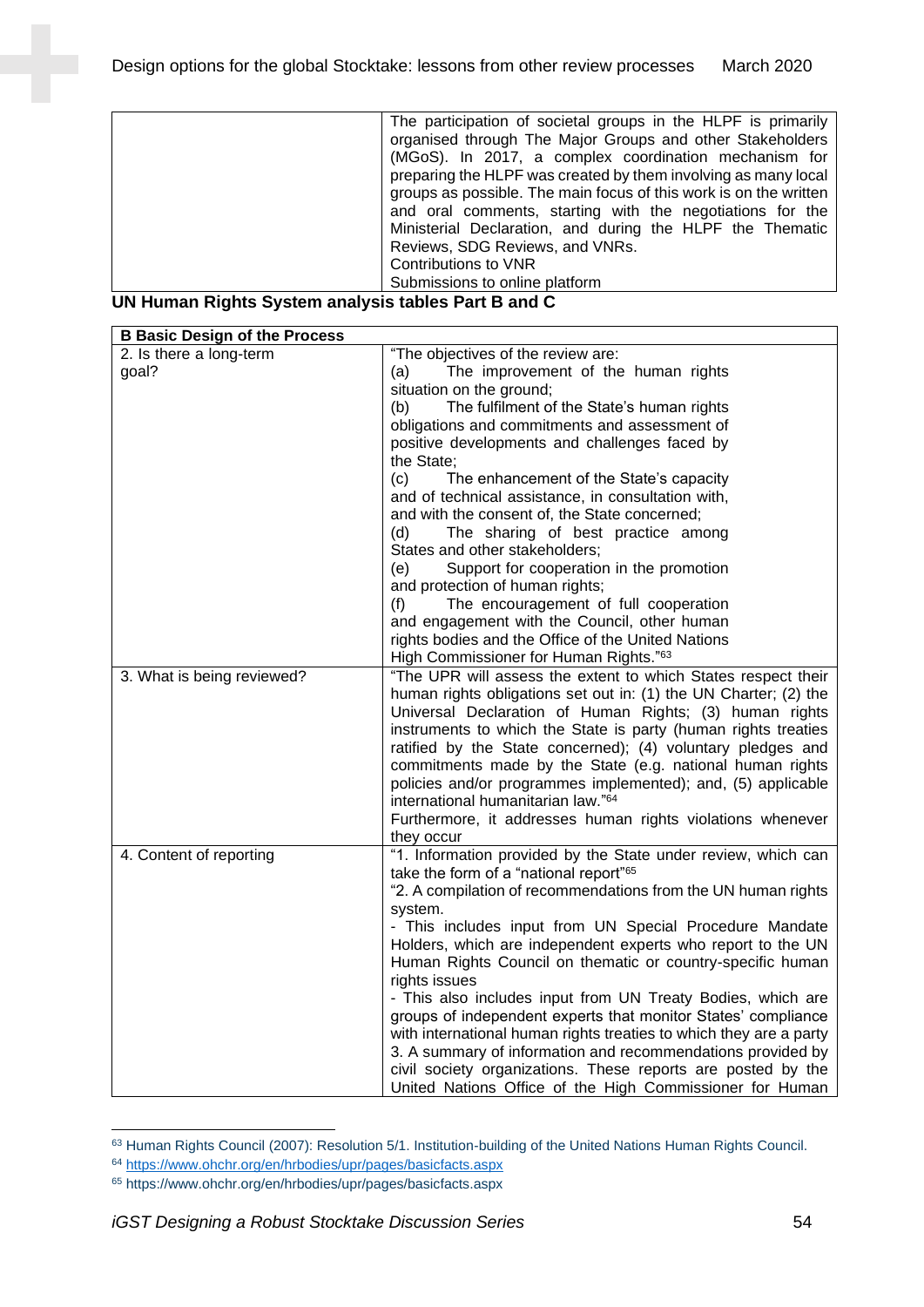|                                                                          | Rights as they become available (generally four to six weeks<br>before the review)."66                                                                                                                                                                                                                                                                                                                                                                                                                                                                                                                                                                                                                                                                             |
|--------------------------------------------------------------------------|--------------------------------------------------------------------------------------------------------------------------------------------------------------------------------------------------------------------------------------------------------------------------------------------------------------------------------------------------------------------------------------------------------------------------------------------------------------------------------------------------------------------------------------------------------------------------------------------------------------------------------------------------------------------------------------------------------------------------------------------------------------------|
| 5. How is progress measured? Of<br>individual activities / Of collective | Documentation by country                                                                                                                                                                                                                                                                                                                                                                                                                                                                                                                                                                                                                                                                                                                                           |
| action towards a long term goal                                          |                                                                                                                                                                                                                                                                                                                                                                                                                                                                                                                                                                                                                                                                                                                                                                    |
| 6. How is the timing and review cycle                                    | "A review cycle is a four-and-half year period within which all UN                                                                                                                                                                                                                                                                                                                                                                                                                                                                                                                                                                                                                                                                                                 |
| defined?                                                                 | Member states' human rights records are reviewed. The working                                                                                                                                                                                                                                                                                                                                                                                                                                                                                                                                                                                                                                                                                                      |
|                                                                          | group convenes three two-weeks sessions per year, or 14<br>sessions over the course of an entire cycle."67                                                                                                                                                                                                                                                                                                                                                                                                                                                                                                                                                                                                                                                         |
| General set-up                                                           | "Reviews take place through an interactive discussion between<br>the State under review and other UN Member States. This takes<br>place during a meeting of the UPR Working Group. During this<br>discussion any UN Member State can pose questions,<br>comments and/or make recommendations to the States under<br>review. A group of three States, the troikas, may group issues or<br>questions to be shared with the State under review to ensure that<br>the interactive dialogue takes place in a smooth and orderly<br>manner. The duration of the review was three hours for each<br>country in the Working Group during the first cycle. From the<br>second cycle onwards the time has been extended to three hours<br>and thirty minutes." <sup>68</sup> |
| Voluntary/mandatory/<br>$\bullet$                                        | Mandatory                                                                                                                                                                                                                                                                                                                                                                                                                                                                                                                                                                                                                                                                                                                                                          |
| What are the reporting<br>obligations                                    | No reporting obligations but guidelines                                                                                                                                                                                                                                                                                                                                                                                                                                                                                                                                                                                                                                                                                                                            |
| regular/inclusive / frequency<br>$\bullet$                               | "There are three Universal Periodic Review (UPR) sessions per<br>year, with approximately 14 countries reviewed per session.<br>This means that each UN Member States is reviewed every four<br>or five years. The first cycle of UPR, which covered all UN<br>member States, began in April 2008 and ended in October 2011.<br>The second cycle of UPR ran from May 2012 to November 2016.<br>The third cycle of UPR begins in April/May 2017." <sup>69</sup>                                                                                                                                                                                                                                                                                                     |

| C Interface between political and technical process             |                                                                                                                                                                                                           |  |
|-----------------------------------------------------------------|-----------------------------------------------------------------------------------------------------------------------------------------------------------------------------------------------------------|--|
| 7. Where are reports<br>discussed/considered                    |                                                                                                                                                                                                           |  |
| Stand alone Event/regular<br>$\bullet$<br>meeting/              | There are three Universal Periodic Review (UPR) sessions per<br>year, with approximately 14 countries reviewed per session.                                                                               |  |
| Who is participating /High<br>$\bullet$<br>rank/delegates/admin | "dialogue between the State under review and all UN Member<br>States. Proceedings are chaired by the President of the Human<br>Rights Council."70                                                         |  |
|                                                                 | Other stakeholders can attend but may not speak during the<br>session, such as:<br>non-governmental organizations (NGOs)<br>National Human Rights Institutions<br>Indigenous organizations<br>UN agencies |  |

<sup>66</sup> https://www.international.gc.ca/world-monde/issues\_development-enjeux\_developpement/human\_rightsdroits\_homme/upr-epu/process-processus.aspx?lang=eng

<sup>67</sup> https://www.ohchr.org/EN/HRBodies/UPR/Pages/CyclesUPR.aspx

<sup>68</sup> <https://www.ohchr.org/en/hrbodies/upr/pages/basicfacts.aspx>

<sup>&</sup>lt;sup>69</sup> [https://www.international.gc.ca/world-monde/issues\\_development-enjeux\\_developpement/human\\_rights](https://www.international.gc.ca/world-monde/issues_development-enjeux_developpement/human_rights-droits_homme/upr-epu/process-processus.aspx?lang=eng)[droits\\_homme/upr-epu/process-processus.aspx?lang=eng](https://www.international.gc.ca/world-monde/issues_development-enjeux_developpement/human_rights-droits_homme/upr-epu/process-processus.aspx?lang=eng)

<sup>70</sup> [https://www.international.gc.ca/world-monde/issues\\_development-enjeux\\_developpement/human\\_rights](https://www.international.gc.ca/world-monde/issues_development-enjeux_developpement/human_rights-droits_homme/upr-epu/process-processus.aspx?lang=eng)[droits\\_homme/upr-epu/process-processus.aspx?lang=eng](https://www.international.gc.ca/world-monde/issues_development-enjeux_developpement/human_rights-droits_homme/upr-epu/process-processus.aspx?lang=eng)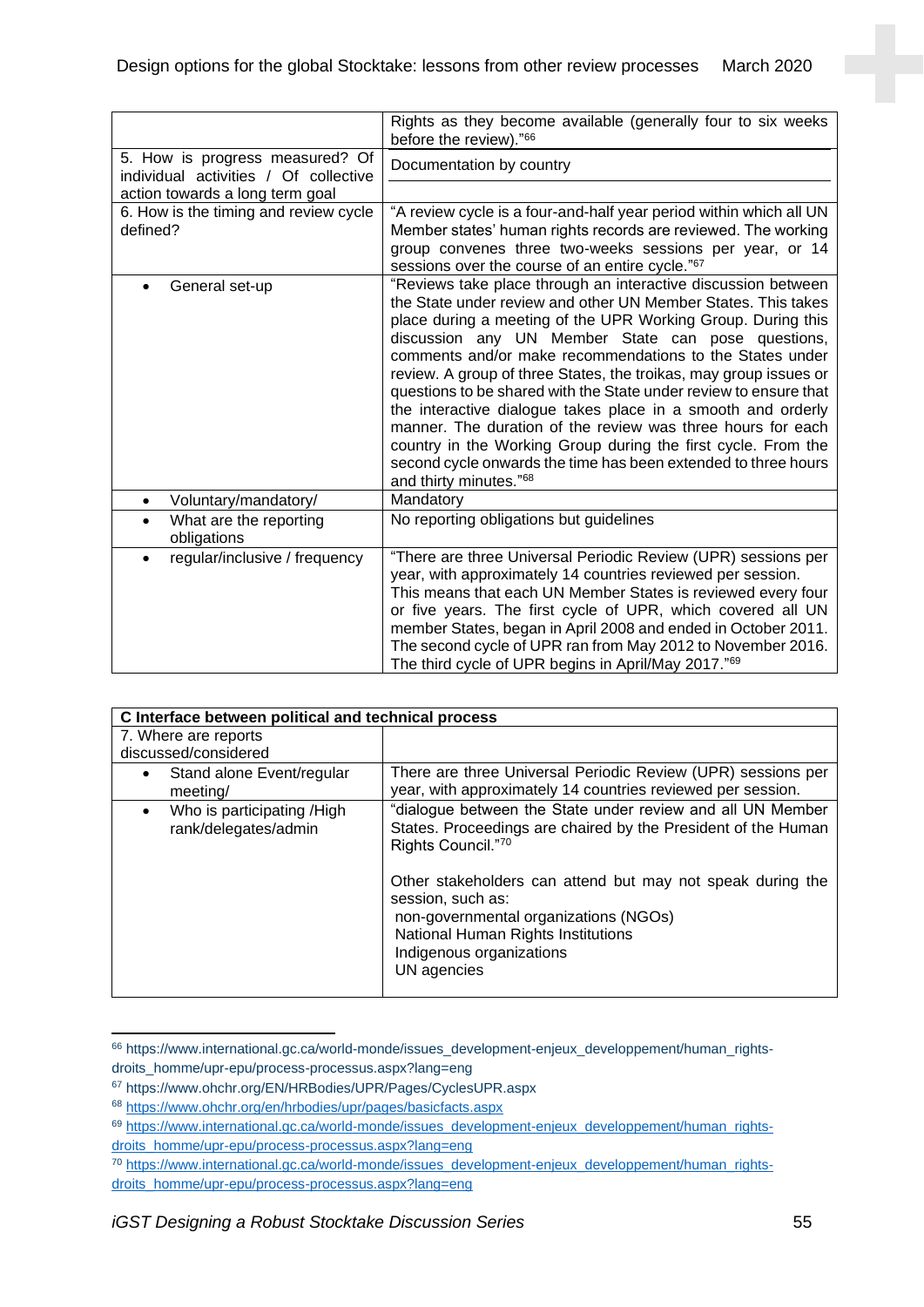| 8. What is the outcome of the review<br>process? | "National Human Rights Institutions (NHRIs) also play an<br>important role in the UPR process. They can submit information<br>for inclusion in the Summary of Stakeholders' Information<br>through the OHCHR's online UPR submission registration<br>system.<br>NHRIs are also provided with an opportunity to speak during the<br>adoption of the outcome of the State's review."71<br>While the outcome of the review, as a cooperative mechanism,<br>should be implemented primarily by the State concerned, States<br>are encouraged to conduct broad consultations with all relevant                                                                                                                                                                                                                                                                                                                                                                                                                                                                                                                                                                                                                                                                                                                                      |
|--------------------------------------------------|--------------------------------------------------------------------------------------------------------------------------------------------------------------------------------------------------------------------------------------------------------------------------------------------------------------------------------------------------------------------------------------------------------------------------------------------------------------------------------------------------------------------------------------------------------------------------------------------------------------------------------------------------------------------------------------------------------------------------------------------------------------------------------------------------------------------------------------------------------------------------------------------------------------------------------------------------------------------------------------------------------------------------------------------------------------------------------------------------------------------------------------------------------------------------------------------------------------------------------------------------------------------------------------------------------------------------------|
| Level of political consultation                  | stakeholders in this regard.<br>"The reviews are conducted by the UPR Working Group which<br>consists of the 47 members of the Council; however, any UN<br>Member State can take part in the discussion/dialogue with the<br>reviewed States. Each State review is assisted by groups of<br>three States, known as "troikas", who serve as rapporteurs. The<br>selection of the troikas for each State is done through a drawing<br>of lots following elections for the Council membership in the<br>General Assembly."72<br>"Following the review by the Working Group, a report is prepared<br>by the troika with the involvement of the State under review and<br>assistance from the OHCHR. This report, referred to as the<br>"outcome report", provides a summary of the actual discussion.                                                                                                                                                                                                                                                                                                                                                                                                                                                                                                                              |
|                                                  | It therefore consists of the questions, comments and<br>recommendations made by States to the country under review,<br>as well as the responses by the reviewed State.<br>()<br>During the Working Group session half an hour is allocated to<br>adopt each of the "outcome reports" for the States reviewed that<br>session. These take place no sooner than 48 hours after the<br>country review. The reviewed State has the opportunity to make<br>preliminary comments on the recommendations choosing to<br>either accept or note them. Both accepted and noted<br>recommendations are included in the report. After the report has<br>been adopted, editorial modifications can be made to the report<br>by States on their own statements within the following two<br>weeks. The report then has to be adopted at a plenary session<br>of the Human Rights Council. During the plenary session, the<br>State under review can reply to questions and issues that were<br>not sufficiently addressed during the Working Group and<br>respond to recommendations that were raised by States during<br>the review. Time is also allotted to member and observer States<br>who may wish to express their opinion on the outcome of the<br>review and for NHRIs, NGOs and other stakeholders to make<br>general comments."73 |
| How are results dealt with                       | "Following a State's review, a summary of the dialogue is<br>prepared, including recommendations and observations made<br>by other States to the State under review.<br>This summary is known as the UPR outcome report. The<br>reviewed State will subsequently provide a written response to<br>the recommendations, indicating which recommendations it<br>accepts.<br>The outcome report is then adopted at the following regular<br>session of the Human Rights Council, and the State under review                                                                                                                                                                                                                                                                                                                                                                                                                                                                                                                                                                                                                                                                                                                                                                                                                       |

71 [https://www.international.gc.ca/world-monde/issues\\_development-enjeux\\_developpement/human\\_rights-](https://www.international.gc.ca/world-monde/issues_development-enjeux_developpement/human_rights-droits_homme/upr-epu/process-processus.aspx?lang=eng)

[droits\\_homme/upr-epu/process-processus.aspx?lang=eng](https://www.international.gc.ca/world-monde/issues_development-enjeux_developpement/human_rights-droits_homme/upr-epu/process-processus.aspx?lang=eng)

<sup>72</sup> https://www.ohchr.org/en/hrbodies/upr/pages/basicfacts.aspx

<sup>73</sup> <https://www.ohchr.org/en/hrbodies/upr/pages/basicfacts.aspx>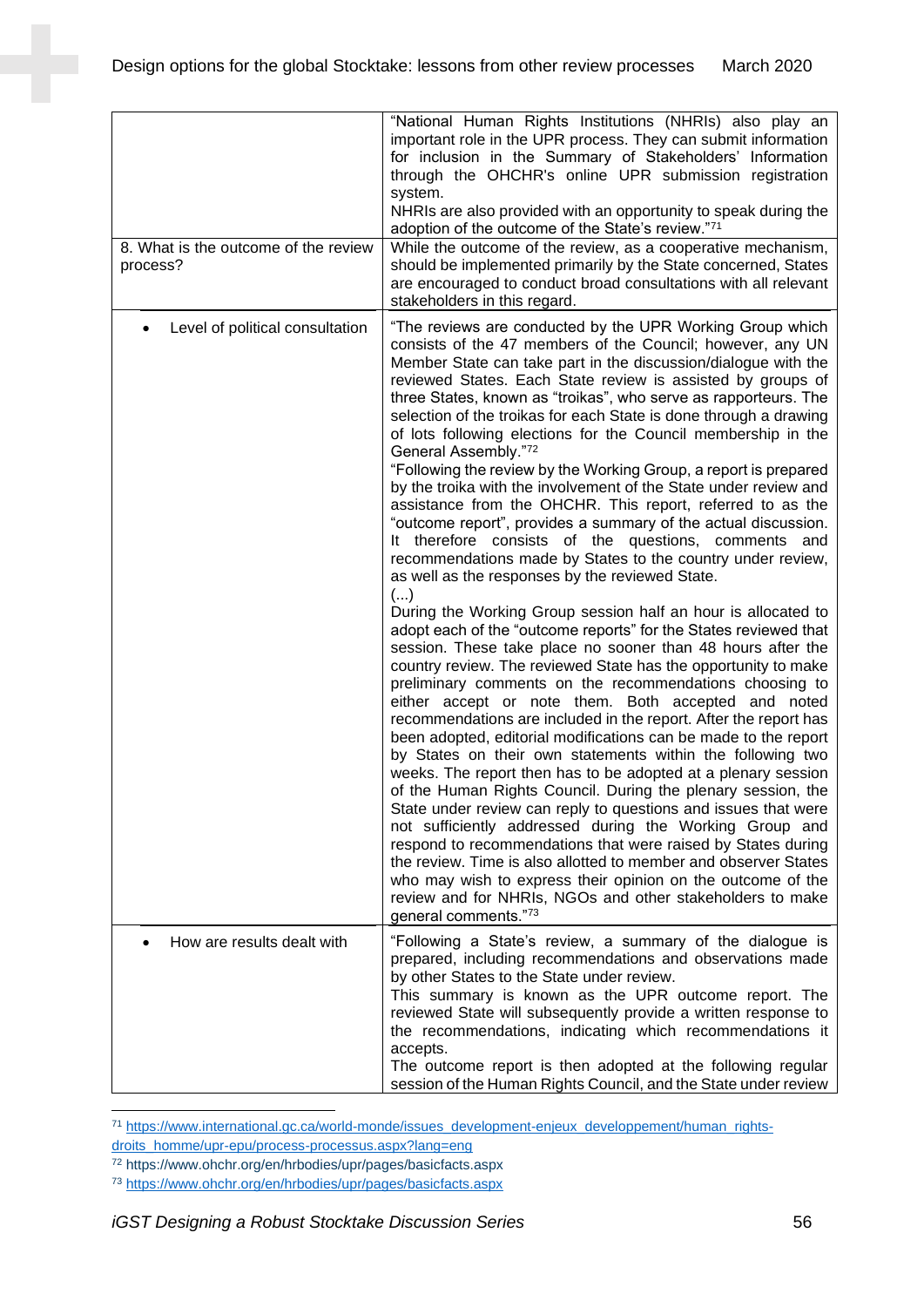|                                                                                                 | Council<br>implement<br>all<br>is<br>by<br>the<br>encouraged<br>to                                                                                                                                                                                                                                                                                                                                                                                                                                                                                                                                                                                                                 |
|-------------------------------------------------------------------------------------------------|------------------------------------------------------------------------------------------------------------------------------------------------------------------------------------------------------------------------------------------------------------------------------------------------------------------------------------------------------------------------------------------------------------------------------------------------------------------------------------------------------------------------------------------------------------------------------------------------------------------------------------------------------------------------------------|
|                                                                                                 | recommendations."74<br>"During the Working Group session half an hour is allocated to<br>adopt each of the "outcome reports" for the States reviewed that<br>session. These take place no sooner than 48 hours after the<br>country review. The reviewed State has the opportunity to make<br>preliminary comments on the recommendations choosing to<br>either accept or note them. Both accepted and noted<br>recommendations are included in the report. After the report has<br>been adopted, editorial modifications can be made to the report<br>by States on their own statements within the following two<br>weeks. The report then has to be adopted at a plenary session |
|                                                                                                 | of the Human Rights Council. During the plenary session, the<br>State under review can reply to questions and issues that were<br>not sufficiently addressed during the Working Group and<br>respond to recommendations that were raised by States during<br>the review. Time is also allotted to member and observer States<br>who may wish to express their opinion on the outcome of the<br>review and for NHRIs, NGOs and other stakeholders to make<br>general comments. "75                                                                                                                                                                                                  |
|                                                                                                 | "The State has the primary responsibility to implement the<br>recommendations contained in the final outcome. The UPR<br>ensures that all countries are accountable for progress or failure<br>in implementing these recommendations. During the second<br>review the State is expected to provide information on what they<br>have been doing to implement the recommendations made<br>during the first review as well as on any developments in the field<br>of human rights. The international community will assist in<br>implementing the recommendations and conclusions regarding                                                                                           |
|                                                                                                 | capacity-building and technical assistance, in consultation with<br>the country concerned. If necessary, the Council will address<br>cases where States are not co-operating."76                                                                                                                                                                                                                                                                                                                                                                                                                                                                                                   |
| 10. How is Technical Expert Input<br>organised?                                                 | Information contained in the reports of independent human rights<br>experts and groups, known as the Special Procedures, human<br>rights treaty bodies, and other UN entities                                                                                                                                                                                                                                                                                                                                                                                                                                                                                                      |
| / What are<br>the<br>11. Are there<br>for<br>procedures<br>Non-State<br>Actor<br>Participation? | "Civil society or non-governmental organizations (NGOs) can<br>contribute directly to the Universal Periodic Review (UPR)<br>process.                                                                                                                                                                                                                                                                                                                                                                                                                                                                                                                                              |
|                                                                                                 | This is done by submitting input to the United Nations Office of<br>the High Commissioner for Human Rights (OHCHR). The<br>OHCHR then gathers the material into a Summary of<br>Stakeholders' Information.                                                                                                                                                                                                                                                                                                                                                                                                                                                                         |
|                                                                                                 | NGOs wishing to submit information for consideration and<br>possible inclusion in the Summary can use the OHCHR's online<br>UPR submission registration system.<br>Questions regarding registration can be sent to the UPR                                                                                                                                                                                                                                                                                                                                                                                                                                                         |
|                                                                                                 | Submission Helpdesk, at UPRsubmissions@ohchr.org.<br>When preparing National Reports, States are encouraged to<br>undertake a consultation process with civil society. During this<br>process, civil society organizations may provide information<br>directly to the State under review. Civil society organizations can<br>also play a valuable role in following up with the State under<br>review on the implementation of the recommendations that the<br>State has received.                                                                                                                                                                                                 |

<sup>74</sup> https://www.international.gc.ca/world-monde/issues\_development-enjeux\_developpement/human\_rights-

droits\_homme/upr-epu/process-processus.aspx?lang=eng

<sup>75</sup> https://www.ohchr.org/en/hrbodies/upr/pages/basicfacts.aspx

<sup>76</sup> <https://www.ohchr.org/en/hrbodies/upr/pages/basicfacts.aspx>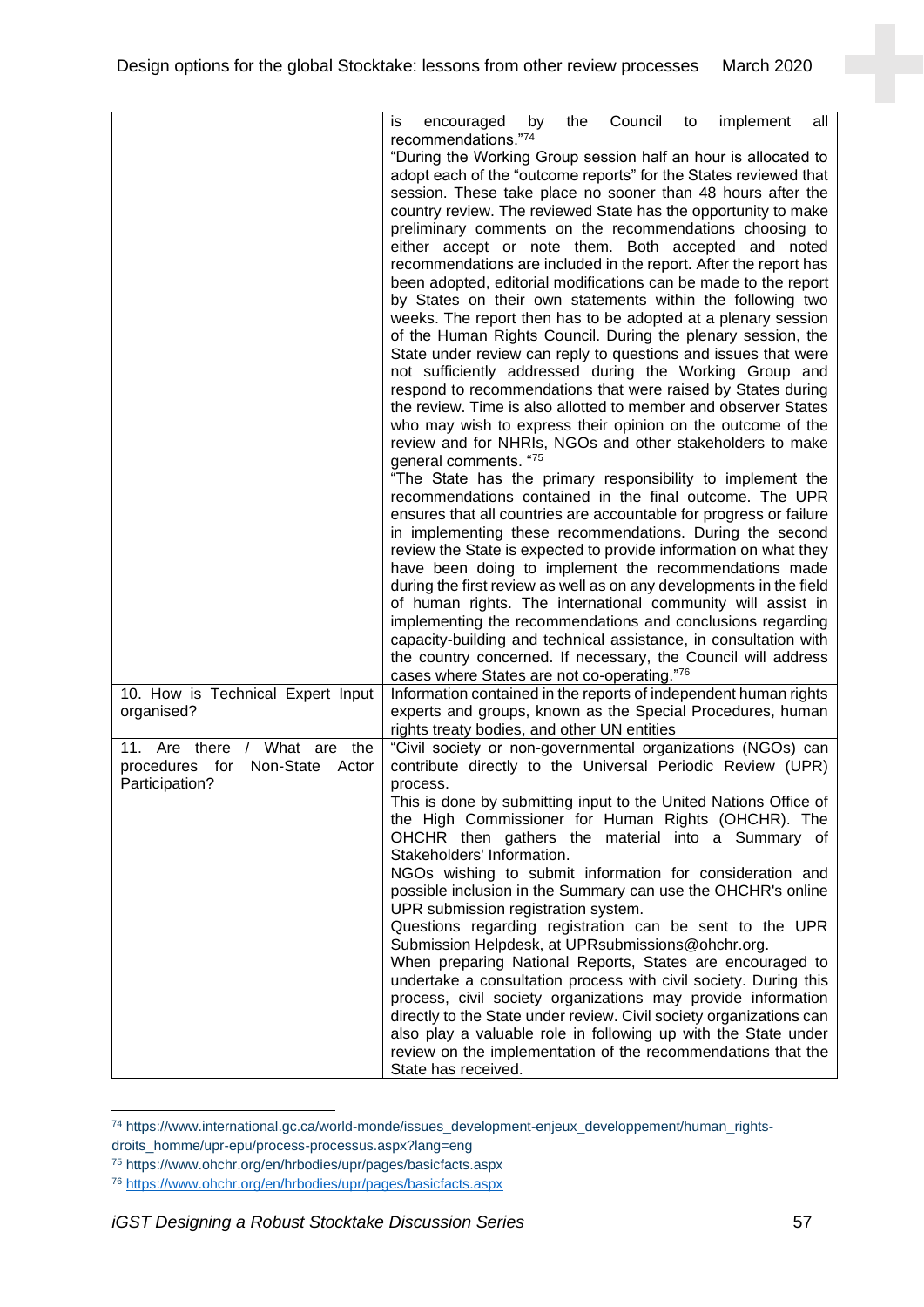| Civil society also has the opportunity to speak when the outcome<br>report of the State under review is adopted by the Human Rights<br>Council a few months after the review."77<br>"NGOs can submit information which can be added to the "other<br>stakeholders" report which is considered during the review.<br>Information they provide can be referred to by any of the States<br>taking part in the interactive discussion during the review at the<br>Working Group meeting. NGOs can attend the UPR Working<br>Group sessions and can make statements at the regular session<br>of the Human Rights Council when the outcome of the State<br>reviews are considered. "78 |
|-----------------------------------------------------------------------------------------------------------------------------------------------------------------------------------------------------------------------------------------------------------------------------------------------------------------------------------------------------------------------------------------------------------------------------------------------------------------------------------------------------------------------------------------------------------------------------------------------------------------------------------------------------------------------------------|
|-----------------------------------------------------------------------------------------------------------------------------------------------------------------------------------------------------------------------------------------------------------------------------------------------------------------------------------------------------------------------------------------------------------------------------------------------------------------------------------------------------------------------------------------------------------------------------------------------------------------------------------------------------------------------------------|

<sup>77</sup> [https://www.international.gc.ca/world-monde/issues\\_development-enjeux\\_developpement/human\\_rights](https://www.international.gc.ca/world-monde/issues_development-enjeux_developpement/human_rights-droits_homme/upr-epu/process-processus.aspx?lang=eng)[droits\\_homme/upr-epu/process-processus.aspx?lang=eng](https://www.international.gc.ca/world-monde/issues_development-enjeux_developpement/human_rights-droits_homme/upr-epu/process-processus.aspx?lang=eng)

<sup>78</sup> <https://www.ohchr.org/en/hrbodies/upr/pages/basicfacts.aspx>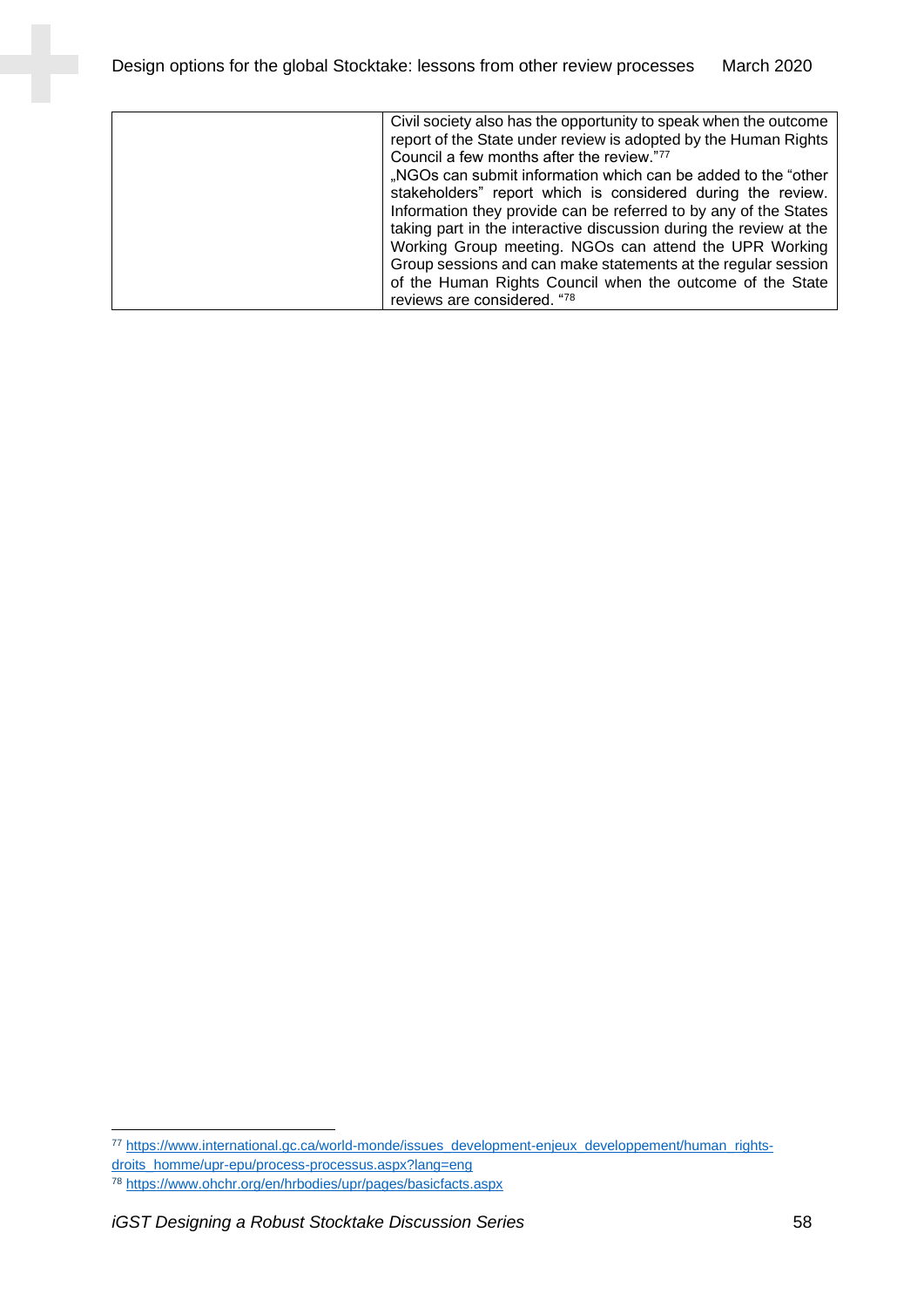| <b>B Basic Design of the Process</b>                                                                        |                                                                                                                                                                                                                                                                                                                                                                                                                                                                                                                                                                                                                                                                                                                                                                                                                                                                                                                                                                                                                                                                                                                                    |  |  |
|-------------------------------------------------------------------------------------------------------------|------------------------------------------------------------------------------------------------------------------------------------------------------------------------------------------------------------------------------------------------------------------------------------------------------------------------------------------------------------------------------------------------------------------------------------------------------------------------------------------------------------------------------------------------------------------------------------------------------------------------------------------------------------------------------------------------------------------------------------------------------------------------------------------------------------------------------------------------------------------------------------------------------------------------------------------------------------------------------------------------------------------------------------------------------------------------------------------------------------------------------------|--|--|
| 2. Is there a long-term goal?                                                                               | Protection of the ozone layer, phase-out and phase down<br>schedules of ozone depleting substances determined by the<br>meeting of the Parties and listed in Annexes of the Montreal<br>Protocol and its Amendments                                                                                                                                                                                                                                                                                                                                                                                                                                                                                                                                                                                                                                                                                                                                                                                                                                                                                                                |  |  |
| 3. What is being reviewed?                                                                                  | • phase-out and phase down of ozone-depleting substances of<br>Parties.<br>• Technical progress in all sectors reviewed by Technical and<br>Environmental Assessment Panel (TEAP) organised in<br><b>Technical Options Committees (TOCs)</b><br>• Technically and economically feasible choices for the<br>elimination of ozone-depleting substances by the use of<br>alternatives that have superior environmental performance<br>with regard to climate change, human health and<br>sustainability.<br>• Technical progress on the recovery, reuse and destruction of<br>ozone-depleting substances.<br>• Accounting of the production and use of ozone-depleting<br>substances and of ozone-depleting substances in inventory<br>or contained in products.<br>• Accounting of emissions of all relevant ozone-depleting<br>substances with a view to updating continuously use patterns<br>and coordinating such data with the Scientific Assessment<br>Panel in order periodically to reconcile estimated emissions<br>and atmospheric concentrations.                                                                         |  |  |
| • 4. Content of reporting                                                                                   | • Scientific Assessment Panel (SAP): Real data on ozone<br>concentrations from a network of observations<br>• TEAP: Policy relevant technical information that drives the<br>evolution of the Montreal Protocol<br>Careful exclusion of any matter that might be seen as<br>"political".<br>No interpretation or recommendations regarding political<br>implications of technical assessments                                                                                                                                                                                                                                                                                                                                                                                                                                                                                                                                                                                                                                                                                                                                      |  |  |
| 5. How is progress measured? Of<br>individual activities / Of collective<br>action towards a long term goal | Progress of individual activities and collective action of<br>$\bullet$<br>Parties, as regards emission, production and usage figures of<br>substances under the Montreal Protocol.<br>• Statistical ODS data have to be reported to the Ozone<br>Secretariat every year. The Ozone Secretariat uses the<br>national data to calculate each Party's official ODS<br>consumption and production figures and, hence, each<br>country's compliance with the ODS phase-out schedules<br>agreed under the Protocol, and for tracking overall progress<br>in phasing-out ODS. In addition, several Meeting of the<br>Parties (MOP) Decisions require Parties to submit other<br>information which is incorporated in the official data reporting<br>form. The annual data provides important information on<br>national efforts and global efforts to protect the ozone layer,<br>including new problems or issues at the national level or<br>global level such as providing a basis for further policy<br>development, for identifying appropriate activities and<br>priorities at national level helping to identify illegal trade in |  |  |

**Montreal Protocol analysis tables Part B and C**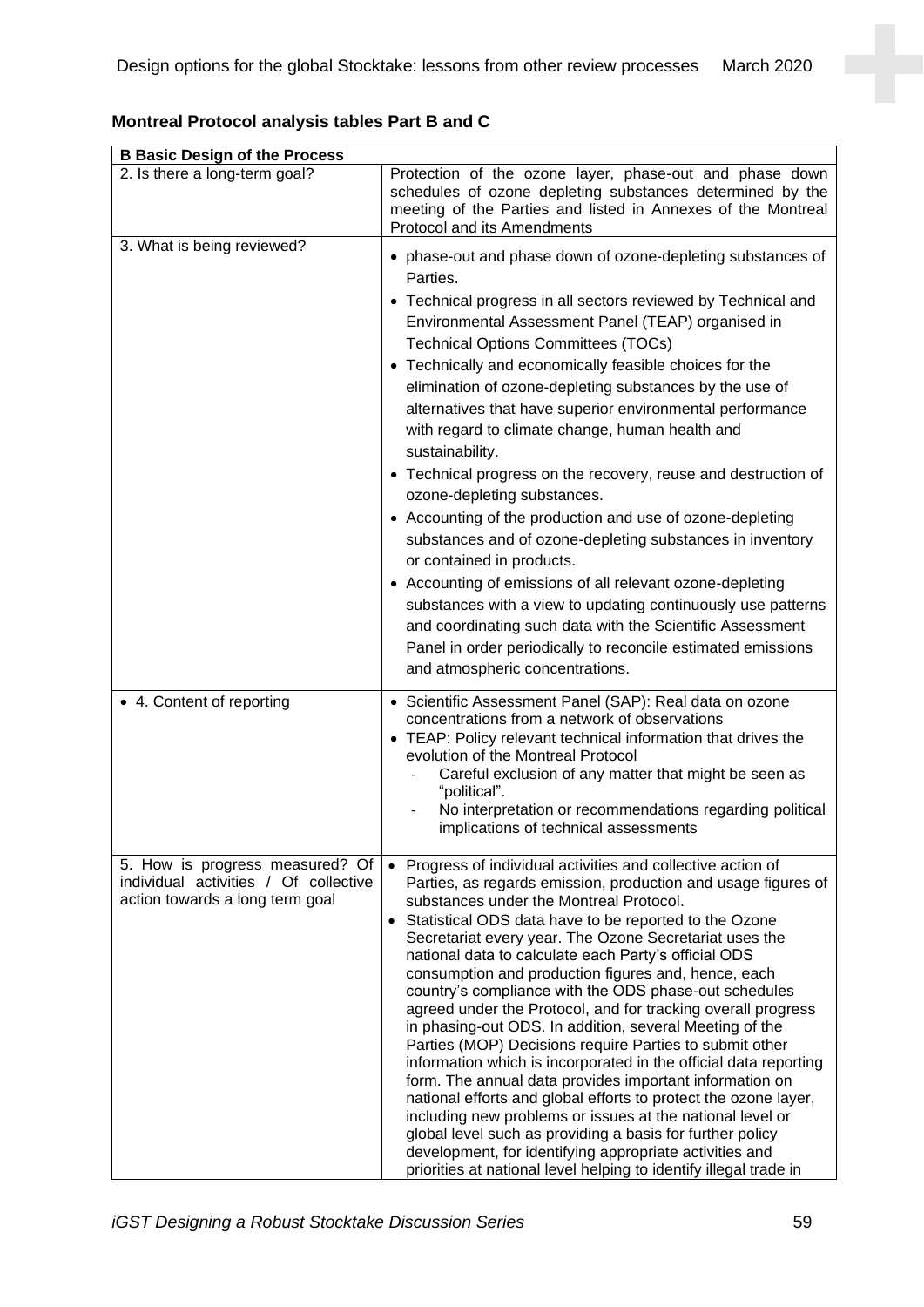| 6. How is the timing and review cycle              | ODS, etc There are two principal data requirements under<br>the Montreal Protocol. The two reporting mechanisms ask for<br>different types of information overall. However, the<br>quantitative data on ODS imports, exports and production is<br>normally the same in both.<br>Check of reported data with observed data on ozone<br>concentrations (SAP report)<br>Gaps between reported data and observed data give hints on<br>release from banks, unexpected emissions (2019: cfc 11)<br>non-compliance, illegal trade, etc |
|----------------------------------------------------|----------------------------------------------------------------------------------------------------------------------------------------------------------------------------------------------------------------------------------------------------------------------------------------------------------------------------------------------------------------------------------------------------------------------------------------------------------------------------------------------------------------------------------|
| defined?                                           |                                                                                                                                                                                                                                                                                                                                                                                                                                                                                                                                  |
| General set-up                                     | Meeting of the Parties decides on the basis of reported data,<br>quadrennial and other reports<br>Intersessional OEWG meeting prepares MOP decisions                                                                                                                                                                                                                                                                                                                                                                             |
| Voluntary/mandatory/<br>٠                          | Mandatory reports and assessments                                                                                                                                                                                                                                                                                                                                                                                                                                                                                                |
| What are the reporting<br>$\bullet$<br>obligations | • TEAP: Annual Progress Reports, topics as requested by<br><b>Parties</b><br>• TEAP: Special in-depth reports on time sensitive issues<br>• TEAP/SAP: Quadrennial Assessment Report (9th QAR in<br>2018)                                                                                                                                                                                                                                                                                                                         |
| regular/inclusive / frequency                      | Major assessments of Panels every four years<br>Annual ODS reporting                                                                                                                                                                                                                                                                                                                                                                                                                                                             |

| C Interface between political and technical process             |                                                                                                                                                                                                                                     |  |  |
|-----------------------------------------------------------------|-------------------------------------------------------------------------------------------------------------------------------------------------------------------------------------------------------------------------------------|--|--|
| 7. Where are reports                                            | Meeting of the Parties (MOP),                                                                                                                                                                                                       |  |  |
| discussed/considered                                            | Open Ended Working Group (OEWG)                                                                                                                                                                                                     |  |  |
| Stand alone Event/regular<br>$\bullet$                          | Regular meeting, latest: MOP31: 5-day meeting in 2019 on 4.-                                                                                                                                                                        |  |  |
| meeting/                                                        | 8.11.2019 in Rome                                                                                                                                                                                                                   |  |  |
|                                                                 | OEWG 41, 1.-5. July 2019                                                                                                                                                                                                            |  |  |
| Who is participating /High<br>$\bullet$<br>rank/delegates/admin | Government delegates, High Level Segment decides                                                                                                                                                                                    |  |  |
| 8. What is the outcome of the review<br>process?                |                                                                                                                                                                                                                                     |  |  |
| Level of political consultation                                 | Terms of Reference decided by MOP. Assessment Panels report<br>to MOP                                                                                                                                                               |  |  |
|                                                                 | Assessment Panels provide policy relevant and technical inputs<br>on MOP agenda. Inputs have to be agreed by consensus.<br>Parties rely on the Assessment Panels (esp. TEAP and TOC)                                                |  |  |
|                                                                 | ability for objective and balanced information upon which they<br>base their decisions. Members are individuals with the<br>responsibility and integrity to act independently. Member<br>composition essential for balanced results |  |  |
| How are results dealt with                                      | Periodic reviews submitted to MOP/OEWG. Dealt with as inputs<br>decision-making. <sup>79</sup> . Scientific/Technical<br>basis<br>for<br>into<br>amendments.                                                                        |  |  |
| 10. How is Technical Expert Input<br>organised?                 | See above: through Assessment Panels. They operate with<br>substantial independence under their respective chairs.                                                                                                                  |  |  |
|                                                                 | Industry expertise included from the beginning. <sup>80</sup> Inclusion of<br>industry stakeholders in TEAP has been assessed as                                                                                                    |  |  |
|                                                                 | precondition for success and as stimulus for innovations of<br>alternative substances.                                                                                                                                              |  |  |
|                                                                 |                                                                                                                                                                                                                                     |  |  |

<sup>79</sup> van Slooten, 1998:151.

<sup>80</sup> Parsons and Jäger, 2006: 232.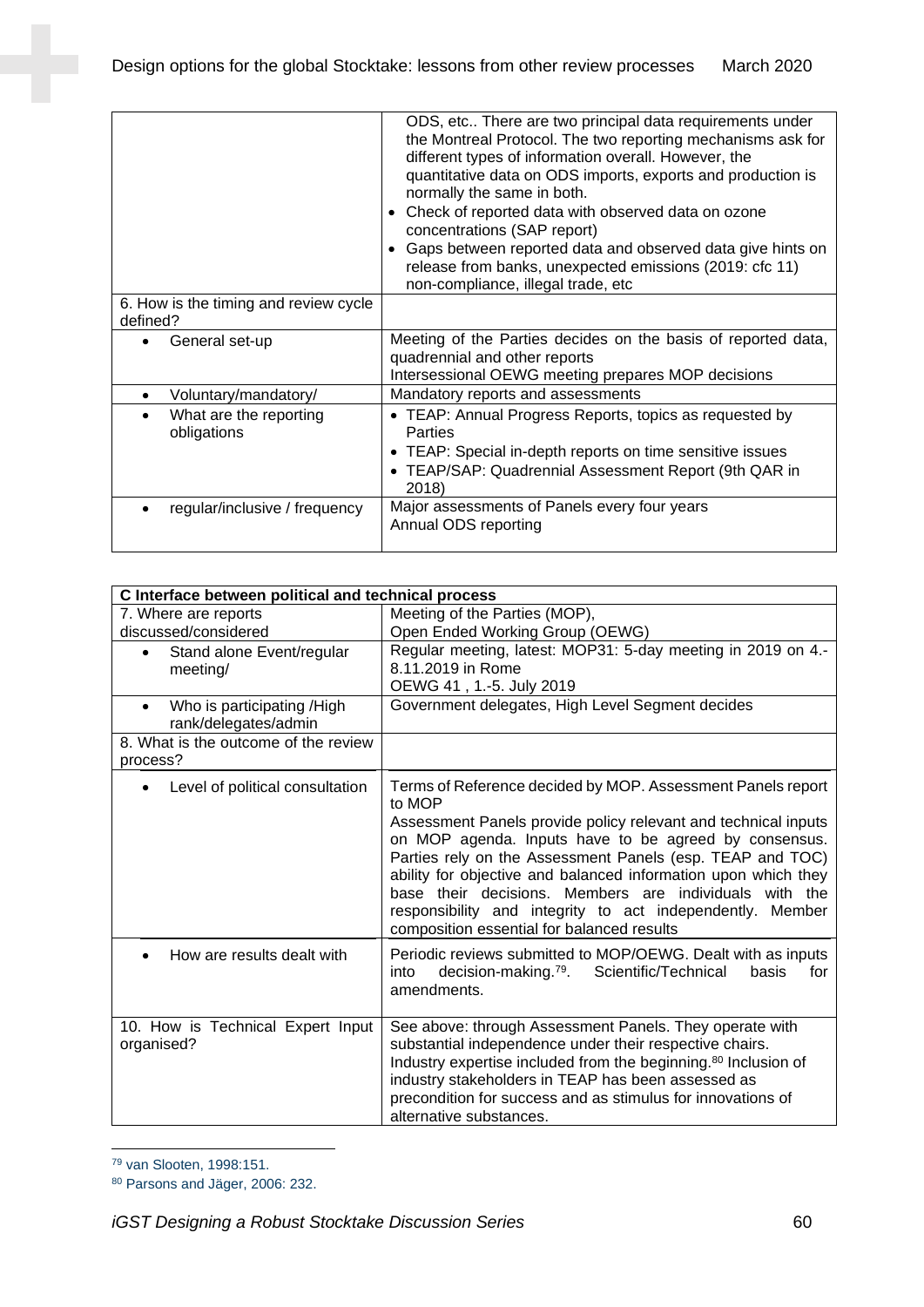|                                                   | 11. Are there / What are the None, except scientists and industry experts' nominations for the |
|---------------------------------------------------|------------------------------------------------------------------------------------------------|
| procedures for Non-State Actor   advisory bodies. |                                                                                                |
| Participation?                                    |                                                                                                |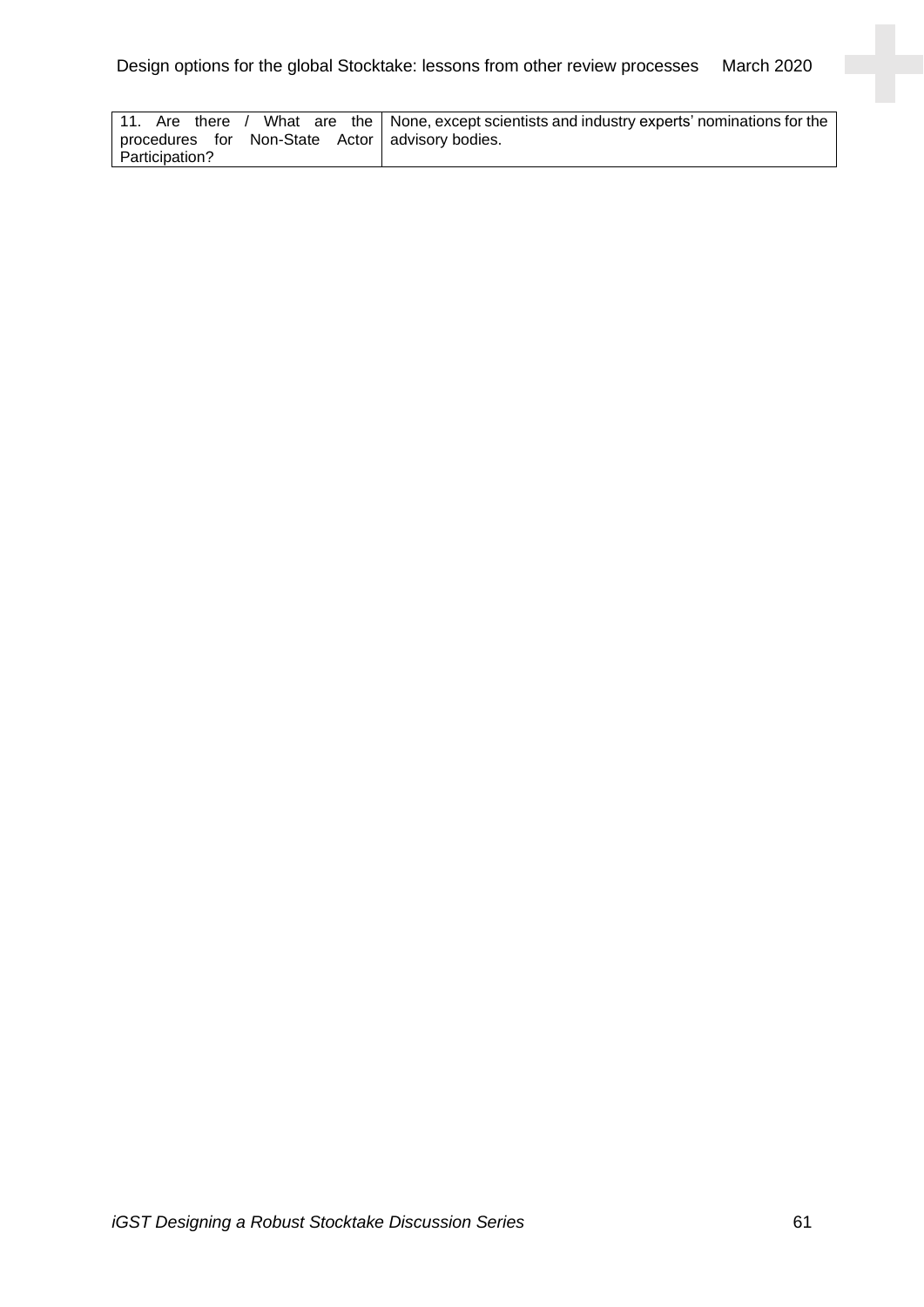## 6.2 Annex 2: Generic Questions of the Talanoa Dialogue

Talanoa Dialogue Guiding Paper 2018:

#### **Where are we?**

1. What are the main sources of emissions and their current and future trends? What are the underlying drivers?

2. What are the current sectoral, national and international legal and policy frameworks for addressing climate change? Do they adequately address national and international climate change goals?

3. What are the current main initiatives and actions from government, leading private industries and other non-Party stakeholders to address climate change? Which ones have worked and what obstacles or barriers have been encountered?

4. What "best practice" examples and business models have successfully driven climate change action?

5. What available technologies can be game changers for addressing climate change today? Can they be easily implemented and what are the anticipated costs?

6. How has the financial sector responded to date on opportunities to address climate change within the different sectors? What models have worked and under which conditions?

7. What are examples of successful partnerships between governments and non-Party stakeholders? Which modalities have proven to be effective (e.g. contracts, blended financing, joint investments, etc.)?

8. What roles have women, local communities and indigenous people including youth played in the transition to low emission and carbon resilient society? What should be their future roles?

#### **Where do we want to go?**

1. What is your short-term (e.g. by 2030) and long-term vision (e.g. by 2050 and beyond) for climate resilience and for achieving a balance between emissions and removals in the second half of this century?

2. What scientific evidence is required to engage leaders and other actors into such vision?

3. What is the near-term scope for increasing national ambition?

4. What is required for encouraging governments and non-Party stakeholders to do so?

5. Where should efforts be focused (sectors, regions, practices) in the short, medium and longer terms?

6. What are the modally-specific near, medium and long-term targets that can be identified and supported consistent with achieving a balance between emissions and removals in the second half of this century?

7. Are there fundamental technology barriers preventing a determined response to climate change in any sector? If so, what are the best ways to overcome them?

#### **How do we get there?**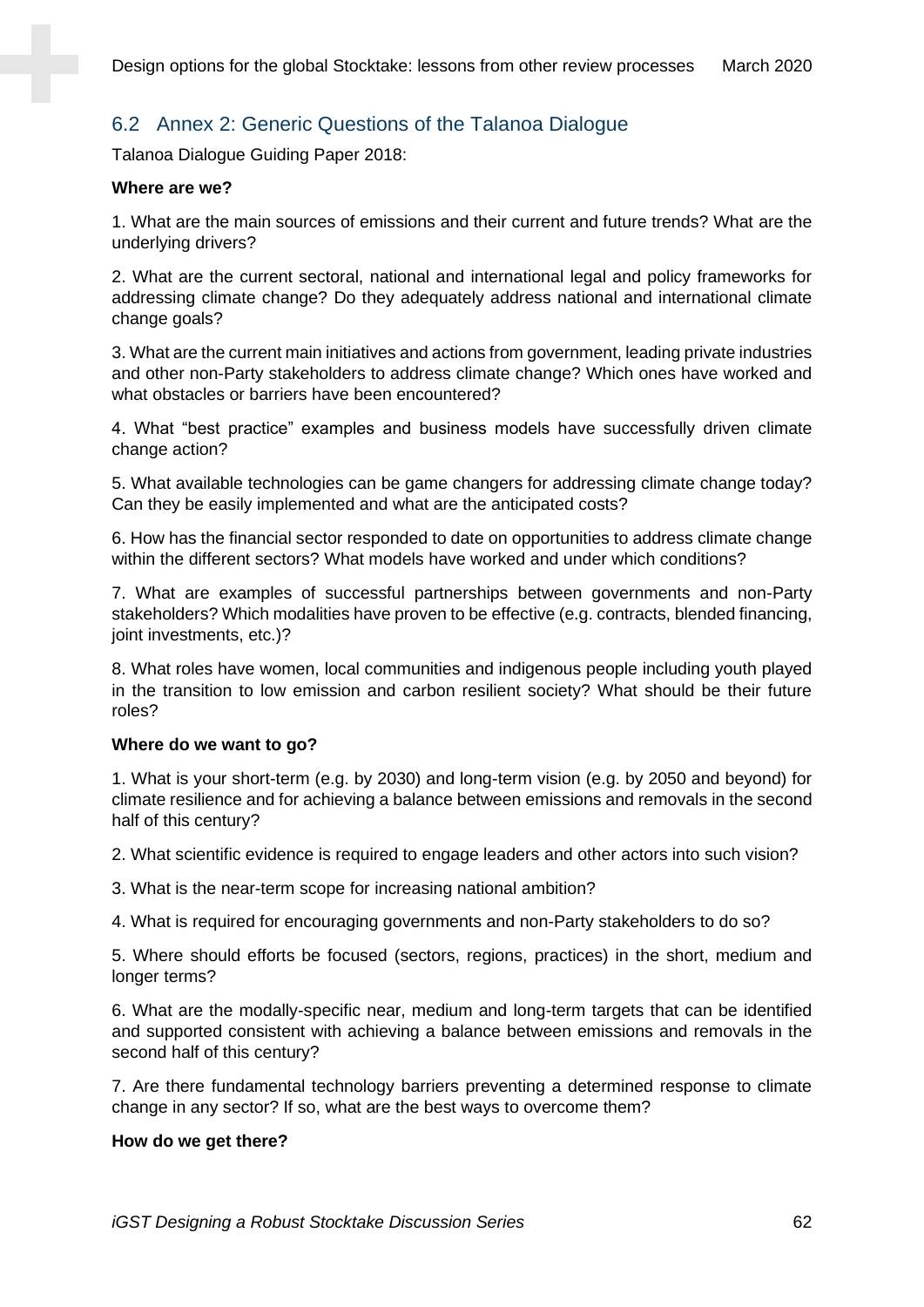1. What fundamental changes are required for the vision described under "where do we want to go" to be realized? What factors would enable the realization of this vision?

2. What legal, policy and fiscal frameworks are required to achieve this vision?

3. What technological advancement / development (by sector) is needed to achieve this vision?

4. What level of investment and what should the sources be in order to meet the Paris

Agreement's long-term goals?

5. What is the foreseen role of the financial sector, including to support technological

innovation? What external and internal reforms and incentives would accelerate the flow of capital towards a more sustainable sector?

6. What new engagements and/or partnerships between Parties and non-Party stakeholders can be promoted for increasing ambition and achieving the objectives of the Paris Agreement?

7. Which actions could be taken by leaders from national and local governments, regional development banks, private financial Institutions, companies and associations and others in order to contribute to the realization of this vision?

8. What would be the role of the UNFCCC and what actions can it take?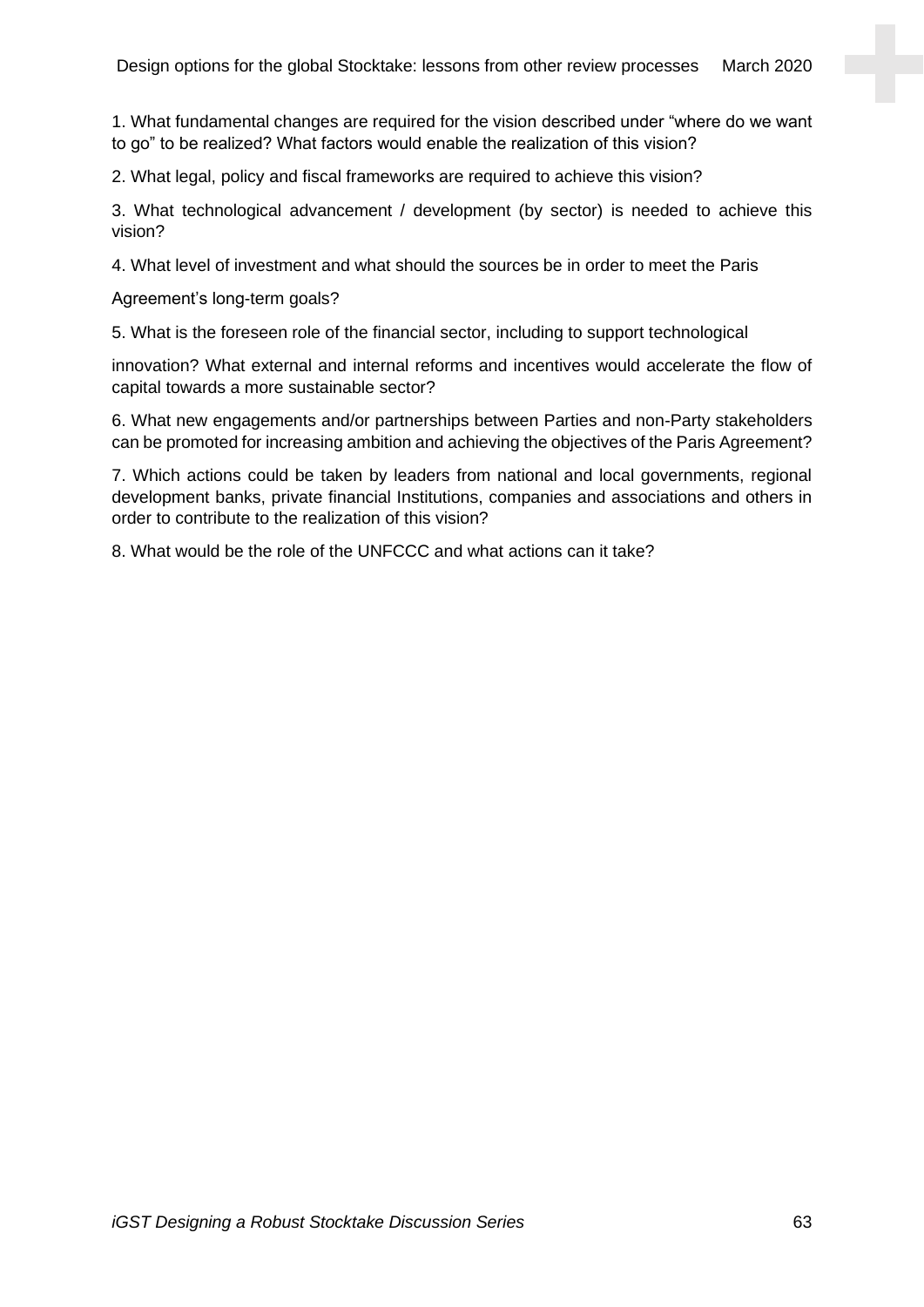## 6.3 Annex 3: Talanoa Dialogue

#### **Overview on Content of Talanoa Dialogue Submissions**

Taken from updated overview report $81$ :

The inputs to the first Talanoa Dialogue question (Where are we) typically do one or more of the following:

- a. Present findings on GHGs at the global, national or sectoral scale;
- b. Set out climate impacts and vulnerability observed around the globe;
- c. Assess progress in initiatives, actions and the situation on the ground;
- d. Identify challenges and opportunities for policy action;
- e. Analyse existing institutional arrangements and policies.

The inputs to the second Talanoa Dialogue question (Where do we want to go) typically do one or more of the following:

a. Identify aspirations in terms of global goals and principles for climate action;

b. Describe a vision towards a zero (net) emissions world, which sometimes includes emissions scenarios and trajectories;

- c. Describe a vision towards climate resilience;
- d. Explain the vision and ambition that the stakeholder has for itself;
- e. Outline expectations about future institutional arrangements and policies.

The inputs to the third Talanoa Dialogue question (How do we get there) typically address this question by doing one or more of the following:

a. Make a case for proposed and planned ways forward that are delivering or may in future deliver results through replication and/or scale-up;

b. Share knowledge, analyses and opinions on high-potential solutions and technologies that may help to broaden the scope of, and accelerate, climate action;

c. Identify actions for national governments to take to ensure progress towards realizing the global vision and ambition outlined in Talanoa Dialogue question 2;

d. Identify actions for the UNFCCC bodies on issues to be addressed in the international climate negotiations;

- e. Identify actions for the private sector;
- f. Identify actions for the international community.

<sup>81</sup> https://img1.wsimg.com/blobby/go/9fc76f74-a749-4eec-9a06-5907e013dbc9/downloads/1ct8fja1t\_768448.pdf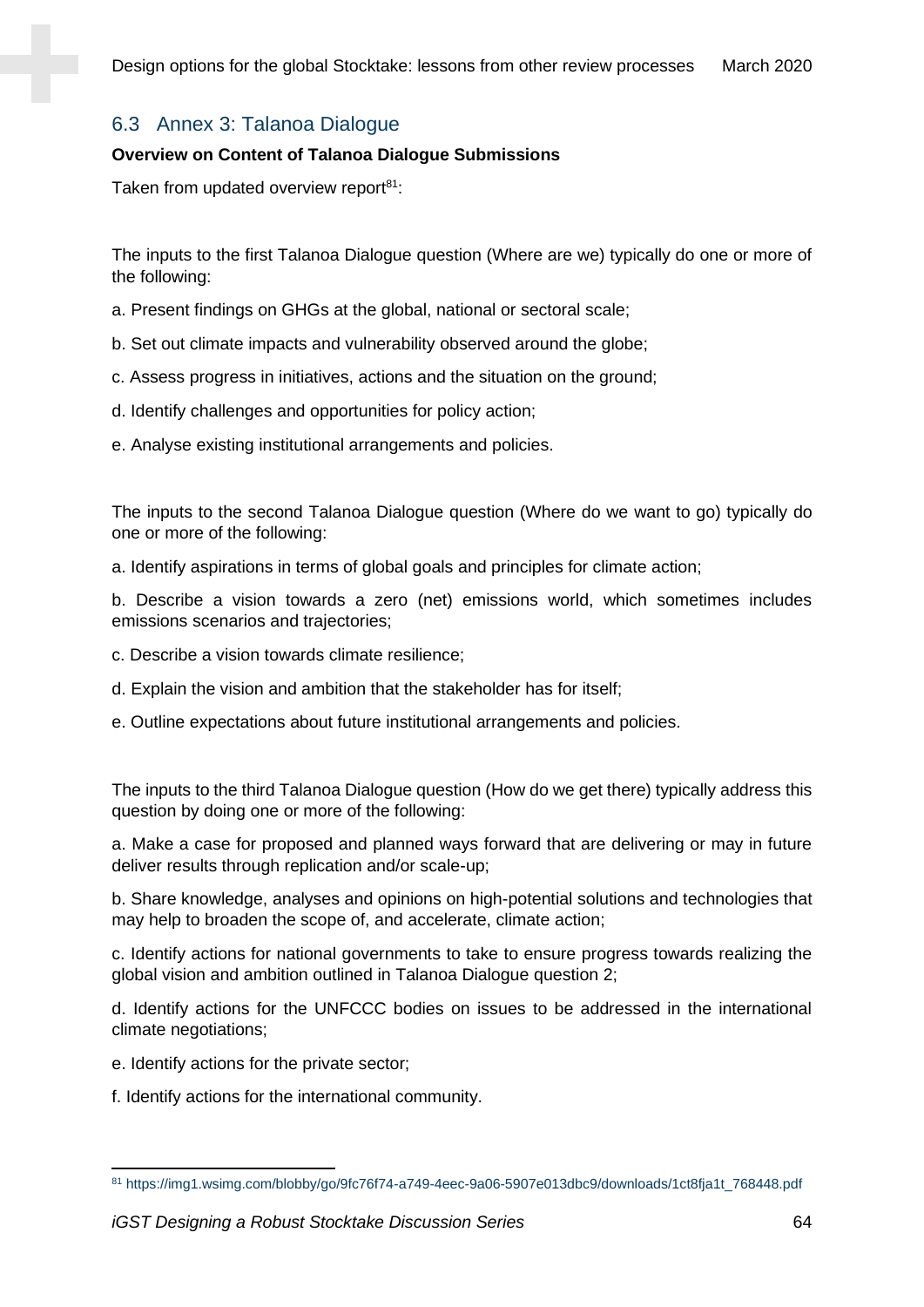**Structure of the political phase of the Talanoa Dialogue (Souce: Decision** decision **1/CP.23 Annex II)**



The political phase brought high-level representatives of Parties together to take stock of the collective efforts of Parties. Political discussions included roundtables to ensure focussed and interactive discussions among Ministers. At the closing meeting of the dialogue, the Presidencies of COP 23 and COP 24 provided a summary of key messages from the roundtables.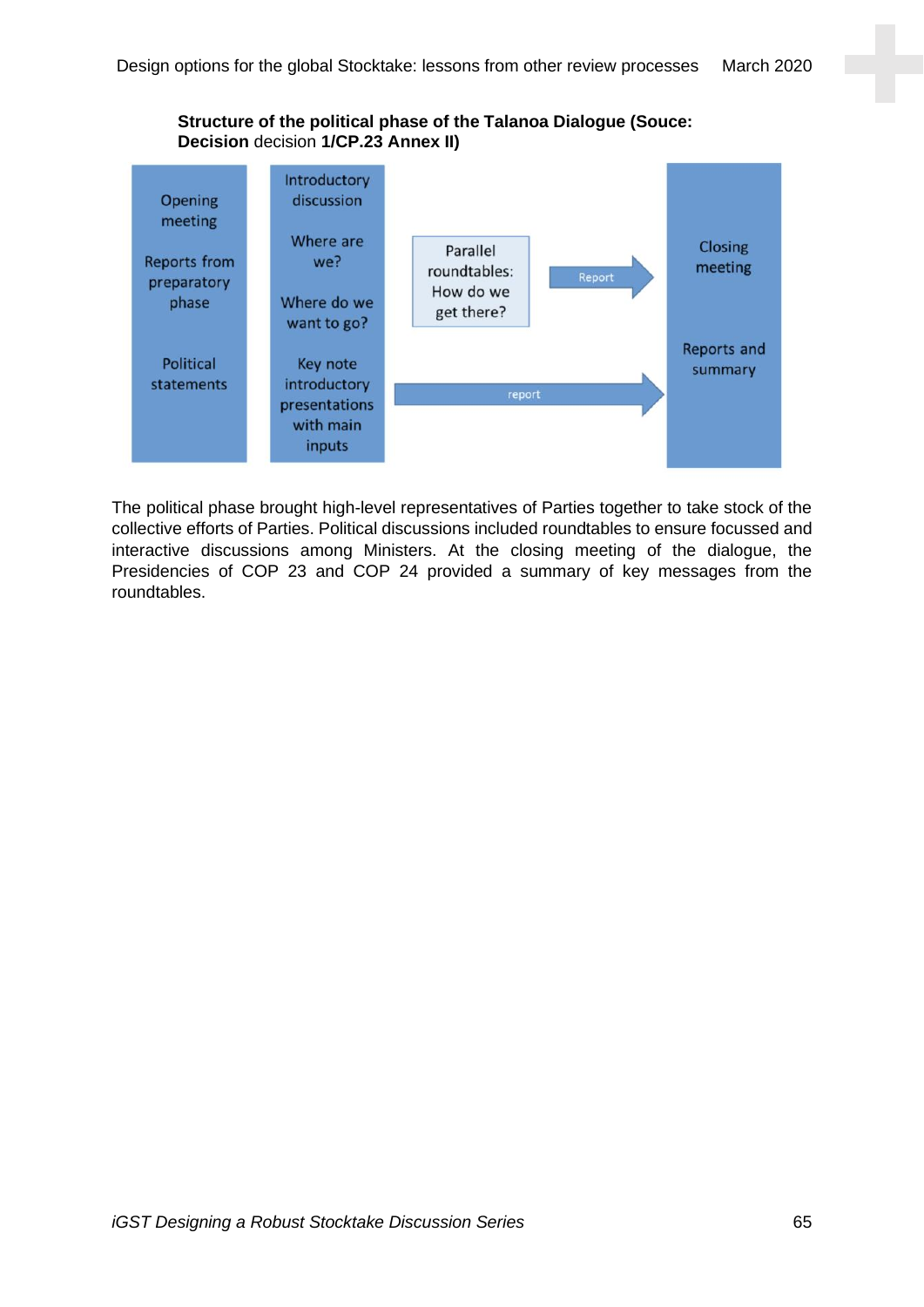| 6.4 Annex 4: HLPF Cycle of Thematic and SDG Reviews |  |  |
|-----------------------------------------------------|--|--|
|                                                     |  |  |

| Year | <b>Thematic Review</b>                                | <b>SDG Reviews</b>                       |
|------|-------------------------------------------------------|------------------------------------------|
| 2013 | Building the future we want: From Rio+20 tp an post-  |                                          |
|      | 2015 development agenda                               |                                          |
| 2014 | Achiving the MDGs and charting the way for an         |                                          |
|      | ambitious post-2015 development agenda, including     |                                          |
|      | the SDGs                                              |                                          |
| 2015 | Strengthening integration, implementation an review - |                                          |
|      | the HLPF after 2015                                   |                                          |
| 2016 | Ensuring that no one is left behind                   |                                          |
| 2017 | Eradicating poverty and promoting prosperity in a     | SDG 1 No Poverty,                        |
|      | changing world                                        | SDG 2 No Hunger,                         |
|      |                                                       | SDG 3 Good Health,                       |
|      |                                                       | SDG 5 Gender Equality,                   |
|      |                                                       | SDG 9 Industry, Innovation and           |
|      |                                                       | Infrastructure,                          |
|      |                                                       | SDG 14 Life Below Water                  |
| 2018 | Transformation towards sustain-able and resilient     | <b>SDG</b><br>6<br>Clean<br>Water<br>and |
|      | societies                                             | Sanitation,                              |
|      |                                                       | SDG 7 Affordable and Clean               |
|      |                                                       | Energy,                                  |
|      |                                                       | SDG 11 Sustainable Cities and            |
|      |                                                       | Communities,                             |
|      |                                                       | SDG 12 Responsible Consumption           |
|      |                                                       | and Production,<br>SDG 15 Life on Land   |
| 2019 | Empowering people and ensuring inclusiveness and      | SDG 4 Quality Education,                 |
|      | equality                                              | SDG 8 Decent Work and Economic           |
|      |                                                       | Growth,                                  |
|      |                                                       | SDG 11 Reduced Inequalities,             |
|      |                                                       | SDG 13 Climate Action,                   |
|      |                                                       | SDG 16 Peace, Justice and Strong         |
|      |                                                       | Institutions                             |
|      |                                                       |                                          |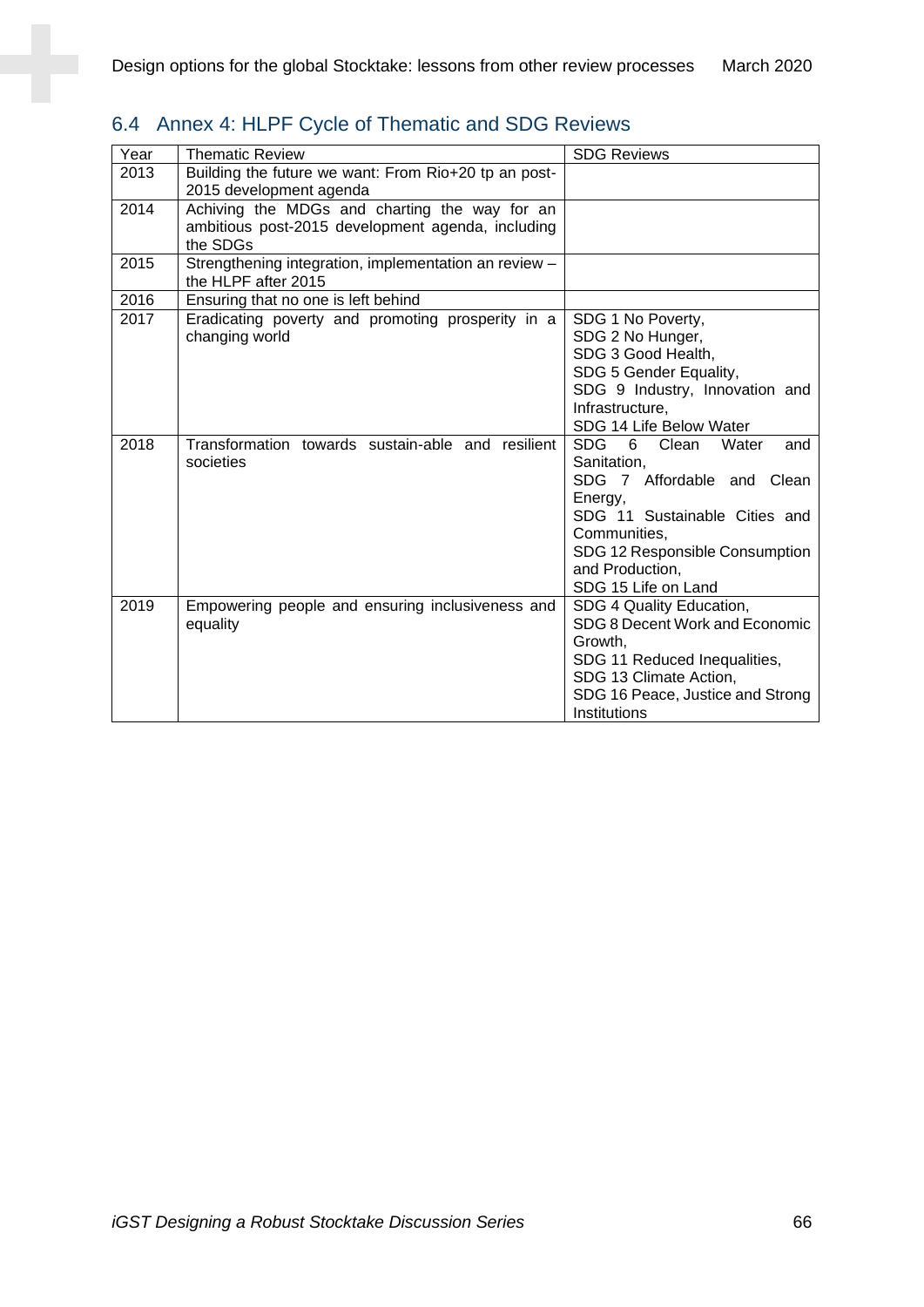## 6.5 Annex 5: Organisational chart of the Ozone Regime



Source:<http://42functions.net/en/institutions.php>